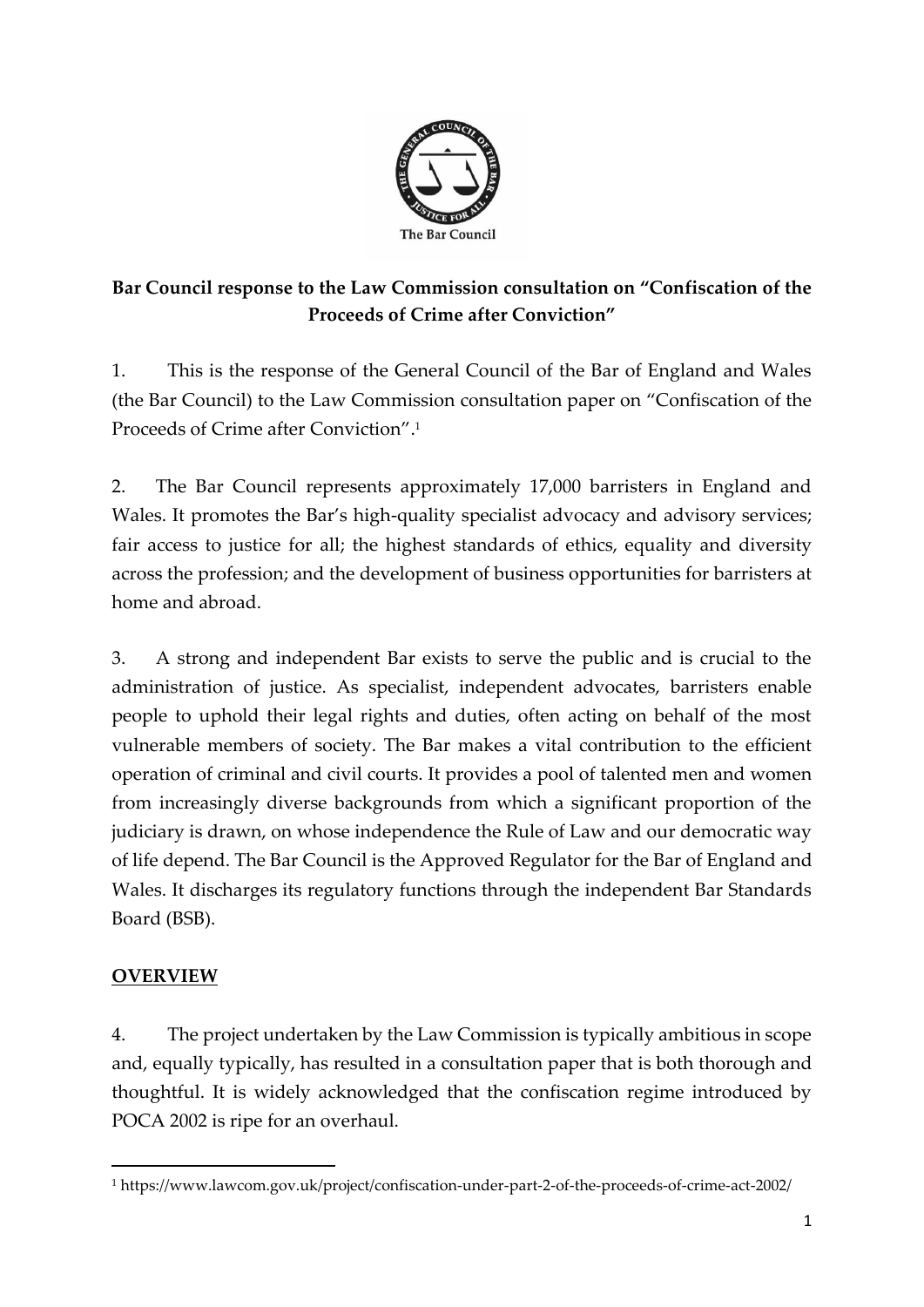5. The improvements suggested in this consultation are unlikely to represent the final word on the matter. <sup>2</sup> However, the proposed reforms do, by and large, constructively attempt to tackle what are generally perceived to be the most significant weaknesses of the present regime.

6. We welcome many of the proposals made. Where we agree, we have often kept the reasoning brief or referred back to the consultation paper itself; that reflects the strength of its content. Where we disagree with the proposals made, we set out our reasoning in full, in the hope of adding to the important conversation about how to improve this large and significant area of the law.

7. One thematic aspect of the consultation with which we have some difficulty is the suggestion that certain matters of substantive law should be incorporated into a Criminal Practice Direction. We should set out our thinking on this matter at the outset, as it informs a number of the responses and is best understood as a matter of principle rather than as an answer to the specific questions asked.

## *Observations in relation to Practice Directions*

8. The Consultation at §1.121 advocates the insertion of principles of law relating to confiscation into a Criminal Practice Direction. Throughout the Consultation there are references to examples of those principles (for example, hidden assets and corporate benefit).

9. The current Criminal Practice Directions (2015) ([2015] EWCA Crim 1567) (see Part 1 General Matters A.1) are made by the Lord Chief Justice pursuant to:

Section 74(1) of the Court Act 2003, which provides that:

[Directions may be given in accordance with Part 1 of [Schedule](https://uk.practicallaw.thomsonreuters.com/Document/I267213E0E4A811DA9407CBB86AE37856/View/FullText.html?originationContext=document&transitionType=DocumentItem&contextData=(sc.DocLink)) 2 to the [Constitutional](https://uk.practicallaw.thomsonreuters.com/Document/I5D1A6490E42311DAA7CF8F68F6EE57AB/View/FullText.html?originationContext=document&transitionType=DocumentItem&contextData=%28sc.DocLink%29&comp=wluk) Reform Act 2005] as to the practice and procedure of the criminal courts.

Part 1 (para 1) of Schedule 2 to the Constitutional Reform Act 2005 provides for the mechanism for the making of such directions.

<sup>2</sup> For example, a potential topic for future discussion may be whether it would be appropriate – or even possible – to structure investigations and proceedings in such a way as to facilitate meaningful discussions around confiscation sums at the time at which plea is being considered.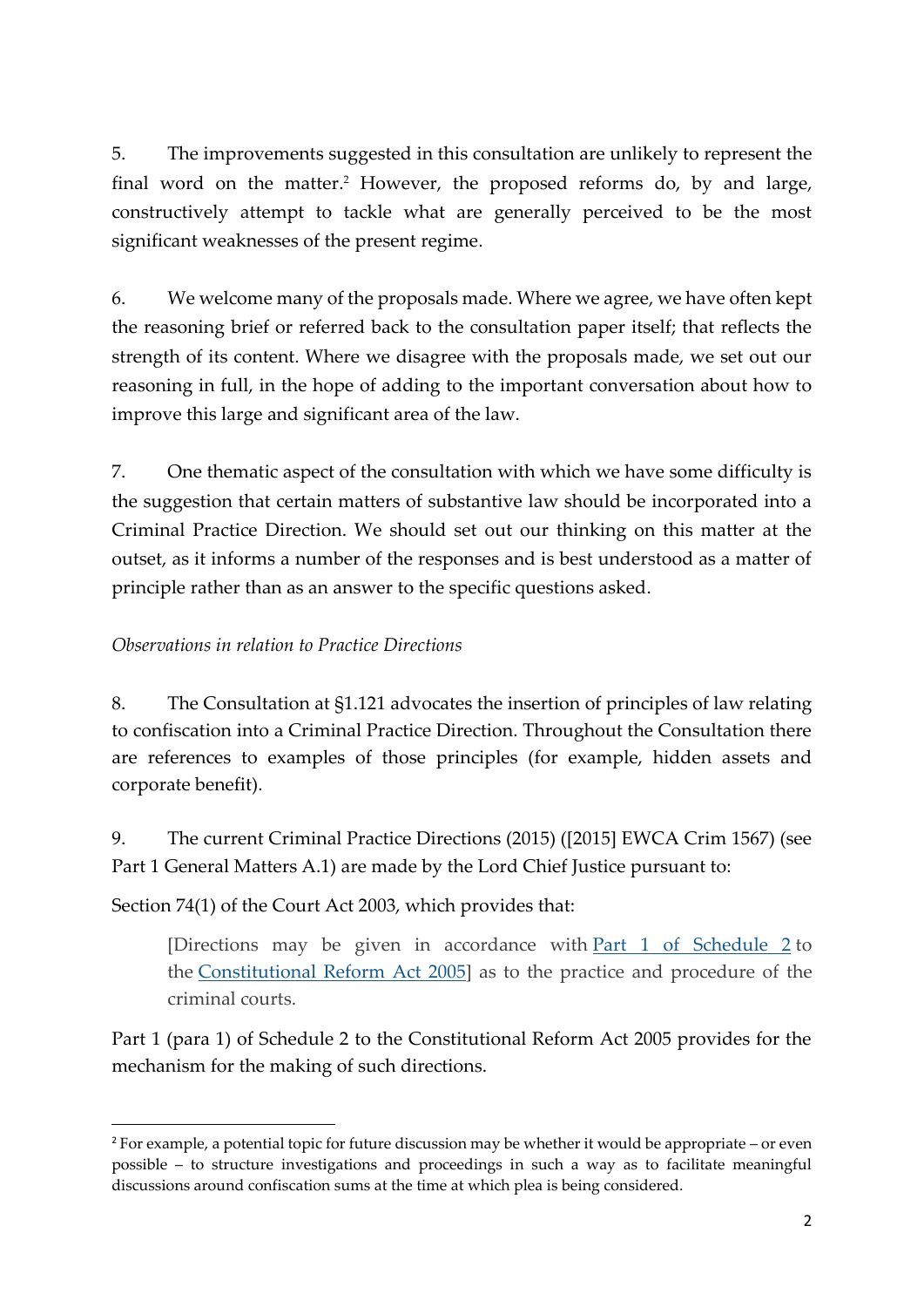CPD (2015) Part VIII is dedicated to confiscation and is currently empty.

The status of Criminal Practice Directions is that "they represent the current practice and bind the courts to which they are directed" (*per* Leveson P in *Valiati v DPP* [2019] 1 Cr App R 17).

10. The extent to which Criminal Practice Directions can contain binding statements of substantive law, as opposed to practice and procedure, is not clear; nor is the relationship between such statements and the appellate authorities from which they are derived. In any event, to the extent proposed in the Consultation, this would constitute a novel departure from the CPD as currently drafted. The Bar Council would caution against the inclusion of any summary of the law in a binding Practice Direction, as opposed to an alternative (and non-binding) guidance document such as the Crown Court Compendium or similar. The Law Commission's proposal to use a Practice Direction in this fashion deserves a wider consultation than that limited to the law of confiscation.

# **PURPOSE AND OBJECTIVES**

# **Question 1**

# **We provisionally propose that any amended confiscation legislation should include the objectives of the regime. Do consultees agree?**

11. Yes. It is helpful to have what is sometimes described as the "legislative steer" included within the legislation itself, as a touchstone when finely balanced judgments are being made about the scope of the legislation.

12. Questions 2 to 5 seek to canvass opinion in relation to a range of possible objectives for the regime. We consider that others are likely to be better placed to comment on the pros and cons of these from a policy perspective.

13. That said, we are able to offer the following observations:

14. First, we consider it to be important that the confiscation regime does not cover ground which is already occupied by other aspects of the criminal justice system – it should be no more intrusive than is necessary to fill the gaps that would otherwise exist. Overlap between regimes risks giving rise to both confusion and unfairness (by way of double penalisation). Accordingly, while some overlap with the principles underpinning the sentencing regime may be inevitable, and while some outcomes will have a punitive effect on defendants, the confiscation regime should be structured so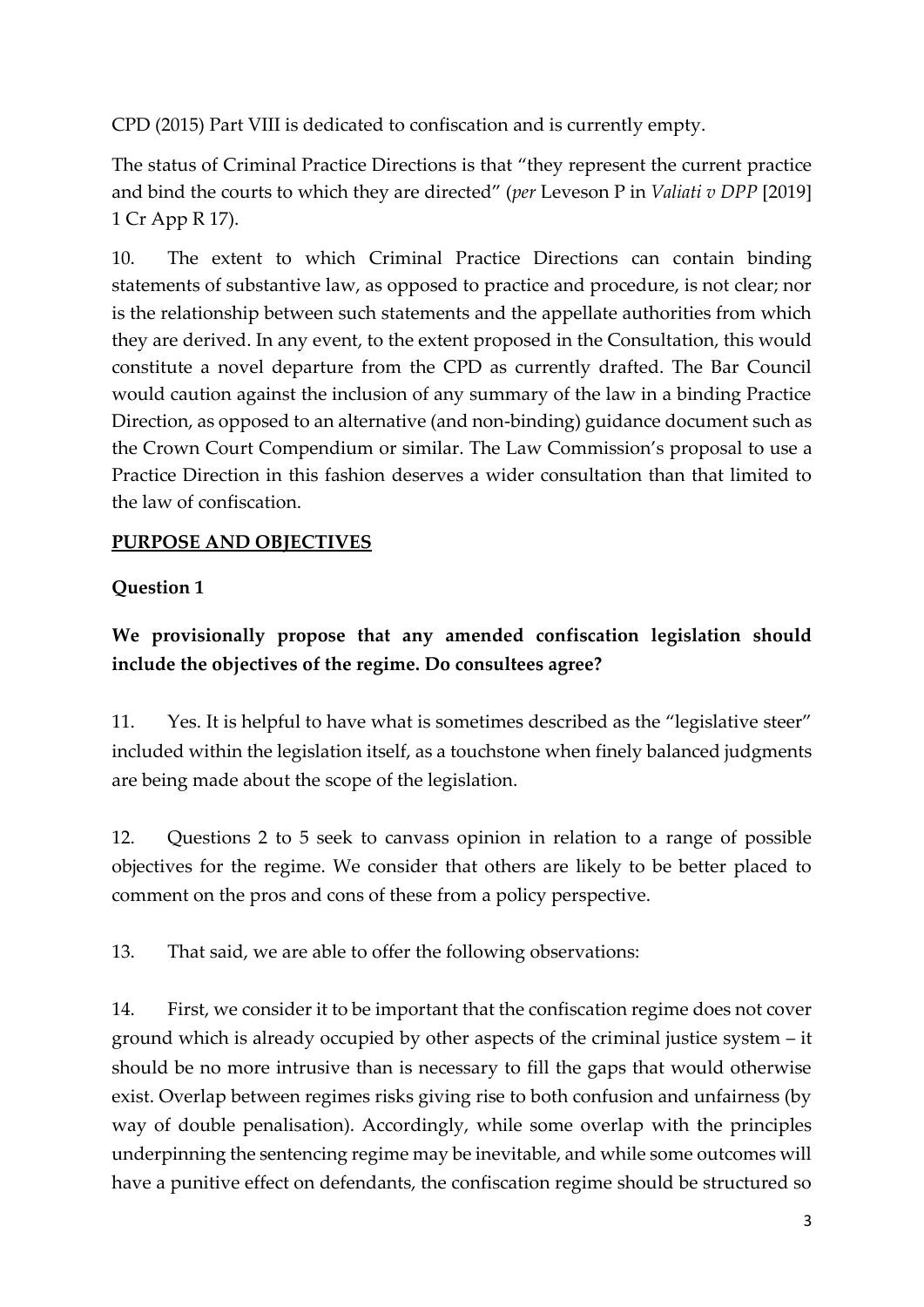that any punitive impact is (a) a necessary consequence of the proper operation of the regime and (b) kept to a minimum. Accordingly, if there is to be a provision in the legislation which sets out the objectives of the regime consideration ought to be given to whether that provision should expressly exclude punishment. This would have the advantage of providing clarity to judges, practitioners, defendants and the wider public.

15. Secondly, there ought to be a distinction drawn between the objectives of the regime and its possible effects. In the former category might sensibly be placed "depriving defendants of their benefit from criminal conduct, within the limits of their means" and "ensuring the compensation of victims, where such compensation is to be met from confiscated funds". However, "deterrence" and "disruption" seem to us to more properly be considered beneficial by-products of a regime that is only engaged upon conviction for one or more specified criminal offences. The mere existence of a confiscation regime may be thought to deter. And plainly any recouping of the proceeds of crime from e.g. an organised crime group will have the effect of causing a degree of disruption to the operations of that group. However, it is arguable that an order that could only be justified on the grounds of "deterrence" would inevitably equate to a punishment. It would be illogical and hence legally unsatisfactory for punishment to be expressly excluded from the objectives of the regime, only for the punishment principle to be part of the legislative steer under a different label. Further, other provisions in the criminal justice system are already targeted at disruption – for example the provisions covering cash seizure and forfeiture. We consider it to be important that lines between these regimes are not unnecessarily blurred.

16. Accordingly, to the extent that we seek to express a view on what are essentially questions of policy, we would:

- i) Agree that "depriving defendants of their benefit from criminal conduct, within the limits of their means" and "ensuring the compensation of victims, where such compensation is to be met from confiscated funds" should be within the objectives of the regime;
- ii) Disagree that deterrence and disruption should be objectives of the regime;
- iii) Agree that punishment ought not to be an objective of the regime, and suggest that this is made clear on the face of the provision containing the legislative steer.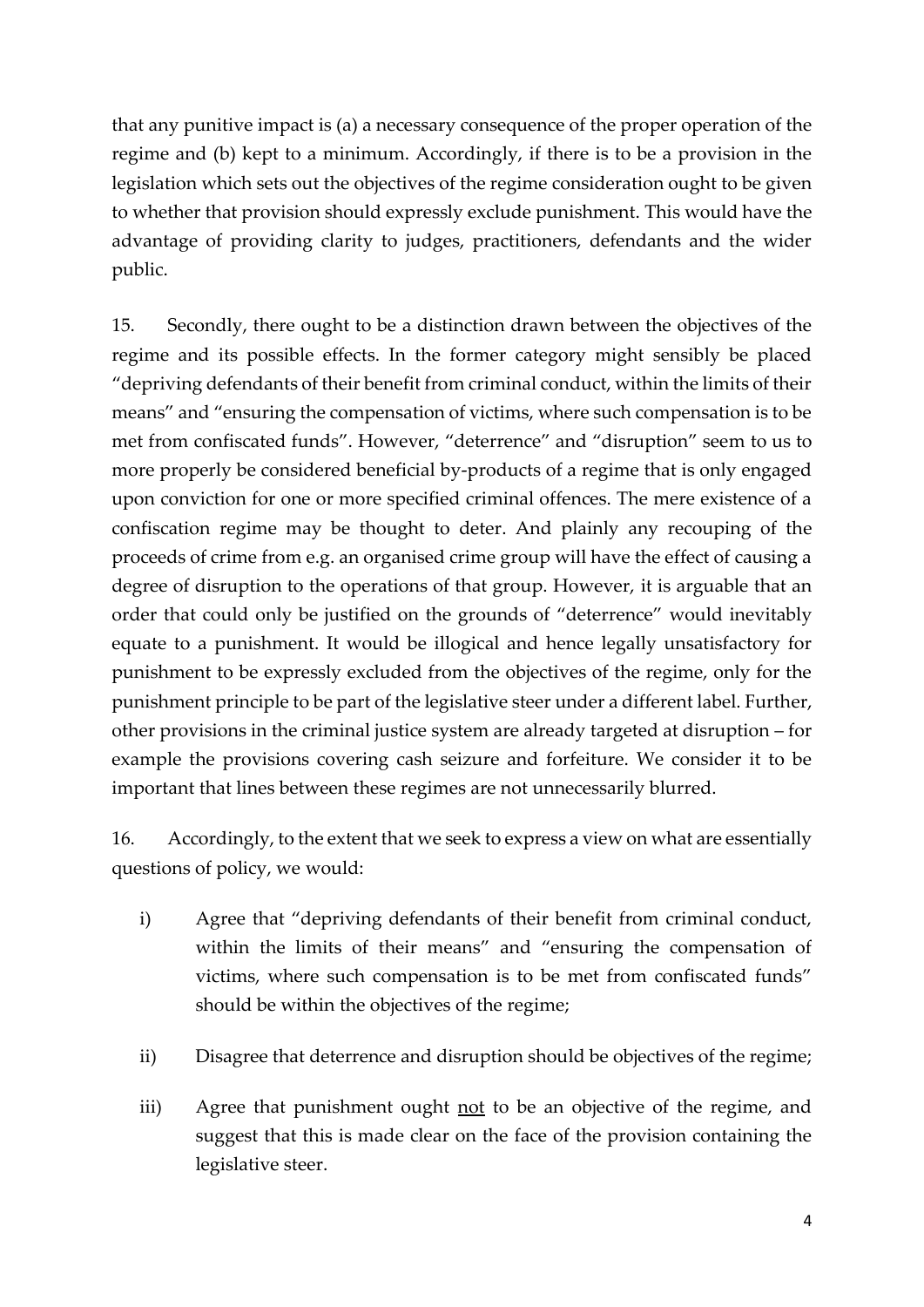## **Question 2**

**We provisionally propose that the principal objective of the regime should be "depriving defendants of their benefit from criminal conduct, within the limits of their means." Do consultees agree?** 

17. We agree. This plainly deserves to be the central function of the confiscation regime.

## **Question 3**

**We provisionally propose that an objective of the regime should be ensuring the compensation of victims, where such compensation is to be met from confiscated funds. Do consultees agree?** 

18. See above.

#### **Question 4**

**We provisionally propose that the statutory objectives of the confiscation regime should include:** 

**(1) deterrence; and** 

**(2) disruption of crime.** 

#### **Do consultees agree?**

19. See above.

#### **Question 5**

**We provisionally propose that punishment is omitted from any statutory objectives of any amended confiscation legislation. Do consultees agree?** 

20. See above.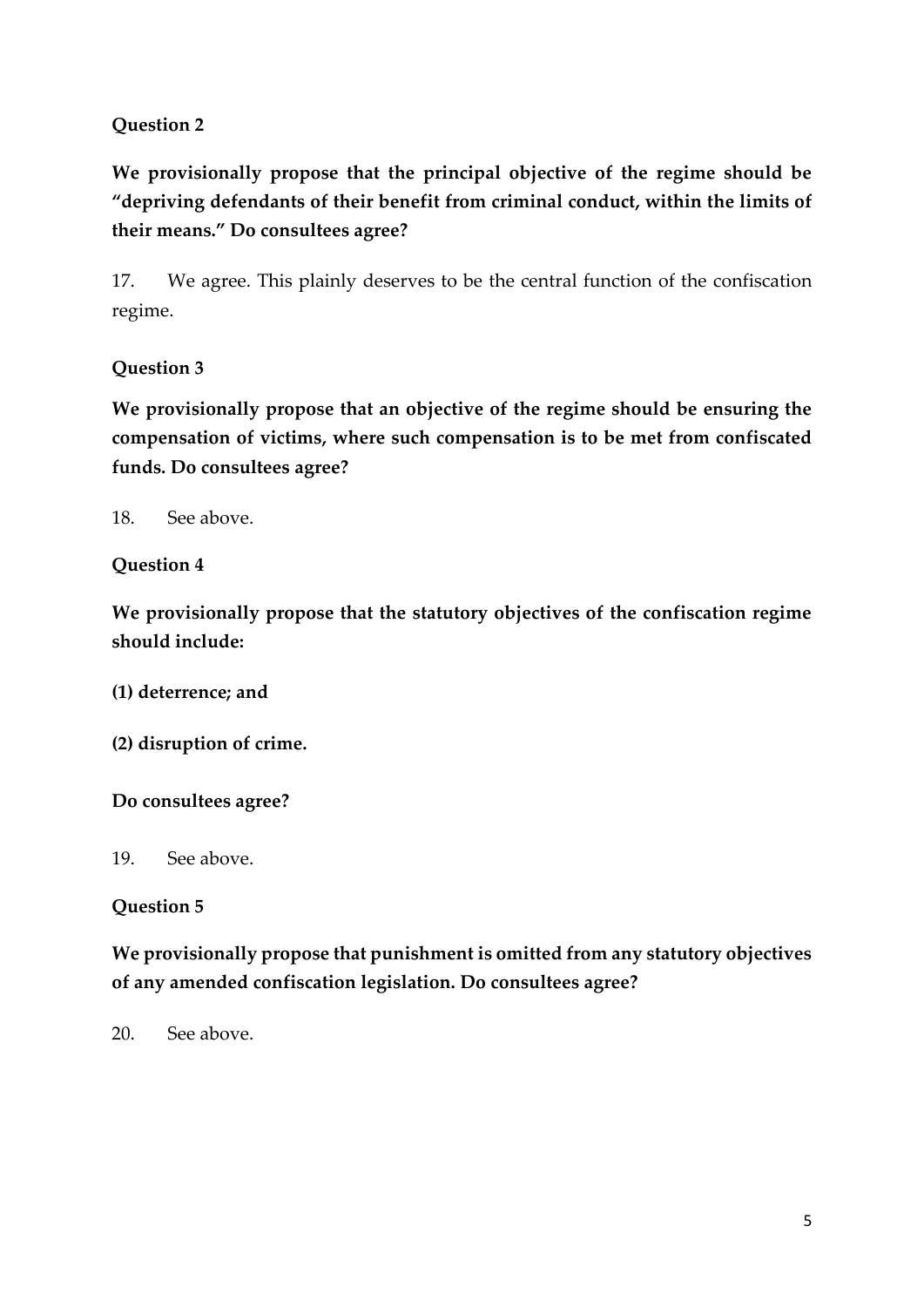#### **CHAPTER 6: POSTPONEMENT**

## **Question 6**

**We provisionally propose that confiscation legislation should provide that a defendant must be sentenced before confiscation proceedings are resolved unless the court directs otherwise. Do consultees agree?** 

21. Yes. This reflects current practice and would at a stroke resolve the issues that have arisen from time to time around the postponement provisions of both POCA and the preceding legislation.

## **Question 7**

**We provisionally propose that: (1) The absolute prohibition on financial, forfeiture and deprivation orders being imposed prior to the making of a confiscation order be removed; and** 

**(2) Where a court imposes a financial, forfeiture or deprivation order prior to making a confiscation order, the court must take such an order into account when determining the confiscation order.** 

#### **Do consultees agree?**

22. Yes, for two main reasons. First, there is an illogicality in the present position, in that while there is *prima facie* an absolute prohibition on the making of such orders prior to confiscation, a breach of that prohibition will not necessarily result in any confiscation order made thereafter being found to be invalid: *R. v. Guraj*. Accordingly, the prohibition serves little purpose beyond acting as a steer to the proper sequencing of the various financial orders that can be made following conviction.

23. Secondly, sums payable by way of compensation are typically deducted from sums paid by way of confiscation under s.13(5) POCA, with the practical effect that fulfilment of compensation orders takes priority. It therefore makes sense to bring this process forward, in some cases by a matter of years, which would plainly benefit victims without compromising the defendant's interests.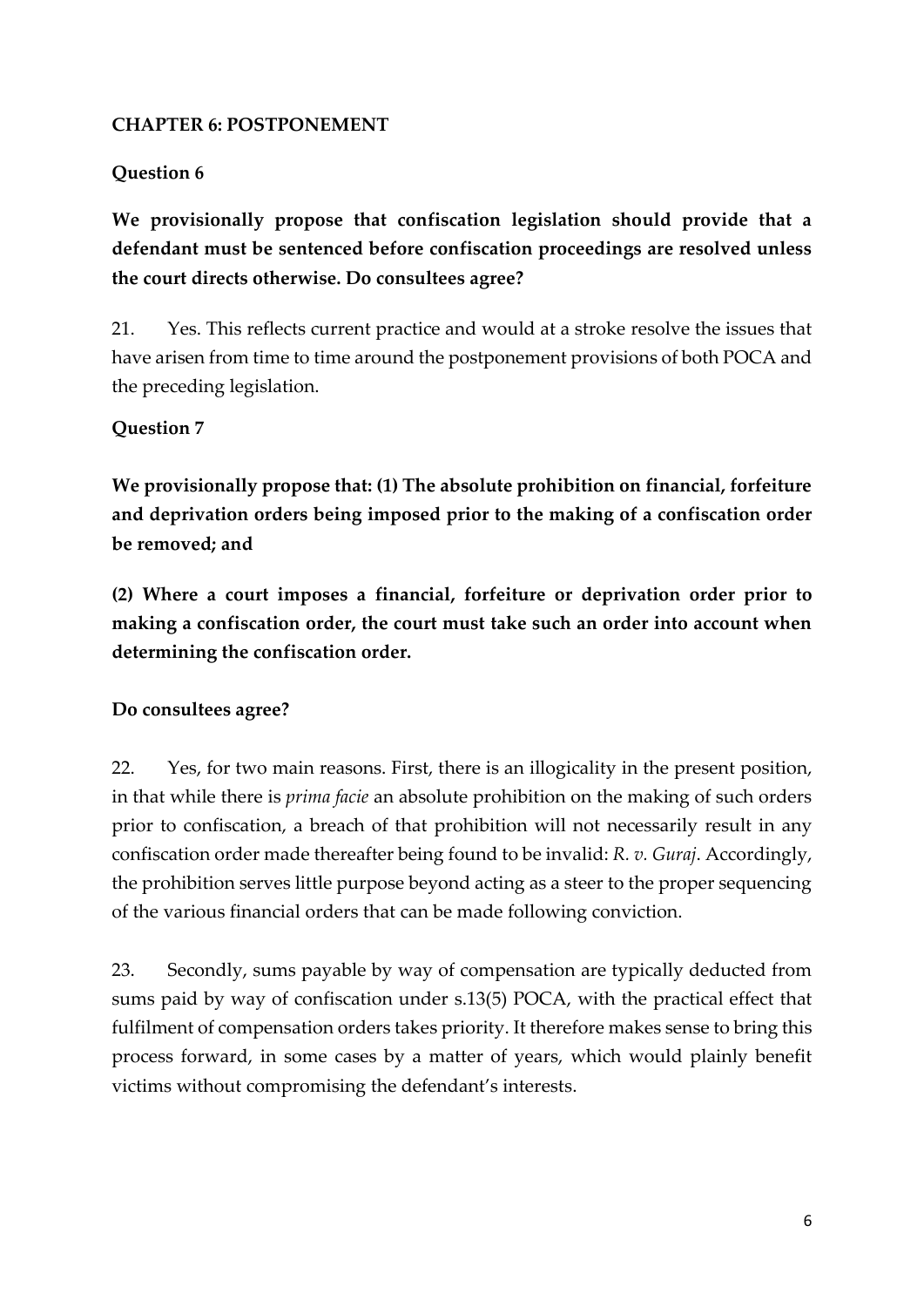24. We would add that this may be a convenient place to make explicit reference to the availability of orders that the defendant pay a contribution to the costs of the prosecution.

### **Question 8**

**We provisionally propose that the current 28 day period within which the Crown Court is permitted to vary a financial or forfeiture order be extended to 56 days from the date on which a confiscation order is imposed. Do consultees agree?** 

25. We agree, in the interests of harmonising this provision with that of s.155 PCC(S)A relating to variation of sentence generally.

#### **Question 9**

**We provisionally propose that confiscation legislation should no longer refer to "postponement". Instead, "drift" in confiscation proceedings should be managed through:** 

**(1) a statutory requirement that confiscation proceedings are started within a prescribed time; and** 

**(2) active case management following the commencement of confiscation proceedings, pursuant to the Criminal Procedure Rules (as to which see Chapter 7).** 

**Do consultees agree?** 

#### **Question 10**

**We provisionally propose that (1) the maximum statutory period between the date of sentencing and the date on which a confiscation timetable is set or on which a confiscation timetable is formally dispensed with should be six months; and** 

**(2) the period may be extended by the Crown Court in exceptional circumstances even if an application has not been made expiry of the six month period.** 

**Do consultees agree?** 

**Question 11**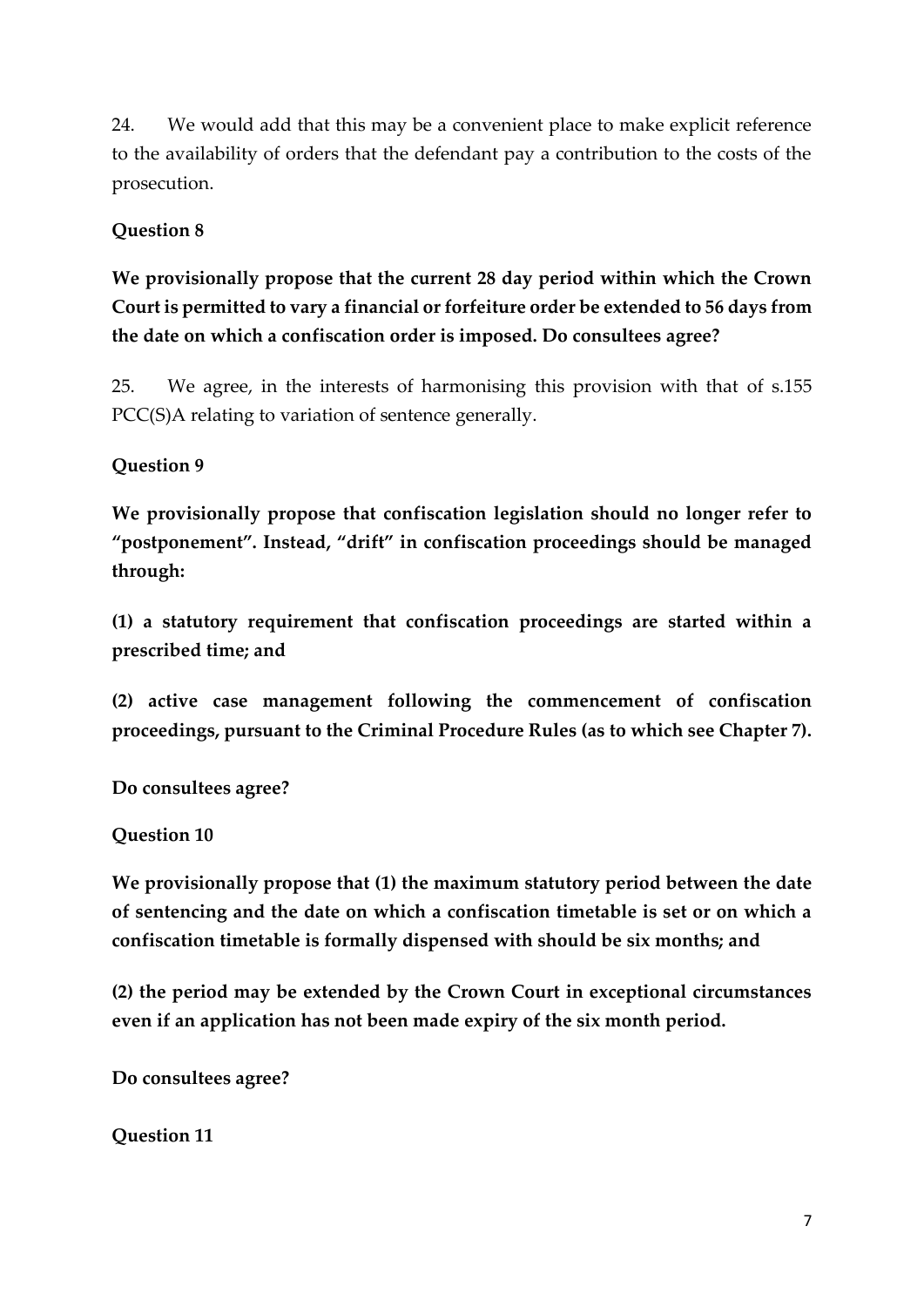**We provisionally propose that the statutory scheme should provide that: (1) the court retains jurisdiction to impose a confiscation order even if no timetable is set or dispensed with during the six month period;** 

**(2) in determining whether to proceed after the permitted period has expired, the court must consider whether any unfairness would be caused to the defendant;** 

**(3) if there is unfairness, the court must consider whether measures short of declining to impose a confiscation order would be capable of remedying any unfairness; and** 

**(4) in reaching a decision, the court must consider the statutory objectives of the regime (which we discuss at Chapter 5).** 

#### **Do consultees agree?**

#### Answer to Qs 9-11:

26. We do not consider there to be any magic in the word "postponement", although "adjournment" might be preferable, to bring confiscation proceedings into line with the terminology used when adjourning cases for trial post-PTPH.

27. We consider that it would be appropriate in every case to require the setting of a timetable for confiscation proceedings by the date of sentence at the latest. That is for two reasons. First, our experience suggests that while confiscation proceedings might be complicated and protracted, that does not typically prevent a court from setting a timetable for their progression. Any timetable could be made subject to liberty to apply in the usual way. Secondly, the sentence hearing is the last occasion on which the parties will attend court, absent further order. Accordingly, that is the last realistic date for the court to receive informed input in real time from the parties, usually including trial counsel.

28. We do not see any advantage in delaying the setting of that timetable for up to six months from sentence in a standard case (with the option of extending that timetable). It is not generally our experience that the prosecution has any real difficulty in reaching a decision whether to seek confiscation, so the provision for a possible six month (plus) delay post-sentence before even a timetable is set for confiscation is in our view unnecessary. While we agree that the present presumptive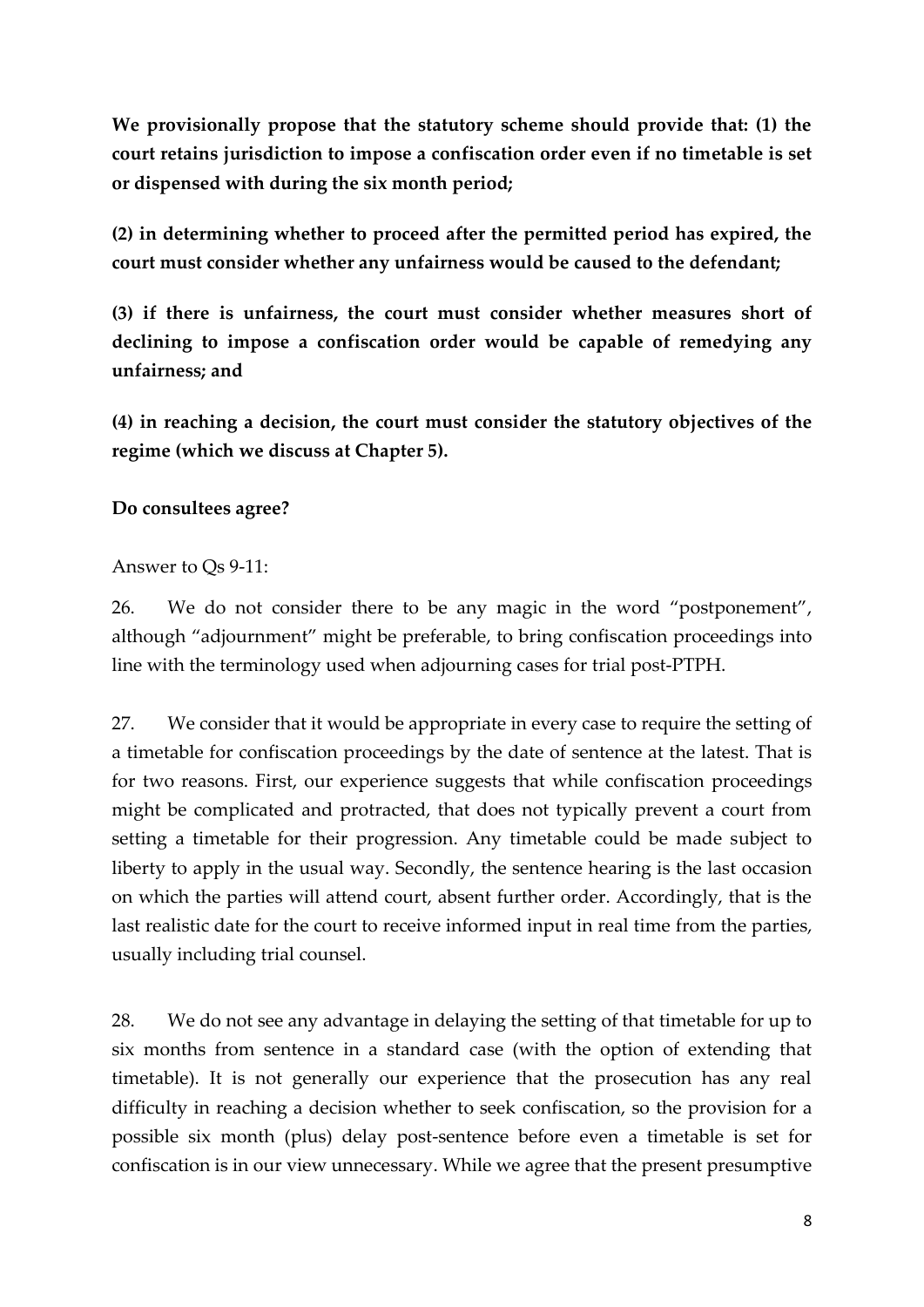sequencing of confiscation and sentence (for financial orders) should be reversed (see Q6 above), the one advantage of the present structure (confiscation before sentence, subject to an application to postpone) is that is focuses minds. Our experience is that this has rarely, if ever, presented a problem. That said, there will always be exceptional cases, for example those in which evidence that has emerged during the trial requires a reconsideration on the part of the prosecution of the question whether to proceed to confiscation. In such circumstances it would be appropriate to permit a short delay between conviction and the setting of a confiscation timetable.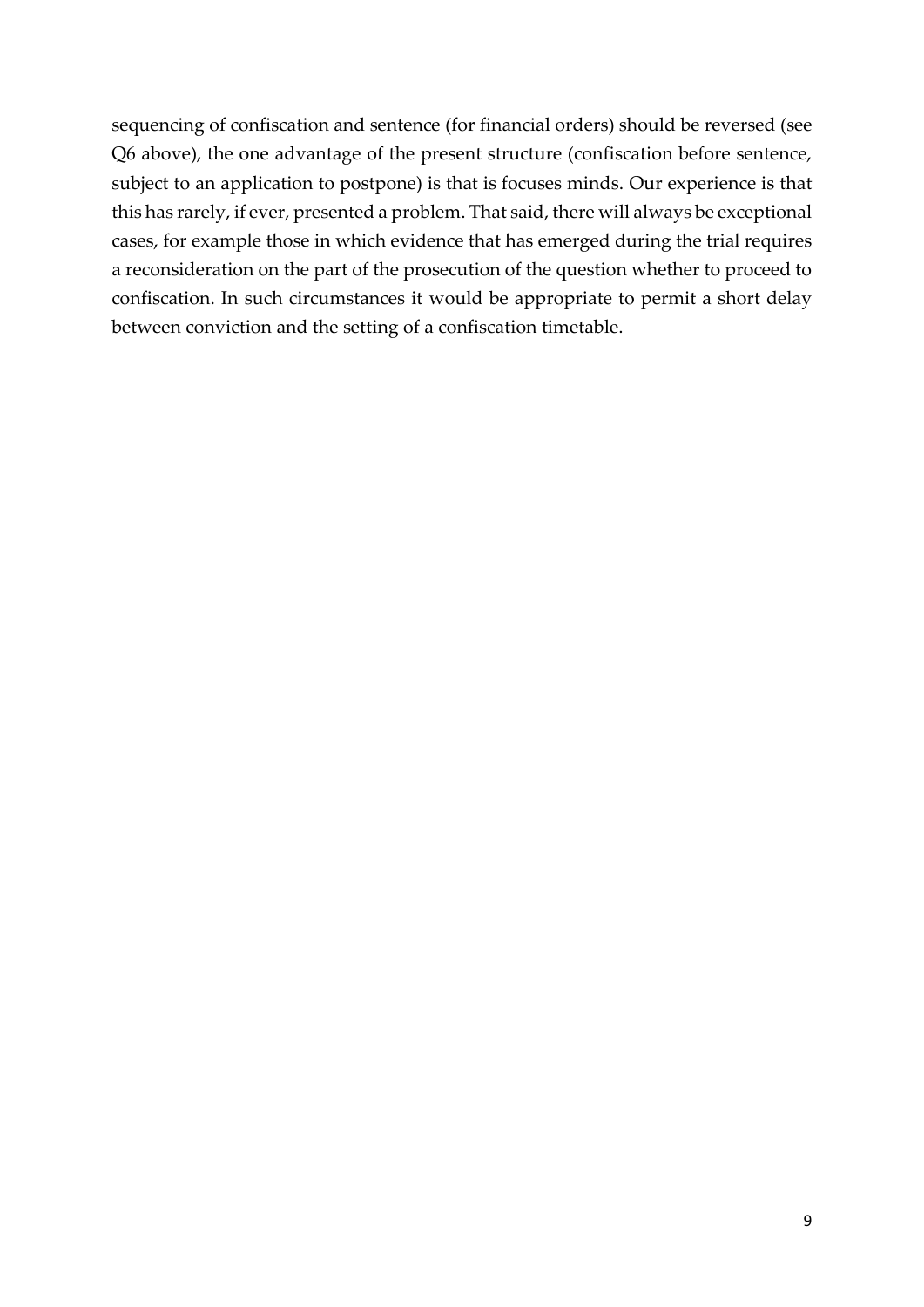#### **CHAPTER 7**

### **Question 12**

# **We provisionally propose that the Criminal Procedure Rules Committee should consider providing timetables for the provision of information and service of statements of case in confiscation proceedings. Do consultees agree?**

29. Whilst not officially set down in writing, a standard confiscation timetable (as set out in the consultation document) is presently routinely applied as a 'starting point', which is then adapted to the case as issues arise. The involvement of the Criminal Procedure Rules Committee may well simply formalise what is already in practice, rather than make any substantive changes.

30. However, opinion is divided on the value of such a course. While in many cases a standard timetable would be of assistance, in line with the setting of stage dates for e.g. service of evidence and defence statements at the pre-trial stage of proceedings, a one-size-fits-all approach would be inappropriate. There are a considerable number of variables that may affect what is a reasonable timetable for confiscation proceedings, and we consider it to be important that, if a standard timetable is to be devised, it incorporates the possibility of deviation informed by proper judicial oversight.

#### **Question 13**

**We provisionally propose that the Criminal Procedure Rules Committee should consider a timetable for a case where no complex factors have been identified which uses periods of 28 days for the services of statements regarding confiscation. Do consultees agree? If no, what periods would consultees consider to be appropriate for the service of statements regarding non-complex confiscation cases?** 

31. We agree with a minimum of 28 days for the provision of a s18 response – where this is needed. It is not unknown for a defendant (in particular a corporate defendant) to have available to them sums which far exceed any criminal benefit. But this situation is rare and should be reflected in a general discretion to set the timetable to the needs of the case rather than a set formula.

32. The minimum 28 day period is of greater importance where a defendant is remanded into custody. Where a defendant is remanded into custody for the first time upon conviction obtaining information in respect of the financial situation can be difficult, largely because defendants are not thinking about their financial position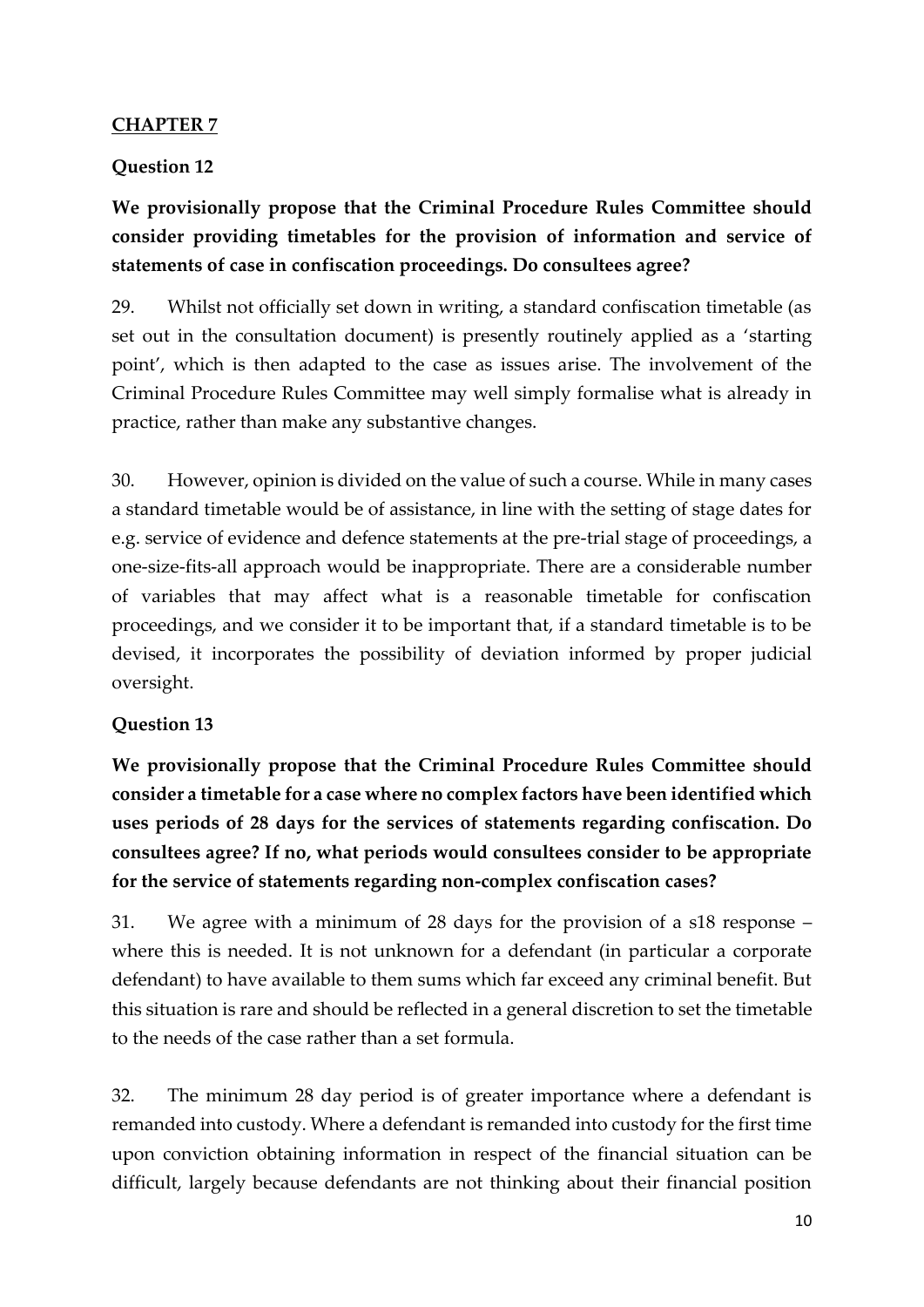having just received a custodial sentence. If they have been in custody throughout, obtaining financial information is even more difficult, for obvious reasons.

33. It is of great assistance to defendants if the prosecution identify the intention to proceed to confiscation as early as possible (see the answers to Q9-11 above) (albeit it is acknowledged this may change over the life of a case). This will allow the advice given by both counsel and solicitors to give confiscation more prominence, and therefore allow defendants to start compiling information in readiness for these proceedings at an earlier stage (for example where the indication of a guilty plea is forthcoming, or as the conclusion of the trial gets closer). An indication at an earlier stage (even informally) from the prosecution would assist in longer term preparation in getting the process moving. The expectation of such an indication could be included in the new Practice Direction.

34. In relation to the rest of the timetable, 28 days should be sufficient in straightforward cases for the prosecution section 16 and defence section 17 statements. In the most straightforward cases the level of benefit will be obvious, and the extent of the defendant's available amount will be highlighted from the section 18 statement.

## **Question 14**

**We provisionally propose that the Criminal Procedure Rules Committee should consider a timetable for a case where complex factors have been identified which uses periods of 56 days for the service of statements regarding confiscation. Do consultees agree? If not, what periods would consultees consider to be appropriate for the service of statements regarding complex confiscation cases?** 

35. Complex factors relevant to confiscation can often by identified by the Crown from an early stage. However, complex factors can only properly be explored with the defence when notification of intent to proceed to confiscation is given early enough. For this reason notification of intent to proceed to confiscation upon conviction, should be given by the Crown as early as possible so this issue can be properly explored from an early stage.

36. In complex cases, where there is no restraint, the costs (both in manpower and money) are too great for the police to investigate prior to verdict (especially as there may be an acquittal). Most production orders have a 28 day time limit for return of information. The financial investigators may then have to serve further orders. In complex cases, 56 days from conviction will frequently be insufficient. We suggest that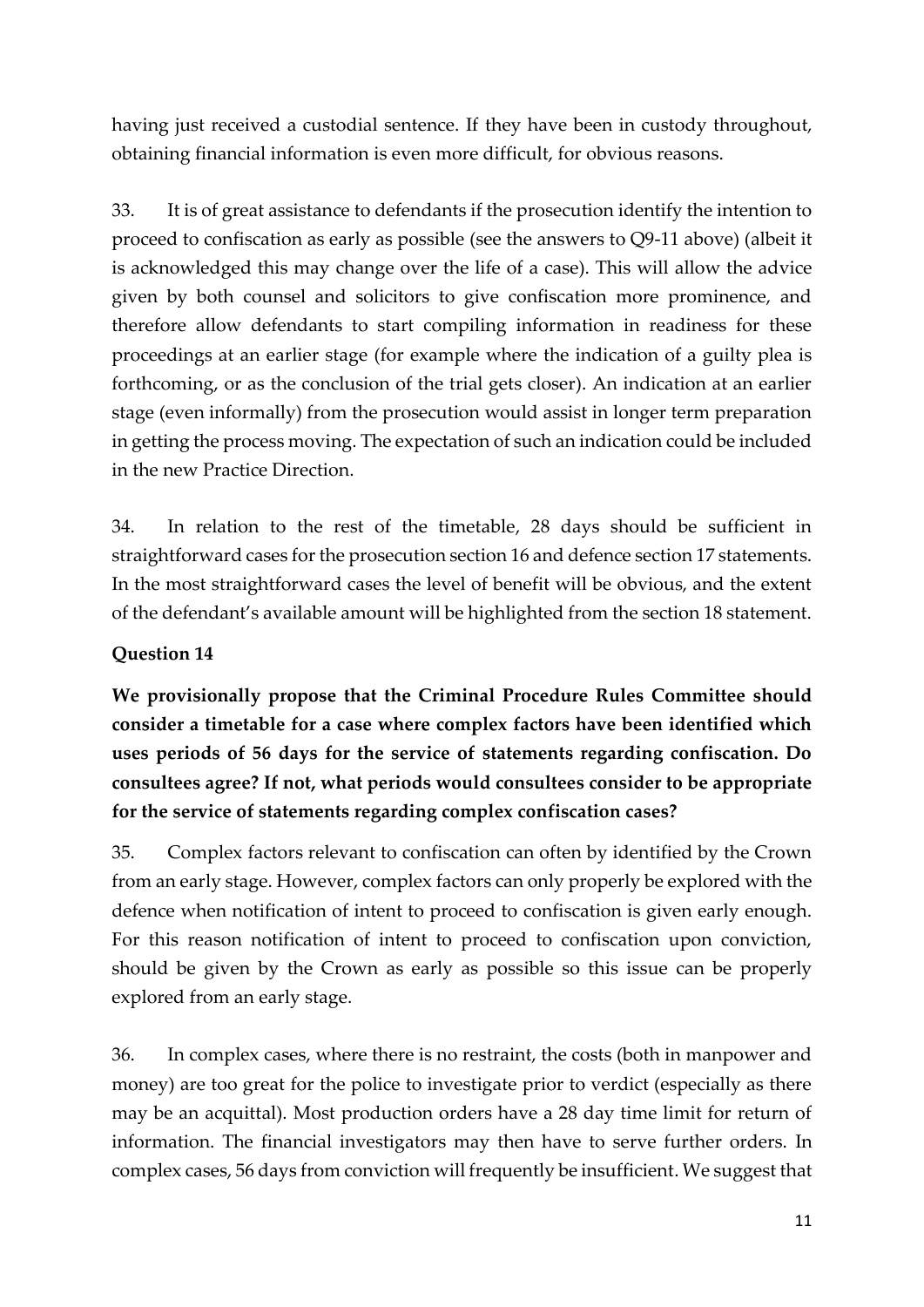a longer period, such as "up to 12 weeks, subject to further application", should be considered.

# **Question 15**

**We provisionally propose that judges should be required to give a direction in every case when service of documents is ordered pursuant to a confiscation enquiry, according to the following proposals:**

**(1) We provisionally propose that judges should be required to give a direction in every case when service of documents is ordered pursuant to a confiscation enquiry to the effect that:**

**(a) The order is an order of the court and it must be complied with.**

**(b) It is in the defendant's best interests to comply with the requirement because the burden of proof relating to the assumptions and the available amount rests on him or her.**

**(c) The defendant will find it hard to discharge that burden without providing the information.**

**(d) The court can go further and use the failure to provide the information against the defendant when making its decisions in the confiscation hearing.**

**(e) That ultimately a failure to provide information may result in the defendant facing an order that is far larger than he or she might have expected, and that he or she may face imprisonment or forfeiture of specific assets if that order is not paid.**

**(2) We provisionally propose that:**

**(a) the Criminal Procedure Rules Committee should consider including such a direction in a Criminal Practice Direction on confiscation; and**

# **(b) that such a direction should be included in the Crown Court Compendium.**

37. Whilst in principle we would agree to a judicial direction in relation to the importance of complying with court orders in relation to confiscation, it should be a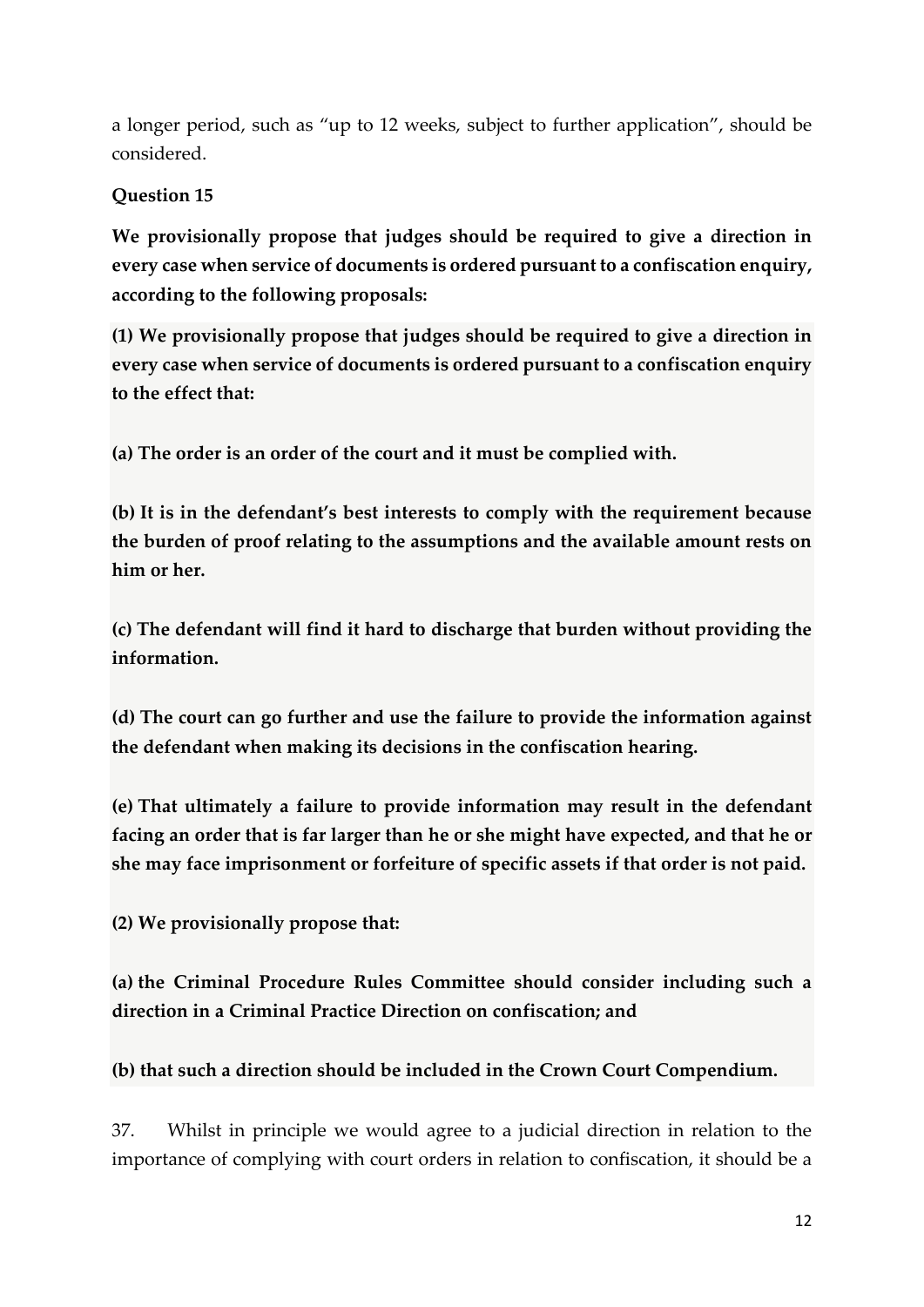stronger direction than 'best interests to comply' if the consequence of failing to comply is that the defendant will have adverse inferences made against them (which may result in a finding of a confiscation amount that they are unable to satisfy, and consequently activation of a default prison sentence).

38. We agree that this direction should be included in the Crown Court compendium so it is accessible to all, and defendants can be advised of it well in advance, in the same way that defendants would be advised about credit for guilty plea, trial in absence etc.

# **Question 16**

**We provisionally propose that the Criminal Procedure Rules Committee should consider prescribing the content and form of statements exchanged in confiscation proceedings to ensure that they assist the court in identifying issues in dispute. Do consultees agree?**

39. In our experience prosecution statements will follow a routine structure, which in our view clearly sets out what the benefit is, how it has been calculated, what the proposed available amount is, and how that has been calculated.

40. What can be less obvious is the evidence relied upon. The section 16 statement is often used as a vehicle for exhibiting documents which are to be relied upon, albeit the financial investigator may (in some instances) be able to speak about the truth of these (exhibiting statements from HMRC officials etc). A clear distinction between evidence relied upon in proving the submissions and conclusions in the s16 statement would be welcomed.

41. The defence document should be a response, and therefore follow the structure of the prosecution statement. However, where appropriate, clear calculations should equally be provided by the defence highlighting the figures proposed to counter the prosecution case as to the benefit and the realisable amount. Where the defence do not respond in the same way, stronger use of the adverse inference may result in tightening up of the structure of the response.

# **Question 17**

**We provisionally propose that a prosecutor's statement in confiscation proceedings should comprise concise pleadings, statements and exhibits which must be lodged as separate documents. Do consultees agree?**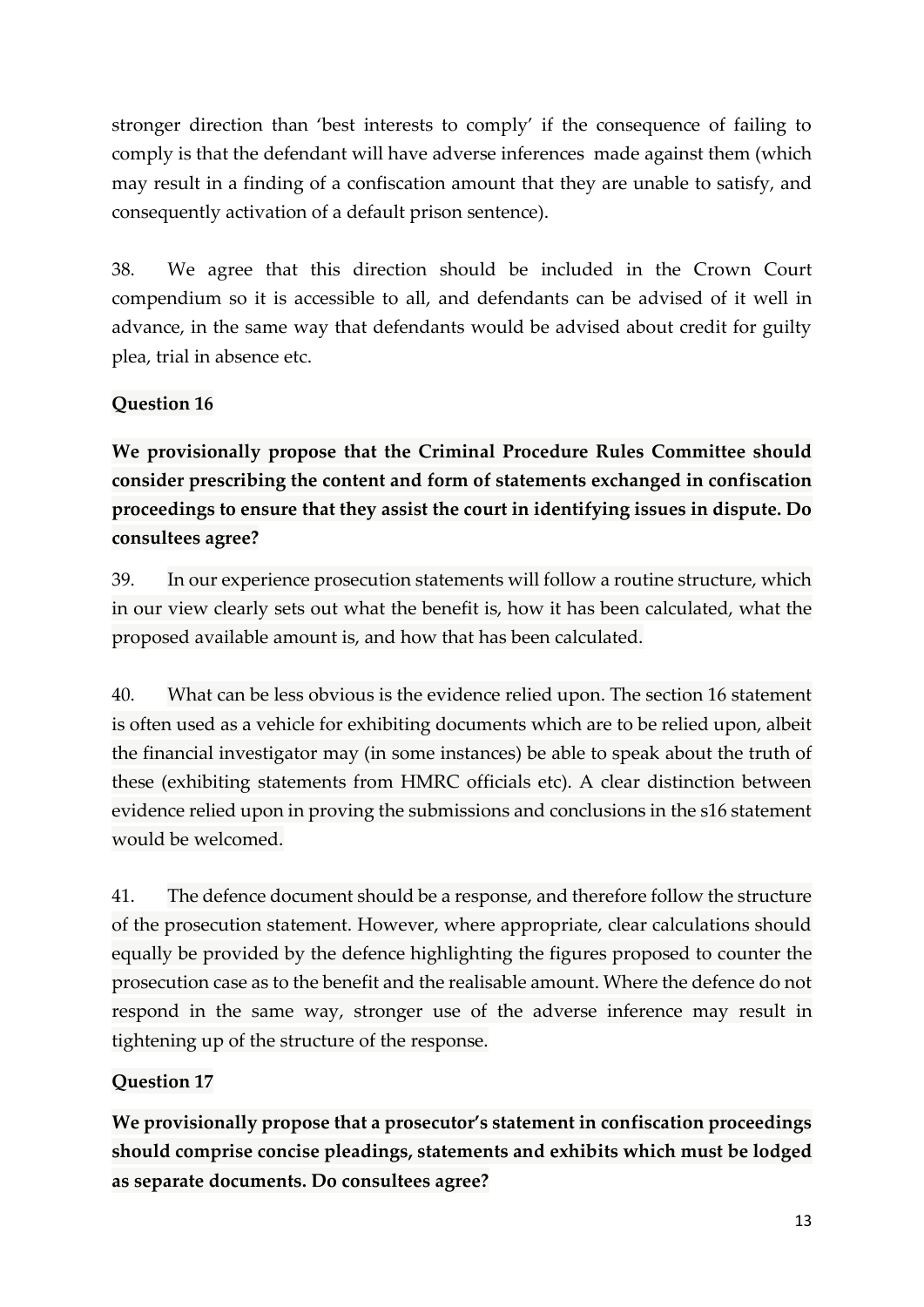42. Having outlined above that prosecutor's statements under s16 follow a regular format we agree that the division between pleadings (an outline of the confiscation position) and evidence (statements and exhibits) should be made clearer. Generally the evidence relied upon will be written into the statement (thereby merging the two and making it unclear how the evidence can be challenged – through the financial investigator who has written the statement, or through a witness from which the evidence has been taken?) which can cause problems, for example by failing to identify the source of the evidence that needs to be challenged. We take the view that a clear distinction between submissions and evidence should be formalised.

## **Question 18**

**We invite consultees' views on the following:**

**(1) Whether the drafting of the prosecutor's statement has contributed to problems in confiscation proceedings.**

**(2) Whether consultees believe that it would be beneficial for a lawyer to have oversight or input into the drafting of the prosecutor's statement, and if so whether it would be beneficial to have a lawyer's oversight or input in:**

**(a) all cases;**

**(b) higher-value cases;**

**(c) cases of particular complexity; and/or**

**(d) some other category of cases; and if so which other category?**

43. It is acknowledged that very often financial investigators are extremely well versed in the requirements of confiscation. However there will be cases in which a lawyer's oversight in respect of the prosecutor's statement would assist.

44. An element of oversight can ensure any legal issues are identified at an early stage. Further issues over the presentation of the case (assuming the case will be contested) can be identified and addressed from the outset (through clear reference to any underlying evidence relied upon). It may be that the identification of cases in which a lawyer's insight would be appropriate could be left to the prosecuting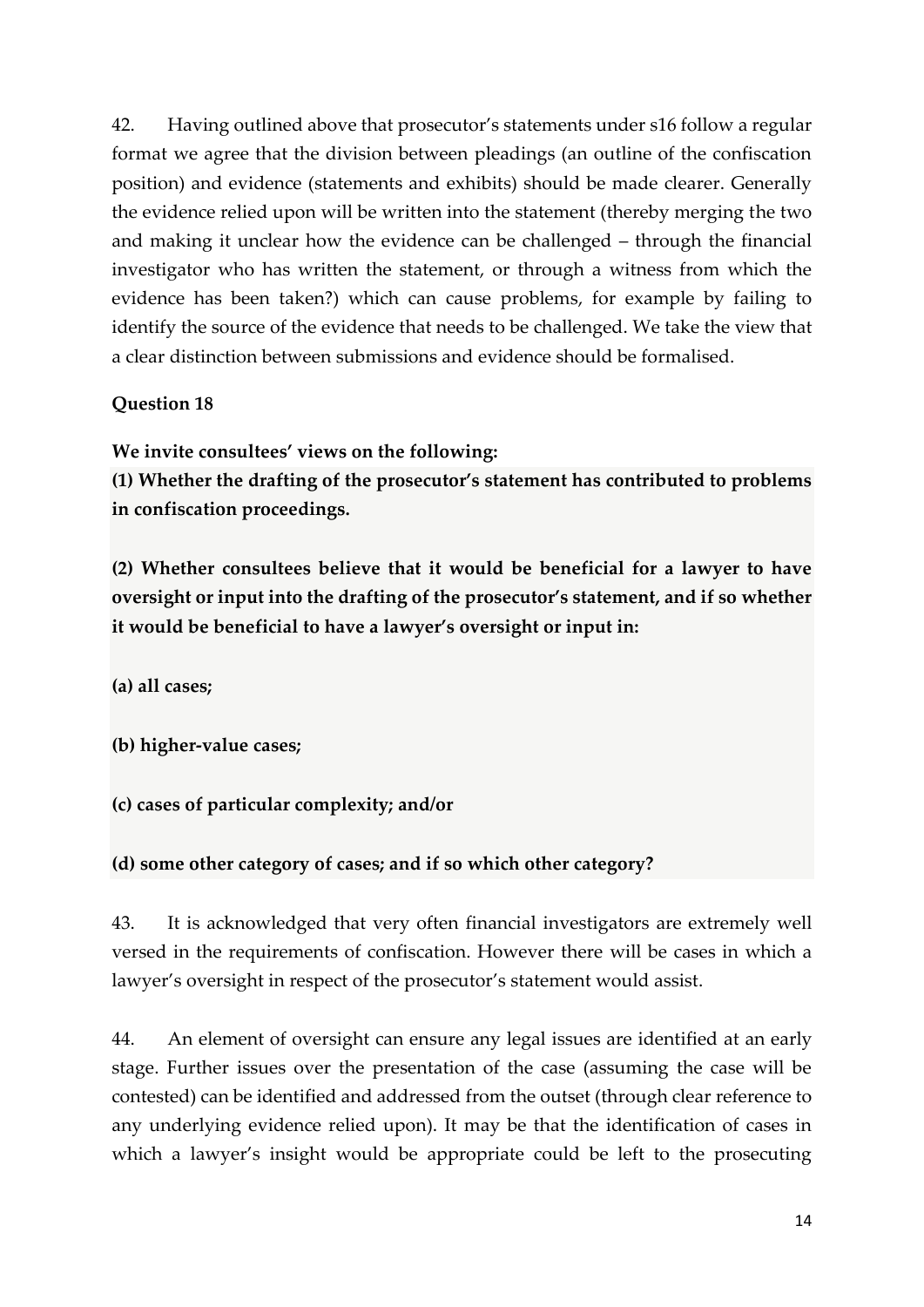authority; alternatively it could be a decision made by the judge with control of the proceedings when the timetable is set.

## **Question 19**

**We provisionally propose the following. Do consultees agree? (1) A new stage of the confiscation process be introduced, known as the Early Resolution of Confiscation (EROC).**

**(2) The EROC process should comprise two stages:**

**(a) an EROC meeting, at which the parties should seek to settle the confiscation order, and in the event that the confiscation order cannot be settled, the issues for the confiscation hearing should be identified.**

**(b) an EROC hearing, at which the judge should consider approving any agreement, or in the event of disagreement, at which case management would take place.**

45. The early resolution of confiscation is something to be encouraged. The consultation paper gives the impression that the first opportunity that the parties have to engage in early resolution is at the door of the court prior to the final confiscation hearing. This does not reflect our experience of confiscation hearings of any complexity.

46. In virtually all confiscation proceedings a mention hearing will take place at some point during the process. This mention hearing will be most beneficial at the stage where statements of case have been exchanged and the issues have been identified. Where this has not been done in a timely fashion there will almost certainly be a further mention hearing, the purpose of which is to identify the issues, resolve any matters arising from the exchange of statements and set a date for a final confiscation hearing. However these hearings are best utilised when the instructed advocates (as opposed to advocates 'holding the brief') attend and communicate with each other outside the courtroom. It is at this point that effective negotiation can take place, with the potential for resolution in an informal setting.

47. The knowledge and awareness of the advocate instructed at the mention hearing of the issues in the case, and the willingness of the parties to engage in constructive debate surrounding the resolution of the order, are crucial factors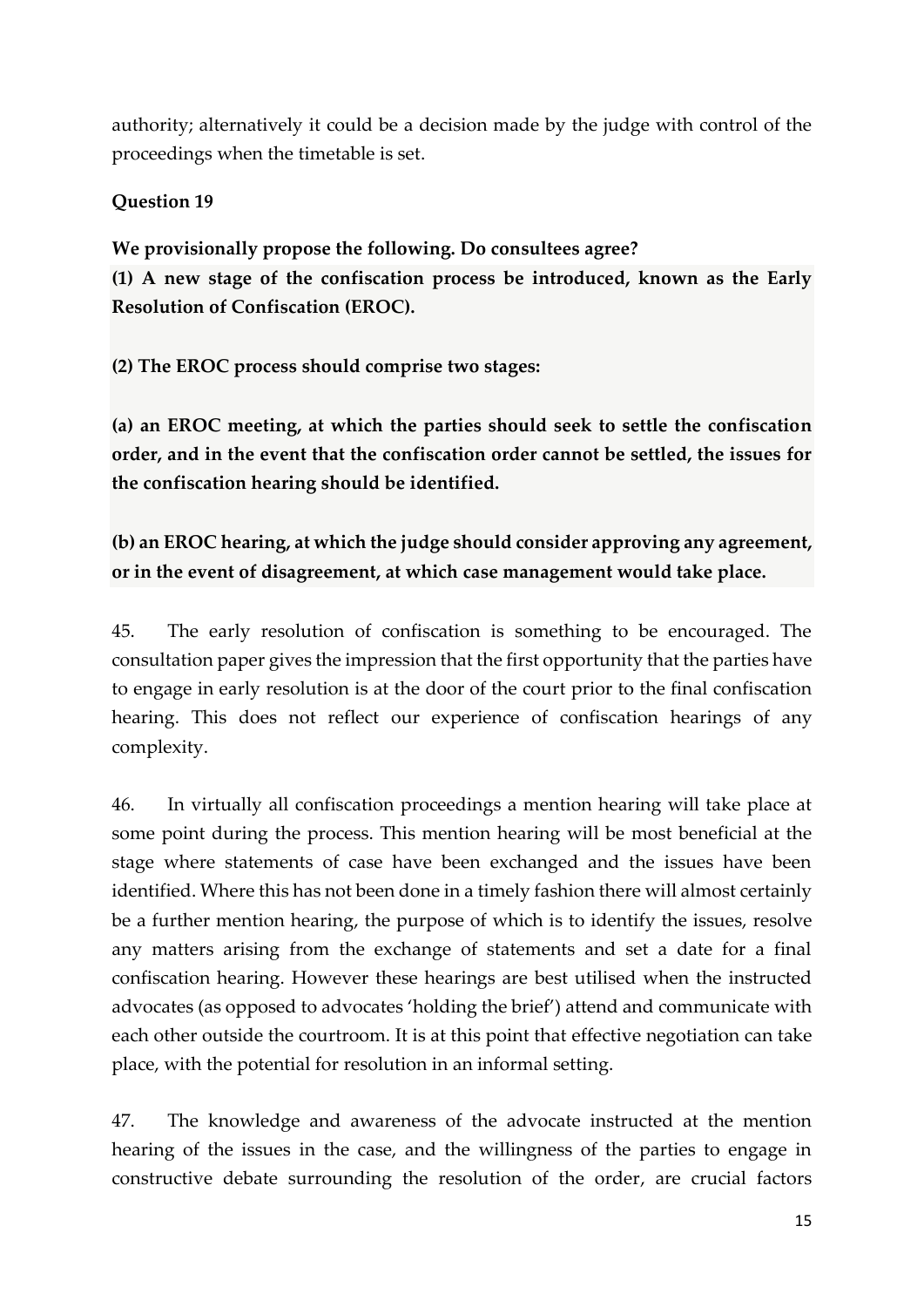affecting the prospect of early resolution. Where an advocate 'steps in', whilst not the fault of the advocate instructed, this is unlikely to result in the resolution of the order.

48. In those circumstances we would welcome the formulation of a formal process involving engagement of both sides seeking the resolution of confiscation orders. We consider an advocates' conference (where the defendant, the financial investigator, and the CPS lawyer are all available even if not in attendance) a positive thing. Practical issues will arise as to how these are to be held – with the current lack of suitable rooms at court it is unlikely that this sort of meeting can take the form of a 'mediation' with a number of rooms being utilised to allow 'back and forth' discussions. In those circumstances, from a pragmatic perspective, this can only really take place remotely, by telephone or video call. It is suggested that these calls should be formalised, with an agreed time and date, the advocates paid for their attendance, and all parties (financial investigator, CPS, defendant) making themselves available to ensure instructions could be taken and decisions made.

49. Remote working during the pandemic has demonstrated the benefits of multiple parties being able to meet without needing to attend a physical court location. Participants in the criminal justice system are now very used to remote conferences. We consider that EROC meetings are likely to be more effective and better supported by the prosecution lawyer and defence solicitor if they take place virtually.

50. The discussion between the parties often leads to a pragmatic proposal to resolve the confiscation proceedings, for example in the context of conspiracies and joint benefit. Any procedural formality which recognises this fact is to be encouraged.

#### **Question 20**

**Do consultees consider that any criminal procedure rules and/or practice direction on confiscation should include a provision for "early offers to settle" to allow a defendant to supplement their response to a prosecutor's statement with a written offer to resolve the matter of confiscation?**

51. If the focus of this question is whether offers to settle (i.e. compromise) are desirable, and whether there should be costs consequences attached to them akin to the civil regime (see paras 8.49-8.54), we consider that there may be risks associated with this approach. If there is a perception that convicted defendants can put pressure on prosecutors to accept an "offer" that may be lower than a proper confiscation order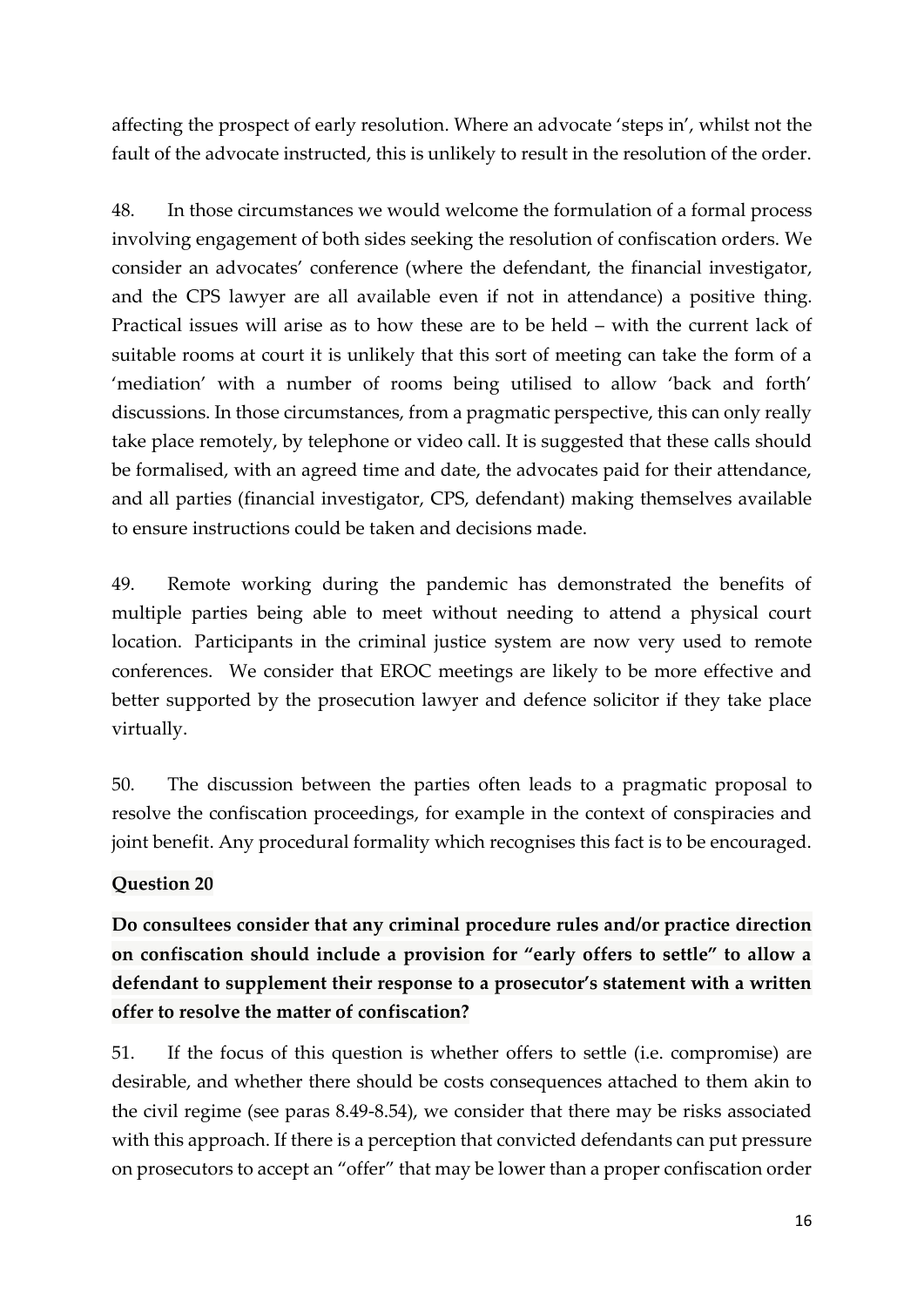it will not engender public confidence in the regime. Further and in any event, while costs sanctions have a place in the criminal justice system (see below re: restraint), their utility is generally considered to be somewhat lower here than in the civil regime.

52. Notwithstanding the observation above, we do not see the need for a written offer to resolve matters being submitted with the s17 response. Negotiations surrounding confiscation can be appropriately undertaken without the need for this document. Communication is more important than another form – the early identification of a person with authority to speak to about these matters should be of greater importance. That said, it may assist if the Practice Direction required that any offer to settle confiscation proceedings be put in writing.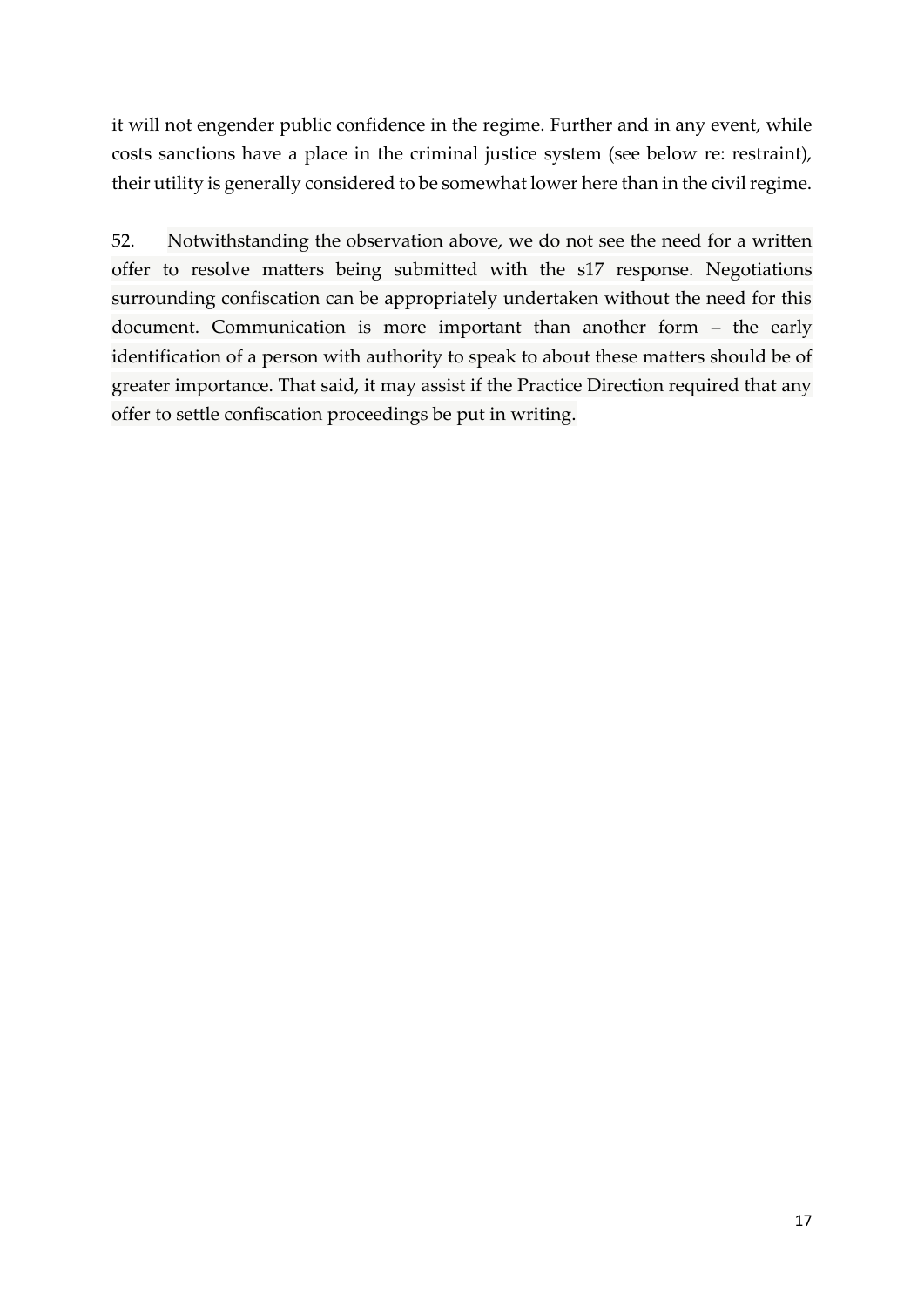### **CHAPTER 9 – INCENTIVES**

#### **Question 21**

**Do consultees agree that it would be wrong in principle to allow a defendant to retain a portion of the proceeds of his or her criminality as an incentive to agree and satisfy a confiscation order?**

53. Yes, the Bar Council agrees that it would be wrong in principle. The Commission is correct that the primary aim of the confiscation regime would be undermined by allowing a defendant to retain a proportion of their criminality, and that it would undermine public confidence in the justice system.

## **Question 22**

**Do consultees agree that a scheme permitting a reduction to the substantive sentence imposed where a confiscation order is agreed and satisfied as directed is not desirable?**

54. Yes, the Bar Council agrees that it is not desirable for all of the reasons that the Commission sets out. Furthermore, it is already possible for defendants to make voluntary reparation prior to sentence and for that to be taken into account by the sentencing judge as (often substantial) mitigation.

#### **CHAPTER 10 – FORUM**

#### **Question 23**

**We provisionally propose that the Crown Court should retain jurisdiction for determining confiscation cases.**

#### **Do consultees agree?**

55. Yes. Whilst there are undoubtedly some confiscation cases that pose substantial challenges for the criminal justice system, the majority are relatively simple once the underlying facts are understood and ought therefore ideally to be dealt with by the trial judge or the judge who passes sentence on a defendant who has pleaded guilty. The Bar Council agrees in relation to the potential difficulties and additional complexities that arise with a specialist court, or giving jurisdiction to the High Court and/or magistrates courts.

#### **Question 24**

**Do consultees consider that the Lord Chancellor should consult with the Lord Chief Justice to institute enhanced POCA 2002 training for judges eligible to sit in the Crown Court?**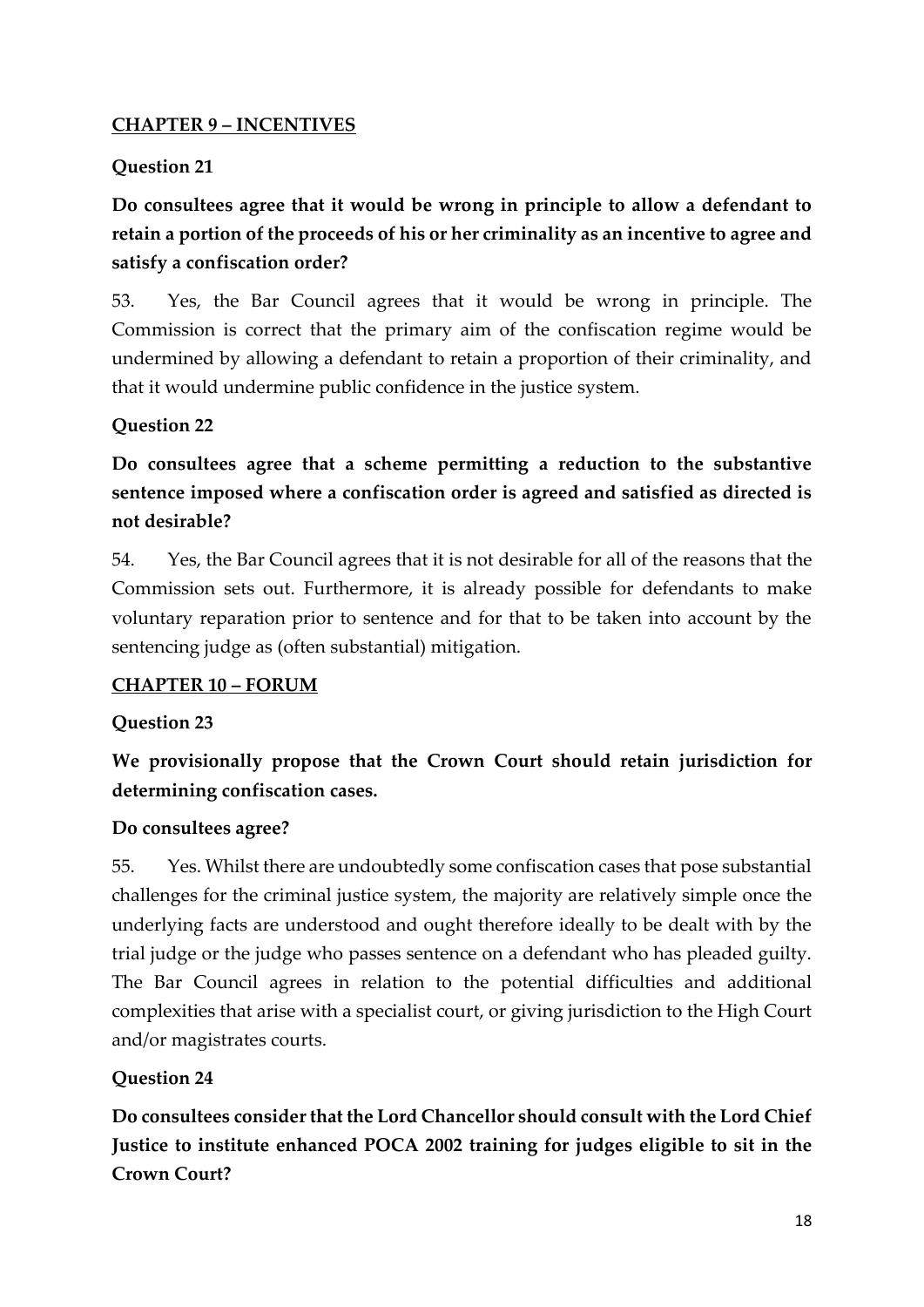56. Yes, particularly given the likely changes to the law that would result from the acceptance of other proposals within the consultation – it would be an ideal time to ensure that the judiciary were given comprehensive training to ensure a smooth transition and effective implementation.

### **Question 25**

**We provisionally propose that:**

**(1) Potential complexities in the confiscation hearing should be identified through questions at the Plea and Trial Preparation Hearing, or when the complexity comes to light.**

**(2) A clear practice direction be issued that where there is added complexity in the confiscation hearing, the Crown Court judge should consult with the Resident Judge about allocation of the case to an appropriately experienced judge.**

**(3) The Lord Chief Justice considers the institution of "ticketing" of suitable judges to deal with complex confiscation cases.**

#### **Do consultees agree?**

57. There is no reason why the PTPH form should not include a question for the prosecution in relation to the potential complexity of confiscation proceedings, which can then be taken into account when allocating a trial or sentencing judge.

58. Whilst there would be no practical obstacle to judges attending additional training and becoming 'ticketed', there would be real difficulty in the allocation of cases to those judges. The principle relies on there being a clearly definable classification of what degree of complexity requires the allocation of a ticketed judge.

59. The system currently in place (e.g. for serious sexual offences) is easily applied as it refers to specific criminal offences which, if indicted, require a ticketed judge to try the case. In the confiscation context there would be far greater ambiguity as to whether a case required a ticketed judge, begging the questions of what are the criteria and who applies them.

60. Furthermore, is the requirement to be sufficiently stringent that where a case develops the requisite level of complexity during the course of the confiscation proceedings (e.g. following compliance with ss16 and 17) the trial judge, if not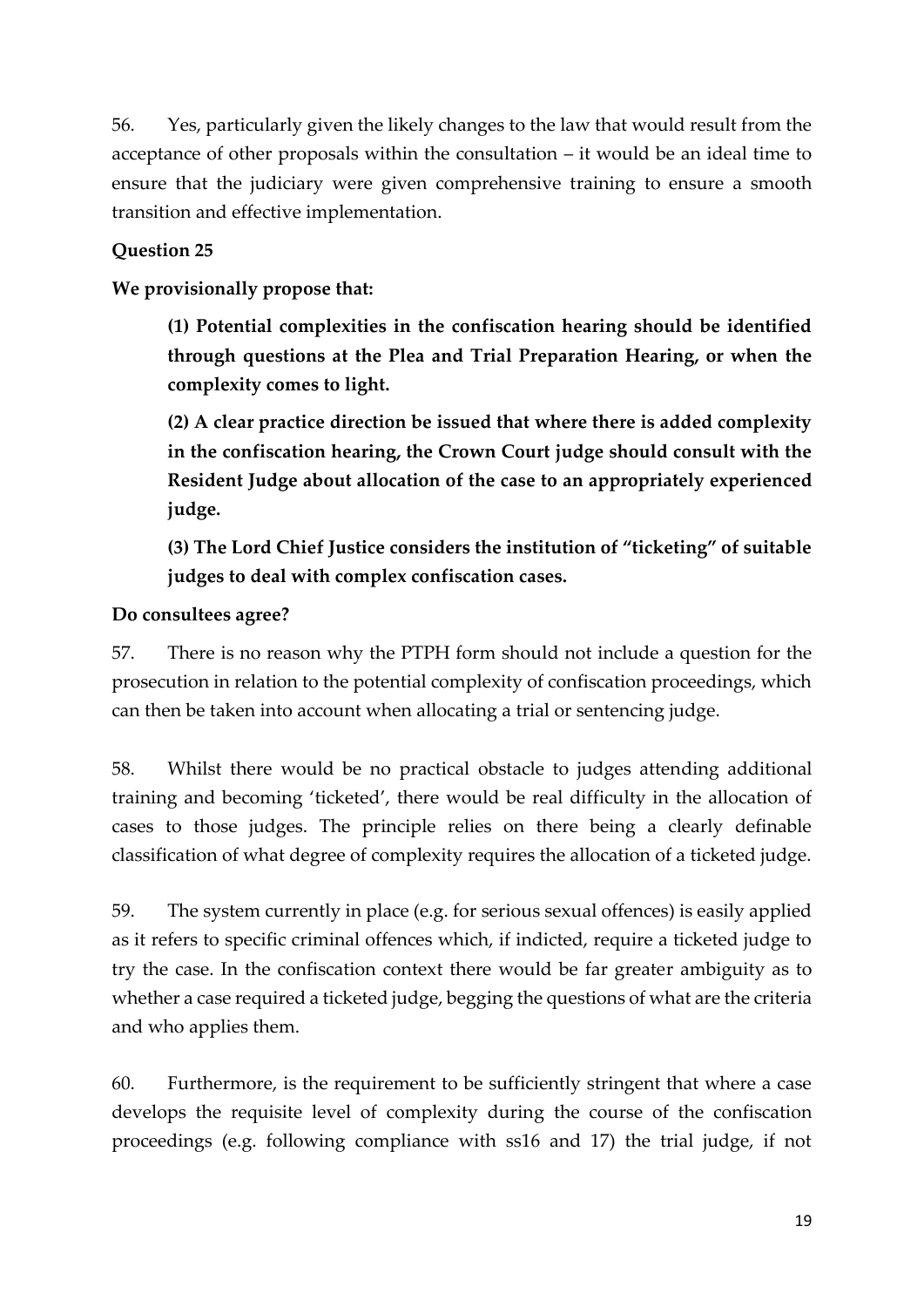ticketed, has to surrender the case to a ticketed judge? This would clearly be undesirable in a marginal case.

## 61. There may also be difficulties in implementation in smaller court centres.

A more flexible solution would appear to be that all judges that sit in the Crown Court receive the comprehensive training identified above and that Resident Judges are encouraged to identify judges best equipped to deal with cases that are identified as being unusually complex.

## **Question 26**

**We provisionally propose that when seeking to resolve a complex issue in confiscation proceedings the court should be permitted to use an assessor, subject to objections by the parties.**

## **Do consultees agree?**

62. Opinion is divided on this proposal, which is not explained at length in the consultation paper (no doubt because the idea of introducing assessors is very much at a preliminary stage). The appointment of someone to assist the court with matters of law or practice would represent something of a move away from the present position, in which evidence and submissions are presented by the parties and the judge is the sole decision-maker. While we can see its attraction, we have some reservations.

63. The closest analogy with the present position in criminal proceedings would be with a court-appointed psychiatrist, tasked with assisting on questions of fitness to plead and/or relevant mental health-focused disposals. Such an appointment provides a mechanism by which the court can receive expert evidence other than that introduced by the parties. It remains however very much the norm that such evidence is in practice adduced by either the prosecution or defence teams (and often both).

64. It may be that any reservations we have can be overcome, and we can well understand the need for expert assistance in a variety of situations that may arise during the confiscation process. However, we consider that it is important to emphasise the following.

65. First, orders of the court – and the decisions which inform these – should be both made and seen to be made by judges. It is the judicial decisions that will be the subject of any appeals. It is not clear whether the proposal to introduce an "assessor"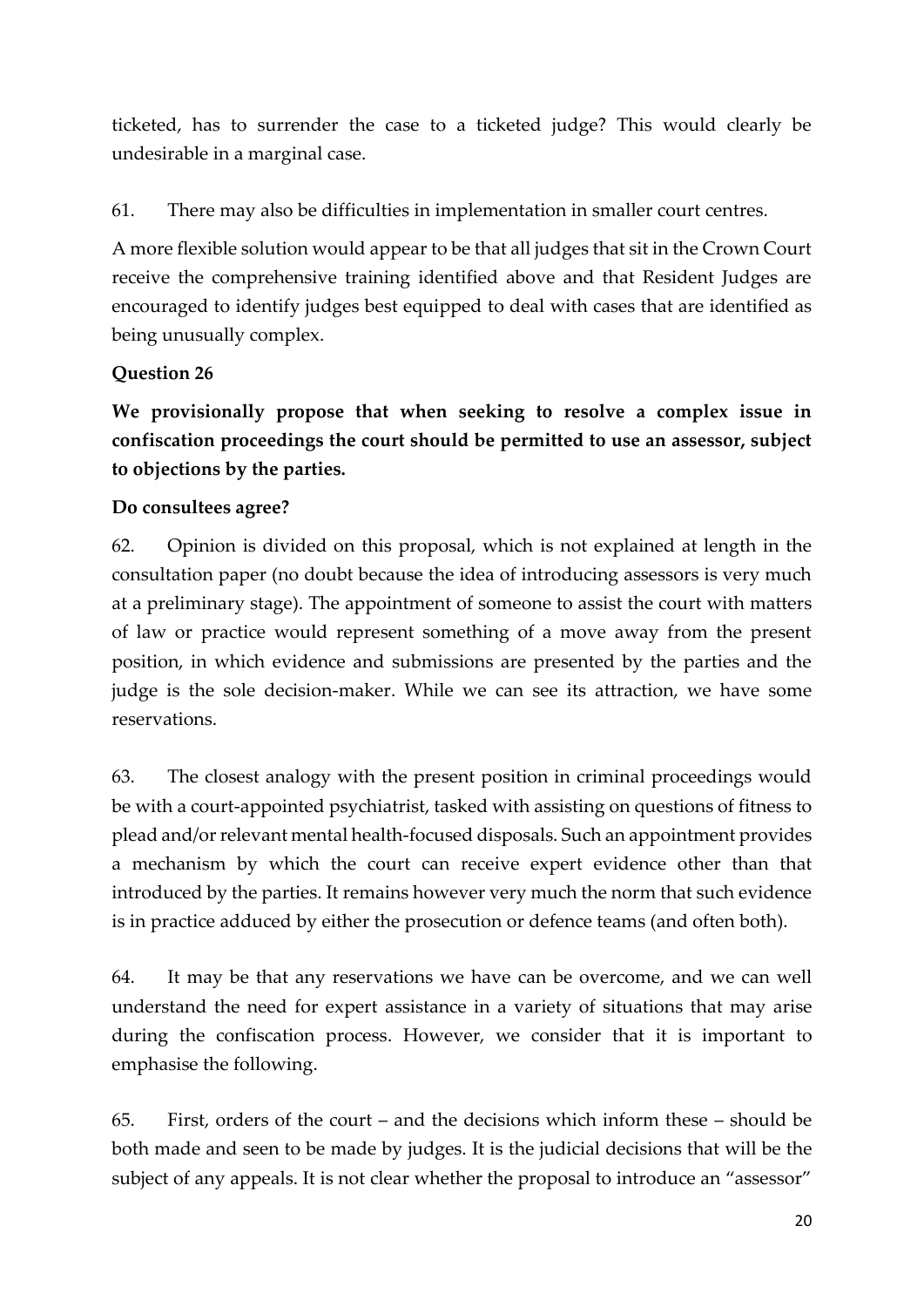into the procedure would in practice mean that decisions on key matters are being taken by those other than the judiciary, and then merely adopted by judges. We presume that the proposal does not go this far. However, even the appearance of such a process would be undesirable in our view.

66. Secondly, assistance on complex matters of, for example, taxation or accounting practice can presently be provided in the form of expert evidence marshalled by the parties. It is not clear whether this would be supplemented by input from an assessor – in which case it is difficult to see what advantage the assessor would add – or replaced by it. If the latter, it is hard to see how a court could fairly prevent a party from instructing their own expert if they sought to challenge the views expressed by the assessor. That may result in unnecessary further expense and duplication of effort. As noted above, despite the power of the court to appoint a psychiatrist to assist with issues of fitness to plead and mental health-focused disposals, it remains typical for parties to instruct their own experts on these issues.

67. Finally, if specialised non-criminal legal expertise were required to properly determine an issue in confiscation proceedings, that may be a factor tending to indicate that the matter should be transferred to the High Court for a ruling on that issue (see Q27 below).

68. Accordingly, on balance we are not persuaded, on the basis of the matters set out in the consultation paper, or from our own experience, that the introduction of assessors into the confiscation process is necessary.

#### **Question 27**

**We therefore provisionally propose that, where the Crown Court considers that it is in the interests of justice to do so, it may refer an issue in confiscation proceedings to the High Court for a binding determination.**

**We provisionally propose that, in considering the interests of justice, the court should consider, amongst any other factors that it considers to be relevant:**

- **(1) the value of the asset or interest that is subject to the dispute;**
- **(2) the complexity of the issue; and**
- **(3) the conduct of the parties.**

#### **Do consultees agree?**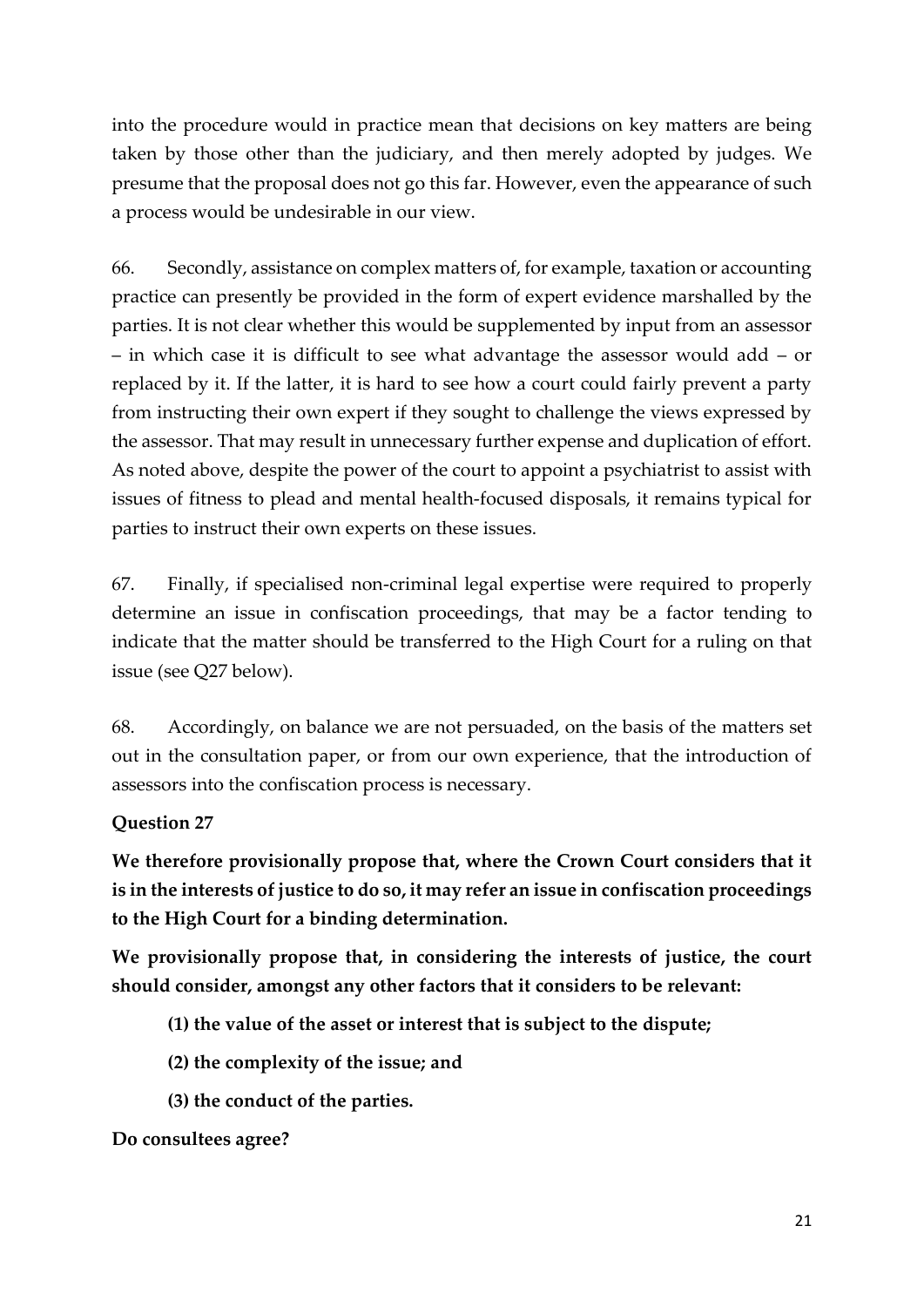69. Yes. It is a power that should be used sparingly, but in a very small minority of cases there would be a clear advantage to determining an issue in this way. For example, when victims have launched civil proceedings against the defendant and similar issues of property and trust law arise in both the criminal and civil jurisdictions.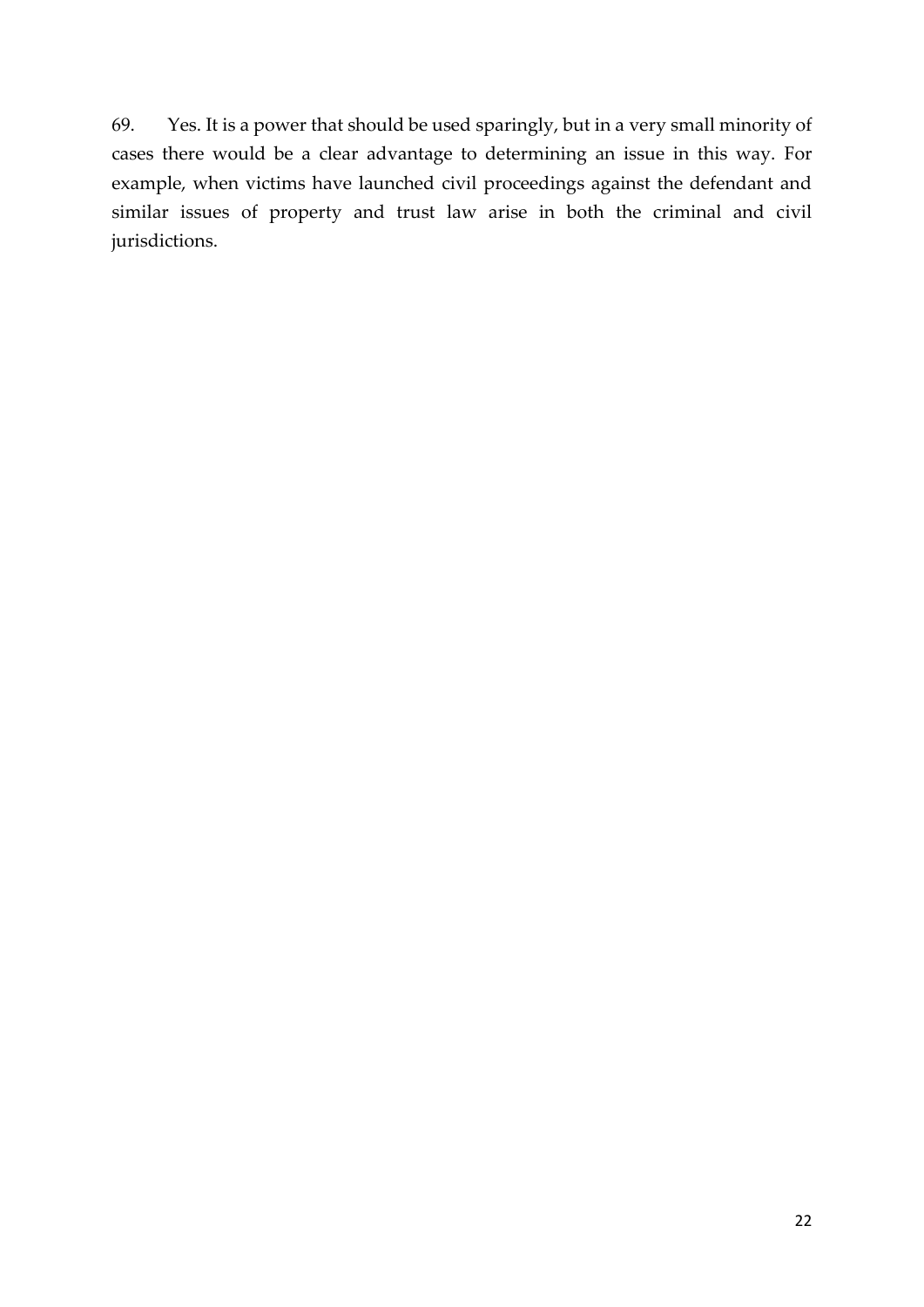#### **BENEFIT**

### **Question 28**

**We provisionally propose that in determining a defendant's "benefit" the court should:** 

**(1) Determine what the defendant gained as a result of or in connection with the criminal conduct; and** 

**(2) Make an order that defendant's benefit is equivalent to that gain, unless the court is satisfied that it would be unjust to do so because of the defendant's intention to have a limited power of control or disposition in connection with that gain.** 

#### **Do consultees agree?**

70. Yes. This would provide significant protection against the risk of extremely large orders being made against those who are only in temporary possession of any proceeds of crime, do not have any real power of disposition or control over those sums, and cannot in any conventional sense be understood to have "benefitted" to the full amount passing through their hands.

#### **Question 29.**

**We provisionally propose that the test of "gain" under our preferred model for the calculation of benefit should reflect the general principles in relation to "gain" already in use in the criminal law, principally that "gain" includes:** 

- **(1) keeping what one has;**
- **(2) getting what one does not have;**
- **(3) gains that both are temporary and permanent.**

#### **Do consultees agree?**

71. Yes. This has the virtue of aligning the confiscation exercise with the regime under which the defendant will have been convicted, for example s.5(3) of the Fraud Act 2006 or s.34 of the Theft Act 1968.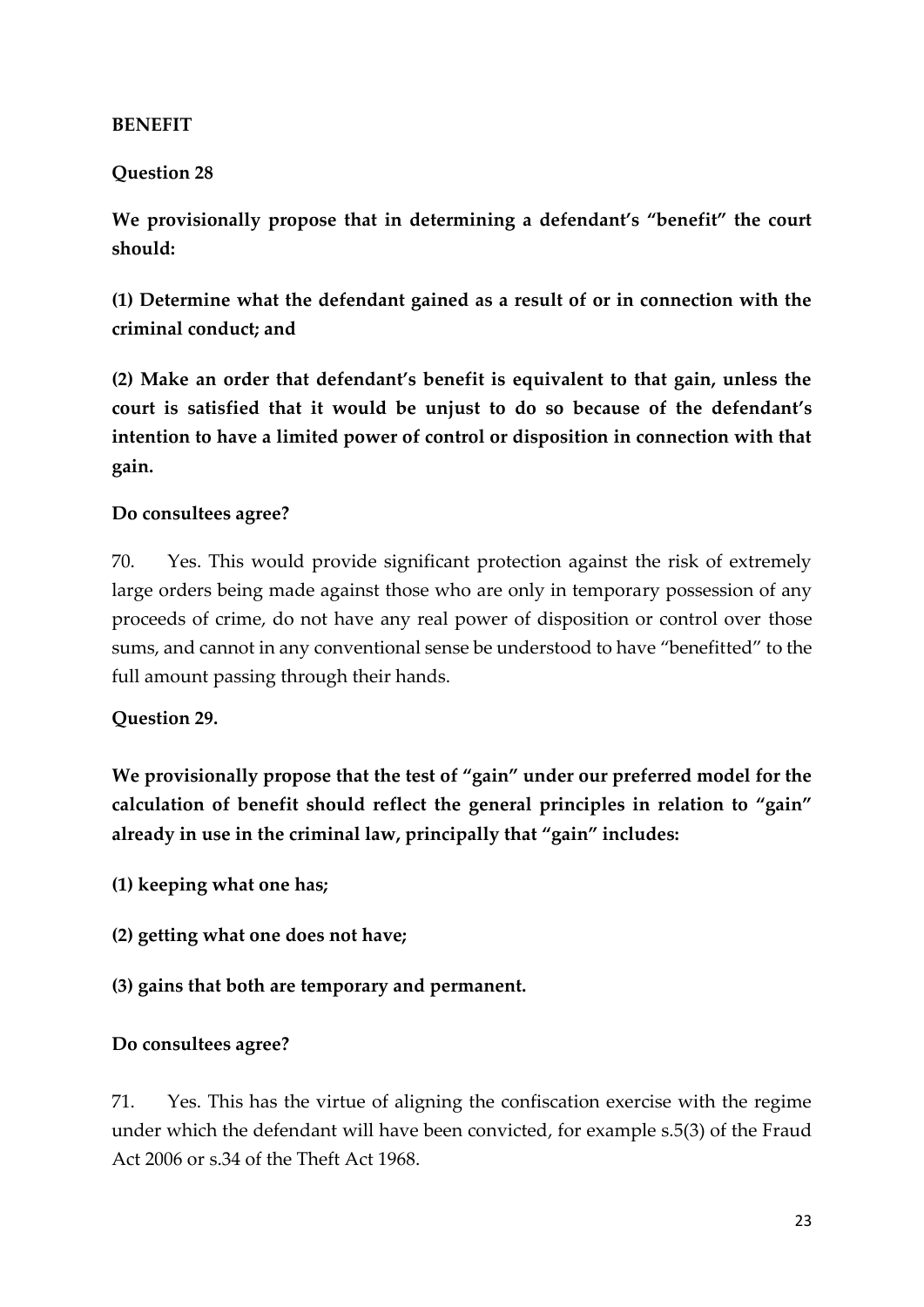## **Question 30**

# **Are there any offences that consultees consider should be removed from the schedule offences that trigger a finding of a criminal lifestyle (currently schedule 2 of POCA 2002)?**

72. The schedule contains some apparent illogicalities – for example the inclusion of offences reflecting potentially minor copyright / Trade Mark infringements, but the exclusion of key Fraud Act offences, conspiracy to defraud and conspiracy to cheat, which might all be thought to be more likely indicators of what a layman would consider to be a criminal lifestyle. However, we consider that this is essentially a question of policy upon which we do not express a view.

## **Question 31**

**Do consultees consider that the money laundering offence under section 329 of POCA 2002 should be either wholly or partially included in any schedule of offences that trigger a finding of a "criminal lifestyle"?** 

**If section 329 of POCA 2002 should be partially included in the schedule of offences that trigger a finding of a "criminal lifestyle", how should that partial inclusion be defined?** 

**Do consultees know of any cases in which the current law has impeded effective confiscation where the predicate offence was a money laundering offence, contrary to section 329 of POCA 2002?** 

73. Subject to the observations re: Q30 above, we would say as follows. It has not generally been our experience that the lack of inclusion of s.329 POCA within the lifestyle regime has caused significant problems, given that the offence does not tend to form part of a pattern of offending such as might merit a wider historic enquiry into the defendant's finances.

#### **Question 32**

**We provisionally propose that the offence of "keeping a brothel used for prostitution", contrary to section 33A of the Sexual Offences Act 1956, be added to any schedule of offences that trigger a finding of a "criminal lifestyle".**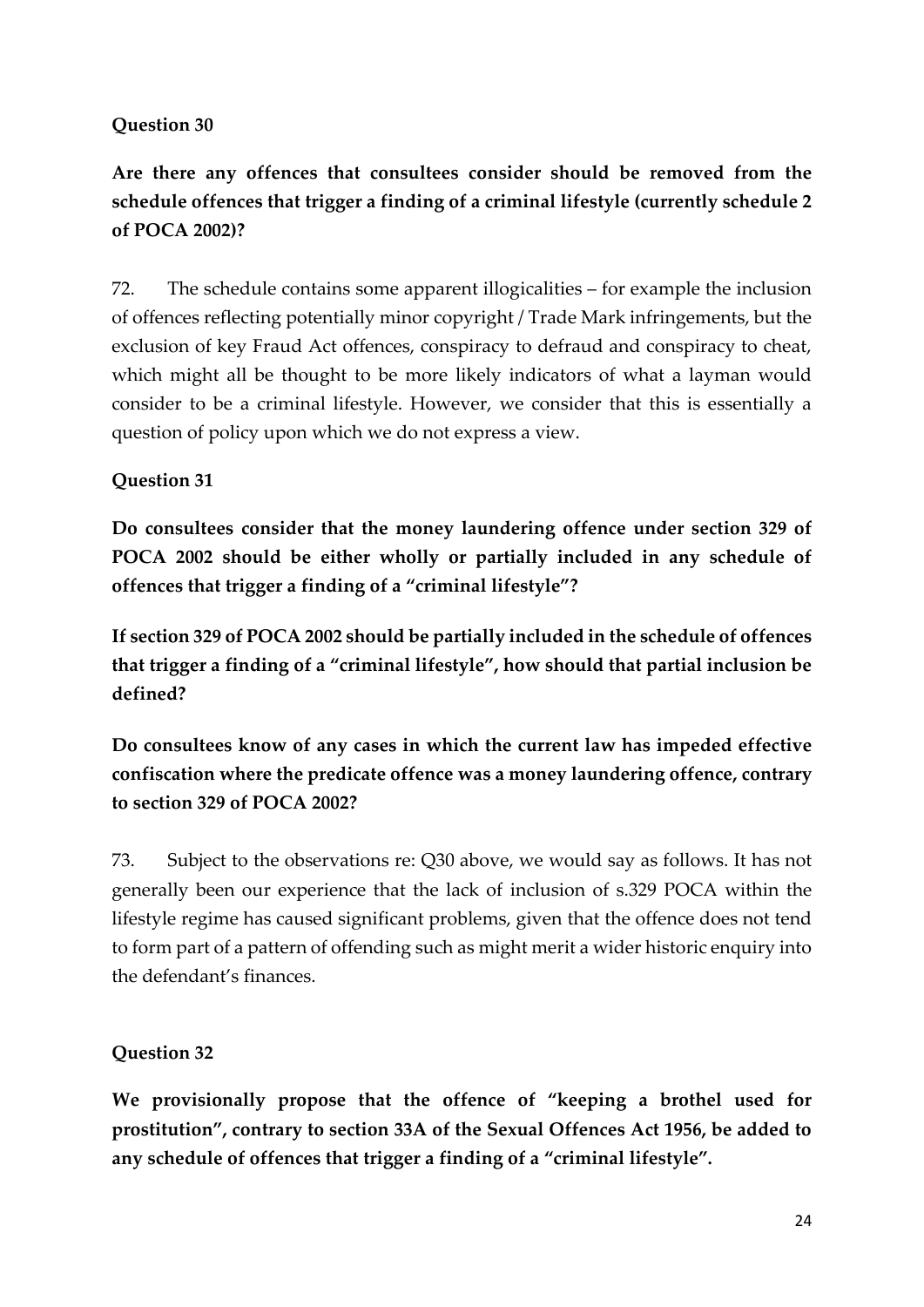## **Do consultees agree?**

74. See answer to Q30 above.

# **Question 33**

**We provisionally propose that fraud is not included in in any schedule of offences that trigger a finding of a "criminal lifestyle.** 

**Do consultees agree?** 

**If consultees disagree, do consultees know of any cases in which the current law has impeded effective confiscation where there predicate offence was fraud?** 

75. See answer to Q30 above.

# **Question 34**

**We provisionally propose that bribery is not included in in any schedule of offences that trigger a finding of a "criminal lifestyle.** 

**Do consultees agree?** 

**If consultees disagree, do consultees know of any cases in which the current law has impeded effective confiscation where the predicate offence was bribery?** 

76. See answer to Q30 above.

# **Question 35**

**Are there any offences that consultees consider should be added to any schedule of offences that trigger a finding of a "criminal lifestyle"? (Such offences are described in the explanatory notes to POCA 2002 as being offences "associated with professional criminals, organised crime and racketeering" or "of major public concern".)** 

**If so, do consultees know of any cases in which the omission of those offences from schedule 2 of POCA 2002 has impeded effective confiscation?** 

77. See answer to Q30 above.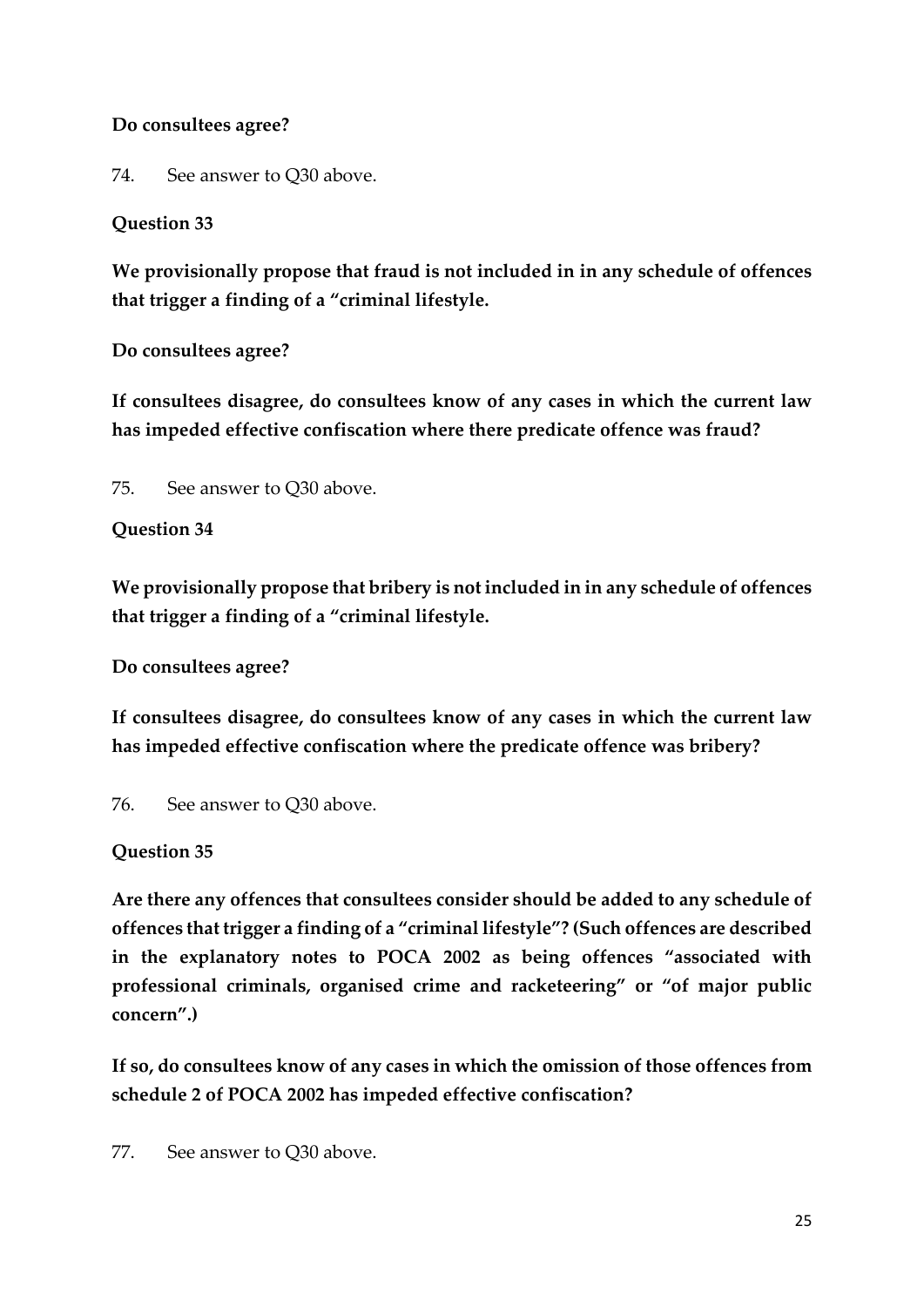## **Question 36**

**We provisionally propose that the number of offences required under the course of criminal activity trigger for "criminal lifestyle" be harmonised to remove the discrepancy between cases where there are multiple convictions on the same occasion and convictions on multiple occasions.** 

### **Do consultees agree?**

78. Yes. As pointed out in the consultation paper, there is no rationale for the distinction.

#### **Question 37**

**Do consultees consider that the number of offences required under the course of criminal activity trigger should be:** 

#### **(1) two offences;**

**(2) three offences; or** 

#### **(3) another number of offences (and if so, how many)?**

79. This is essentially a question of policy, upon which we do not express a view. As set out in the consultation paper, there are competing advantages and disadvantages to each option under consideration.

#### **Question 38**

**We provisionally propose that the course of criminal activity trigger should be that a person has been dealt with by the court for a minimum number of offences, whether those offences comprise convictions or offences taken into consideration.** 

#### **Do consultees agree?**

80. No. In our experience, there is a marked difference in the approach taken by defendants to offences for which they have been charged and TICs. Defendants facing a number of proposed TIC offences are more likely to accept the commission of these offences than those of which they are charged, even in the absence of reliable evidence and sometimes without any acknowledged memory of the events underpinning the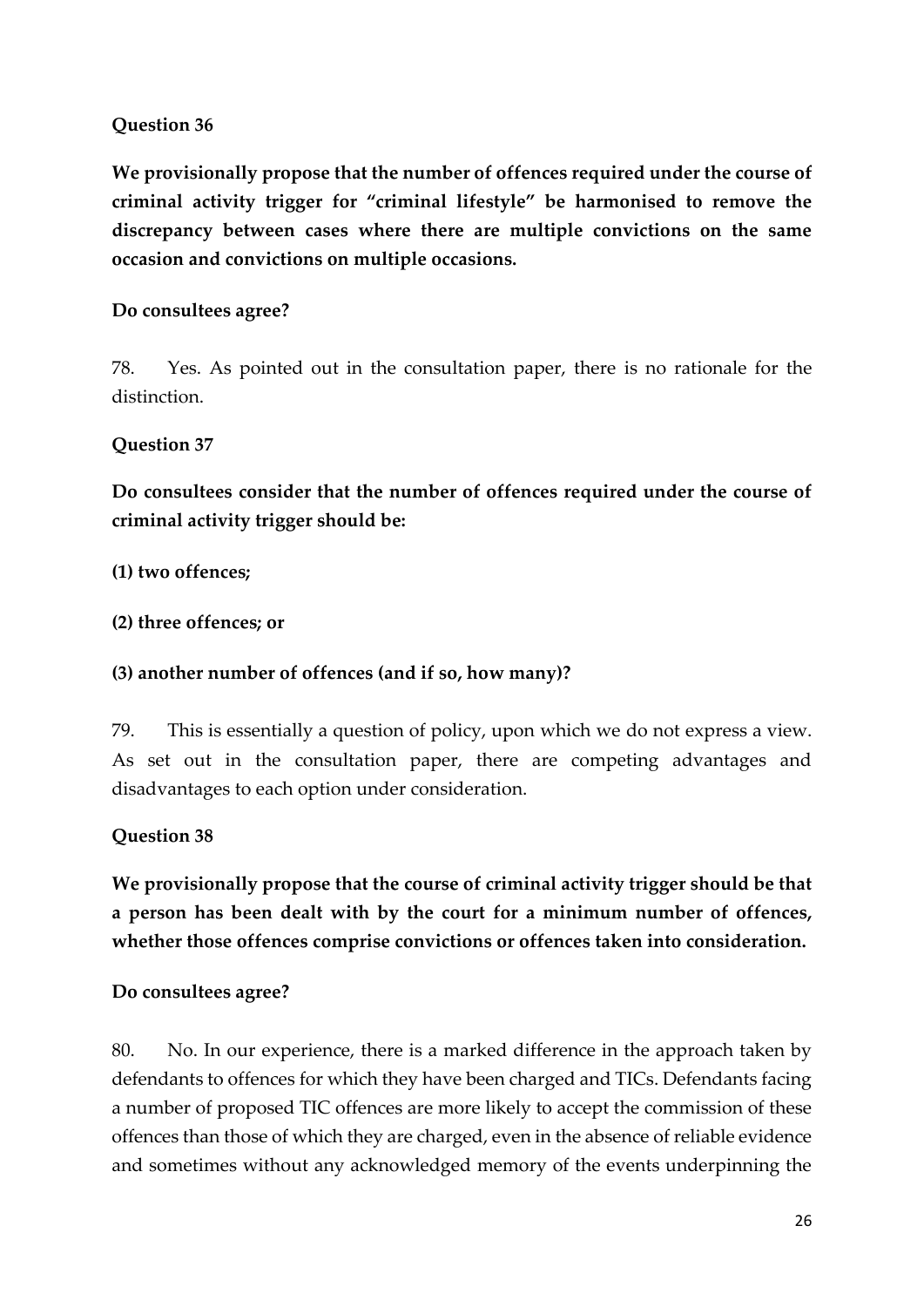TIC schedule. At present there must be a possibility that defendants facing a number of burglaries, several of which are listed on a TIC schedule, will accept burglaries which they do not recall and may not have committed. That risk – even taken in the face of advice – presently does not expose defendants to sanctions which are likely to be much more serious than the sentence(s) that they would have received for the indicted offence(s). Accordingly, the TIC schedule is a convenient, pragmatic way of delivering a robust form of justice for police, public and defendants. However, were its consequences to become more significant because the offences on the TIC schedule could be taken into account to trigger the criminal lifestyle provisions of the confiscation regime, the risks are twofold: (i) an increase in defendants refusing to accept TICs; or (ii) the bringing within the lifestyle provisions of those who may for reasons of pragmatism when it comes to weighing up likely sentences accept offences which they may not in fact have committed. Accordingly, we consider that the potentially severe consequences of the lifestyle provisions justify requiring the formality of a criminal conviction to trigger their effects. We note that this ought not to be especially onerous if the multiple offence provisions are reformed in the way proposed by the Law Commission, and that in any event if the offence does not exist to prosecute, the prosecuting authorities ought not to complain if a defendant refuses without more to accept his guilt.

81. All that said, it is worth bearing in mind that, in our experience, those who commit burglaries do not tend to amass assets. Accordingly the significance of any reform in this area (which is rightly identified by the Law Commission as likely to be relevant primarily to habitual burglars) may in practice be marginal.

#### **Question 39**

**We provisionally propose that when the court considers each offence relevant to the course of criminal activity trigger, the court should consider both offences from which there was benefit and offences from which there was an attempt to benefit.** 

#### **Do consultees agree?**

82. No. The focus of the lifestyle provisions is on income that has in fact been derived illegitimately. Accordingly, it is illogical and potentially unfair to trigger these provisions in circumstances in which this has not taken place. We consider that it is important to remember that while the criminal lifestyle provisions have their place, the focus of the criminal justice system as a whole ought to be on investigating and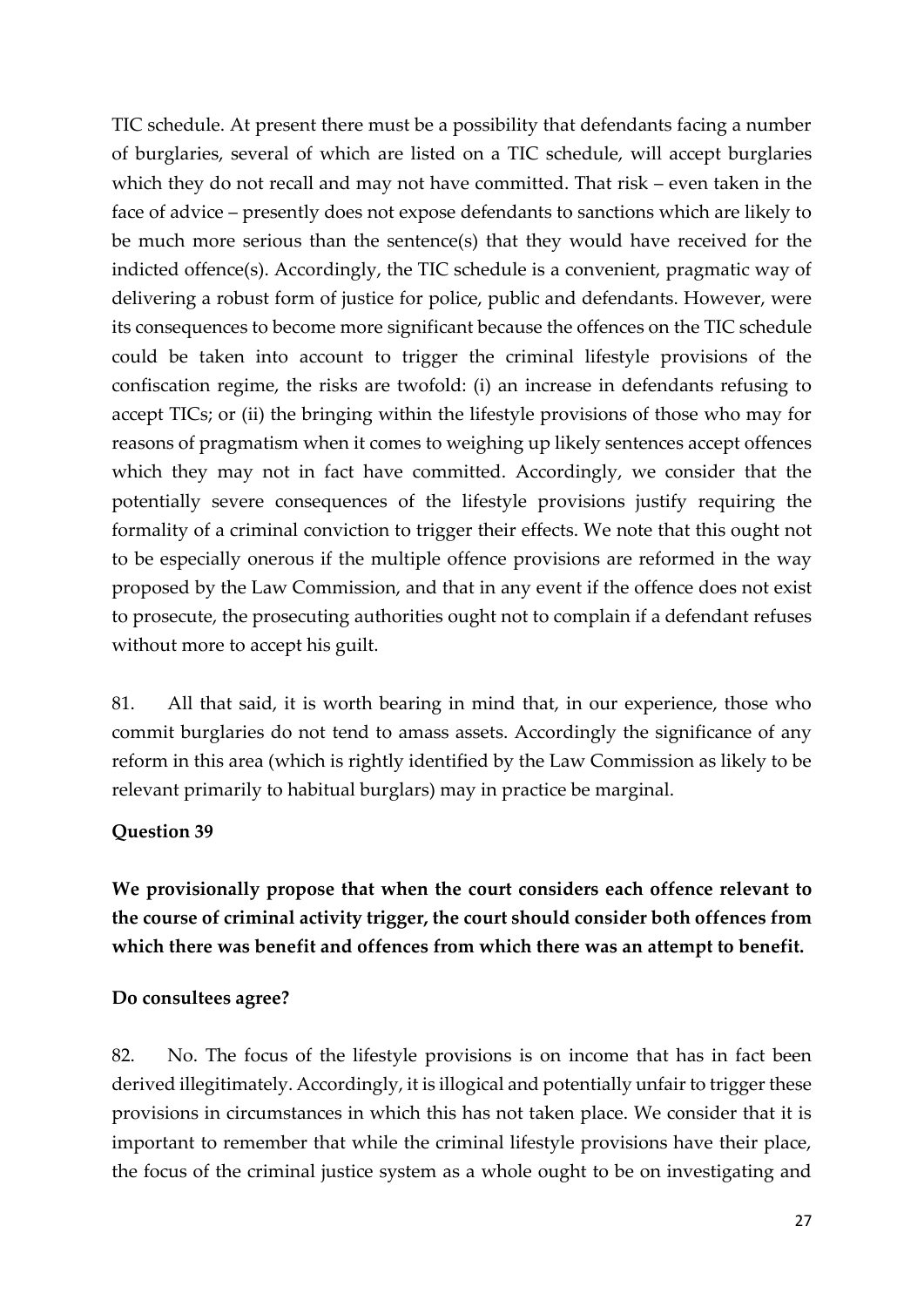prosecuting offending to conviction (and beyond), and so the use of the lifestyle provisions ought to be seen as exceptional rather than a primary tool of resort.

## **Question 40**

**We invite consultees views about whether the financial threshold for triggering the lifestyle assumptions should be raised, and if so whether it should reflect:** 

**(1) the current £5,000 threshold, adjusted for inflation;** 

**(2) the national minimum living wage obtained over a period of six months, adjusted for inflation;** 

## **(3) another amount (and if so, how much)**

83. To a certain extent this is a question of policy, so our views are necessarily subject to the caveats expressed elsewhere. However, our experience is that on occasion significant amounts of time and public money are expended on confiscation lifestyle investigations and proceedings against defendants who are caught by the present threshold. Accordingly, from the practical perspective of managing the flow of cases through the courts, and with a view to ensuring that public funds are focused where they are likely to do most good, we can see a strong argument for increasing the threshold by a considerable amount.

#### **Question 41**

**We provisionally propose that confiscation legislation should mandate that the financial threshold for triggering the lifestyle assumptions be reviewed by the Secretary of State every five years.** 

#### **Do consultees agree?**

84. Yes. This is a sensible proposal which will enable the necessary political calculations to be made in light of the regime as it operates in practice.

#### **Question 42**

**If the triggers are satisfied, we do not propose that prosecutors should be required to pass an additional evidential threshold before the assumptions apply.**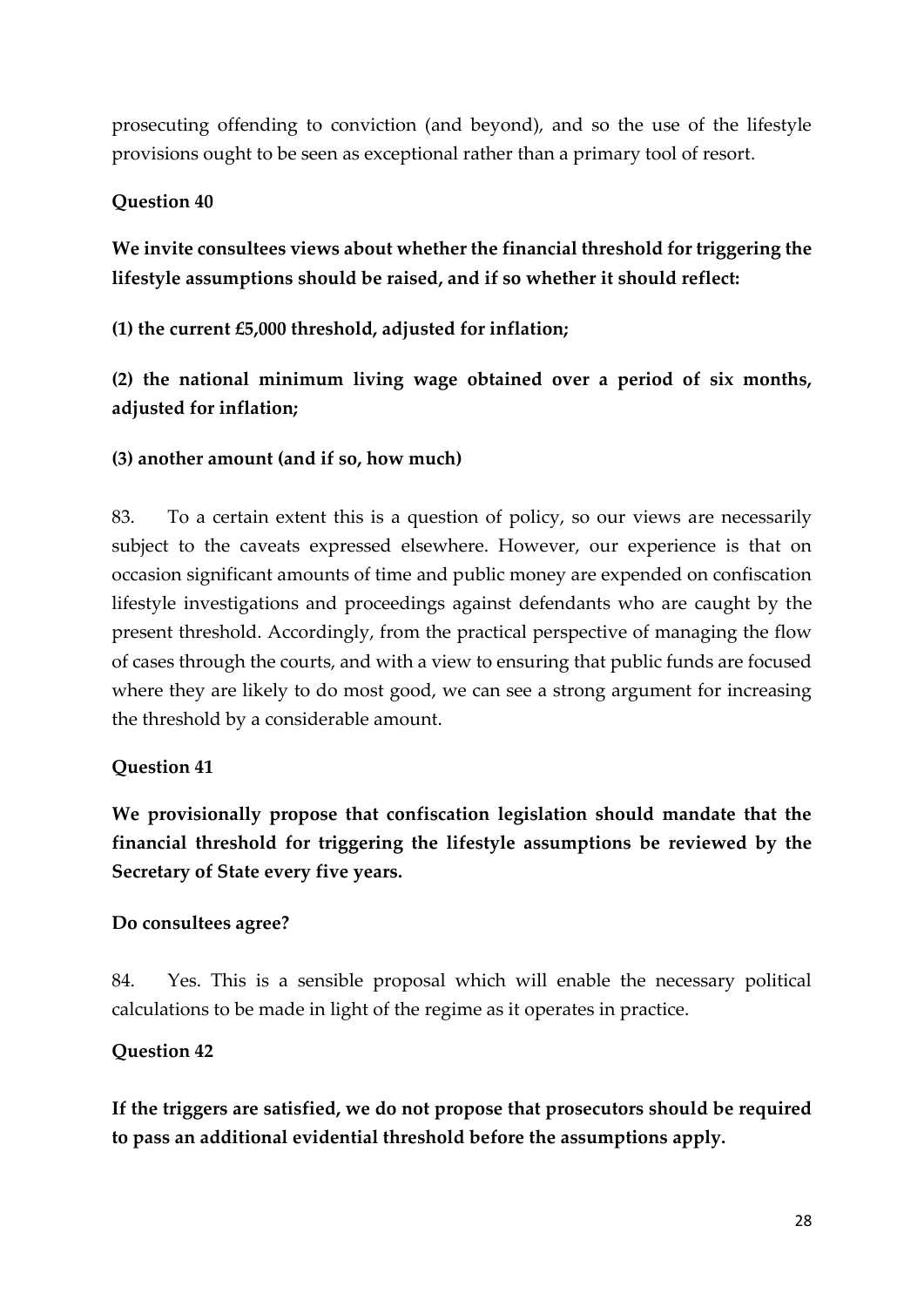#### **Do consultees agree?**

85. Yes. Any reform should be to the triggers themselves. The process of identifying whether someone is likely to fall within the lifestyle provisions should be made as straightforward as possible, in order to assist (among other things) with the giving of advice to defendants who might be caught by these provisions. As noted by the Law Commission, there are a numberof "safety valves" in the lifestyle provisions themselves which provide that they may be disapplied if shown to be incorrect or if there would be a risk serious risk of injustice if they were applied.

#### **Question 43**

**We provisionally propose that prosecutors should be able to exercise discretion as to whether to seek application of the assumptions.** 

#### **Do consultees agree?**

86. Yes. That reflects current practice to a certain extent (where the prosecutor may indicate that the reason why lifestyle provisions are not being invoked is due to a serious risk of unfairness or a concession that they would not reflect the correct picture), and is in any event consistent with the discretion afforded to prosecutors at most other stages of criminal proceedings.

#### **Question 44**

#### **We provisionally propose that:**

**(1) if the court decides that the defendant has a "criminal lifestyle", the court may nevertheless determine that it is contrary to the interests of justice to apply the assumptions, taking into account the statutory purpose of confiscation.** 

**(2) if the court decides that it is contrary to the interests of justice to apply the assumptions, the court should determine benefit with reference to particular criminal conduct.** 

**Do consultees agree?**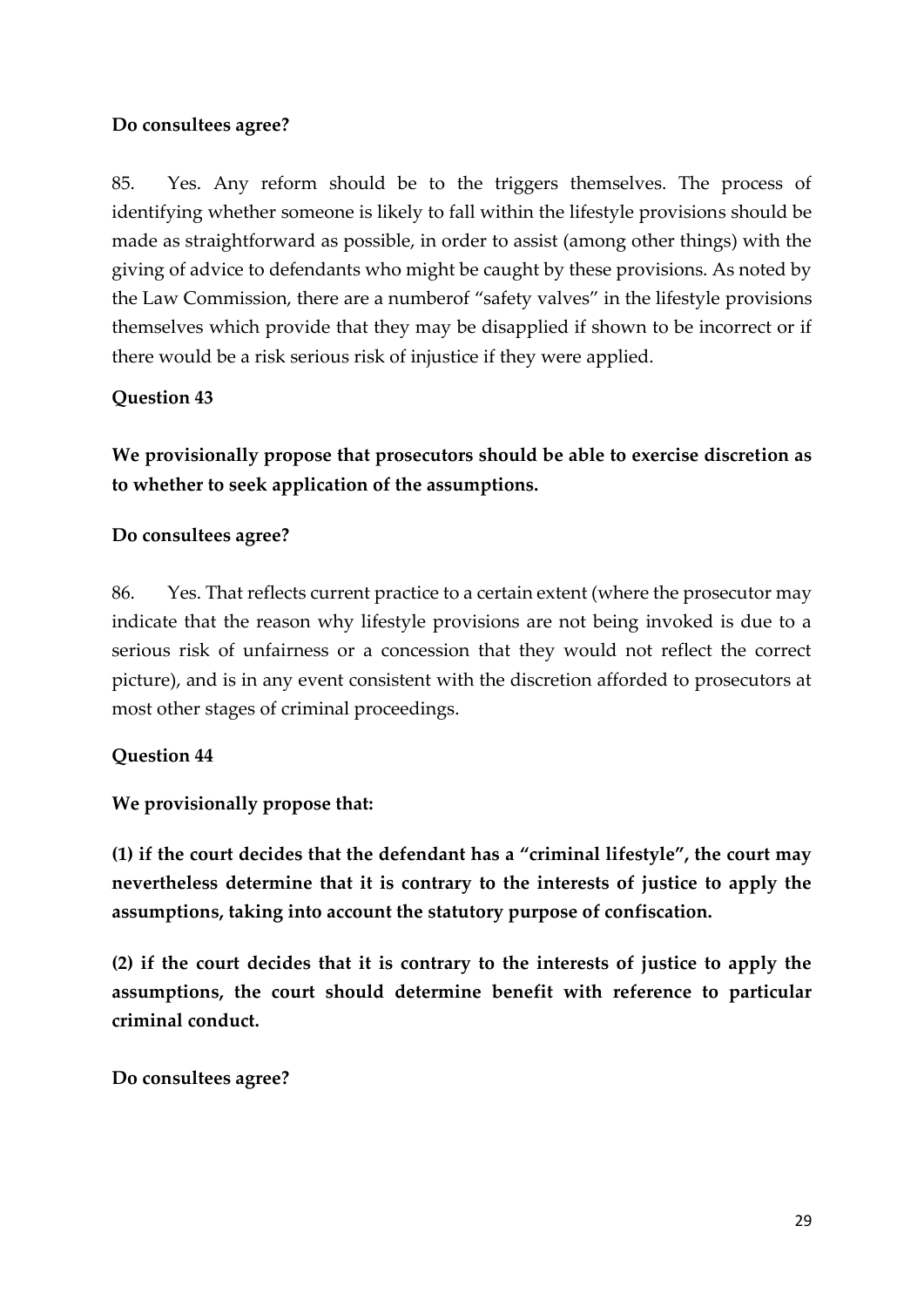# **Do consultees consider that (in addition to considering the statutory purpose of confiscation) there are any particular indicative factors that could assist the court in making this determination?**

87. We agree. However, we consider that for this to be an effective safety valve, the factors to be considered would need to be wider than merely the legislative steer itself. Other factors that might properly come into play at this stage are:

- i) The extent of the likely investigation, including its duration;
- ii) The present prospect of recovery of significant sums;
- iii) The means and ability of the defendant to contest the confiscation proceedings;
- iv) The defendant's A1P1 rights;
- v) Potential impact on third parties.

#### **Question 45**

**We provisionally propose that the "serious risk of injustice" test be clarified in its application to the property held assumption, to indicate that in determining whether there would be a serious risk of injustice if the assumption were applied, the court should consider:** 

**(1) Any oral or documentary evidence put before the court; and** 

**(2) If documentary evidence is not put before the court, the reason why documentary evidence was not put before the court and the validity of that reason. Do consultees agree?** 

88. We agree. While we consider that in practice the test has generally been operated in this way, this is a helpful clarification.

# **Question 46**

**We do not propose any reforms to the assumption that, for the purpose of valuing any property obtained (or assumed to have been obtained) by the defendant, he or she obtained it free of any other interests in it.** 

**Do consultees agree?**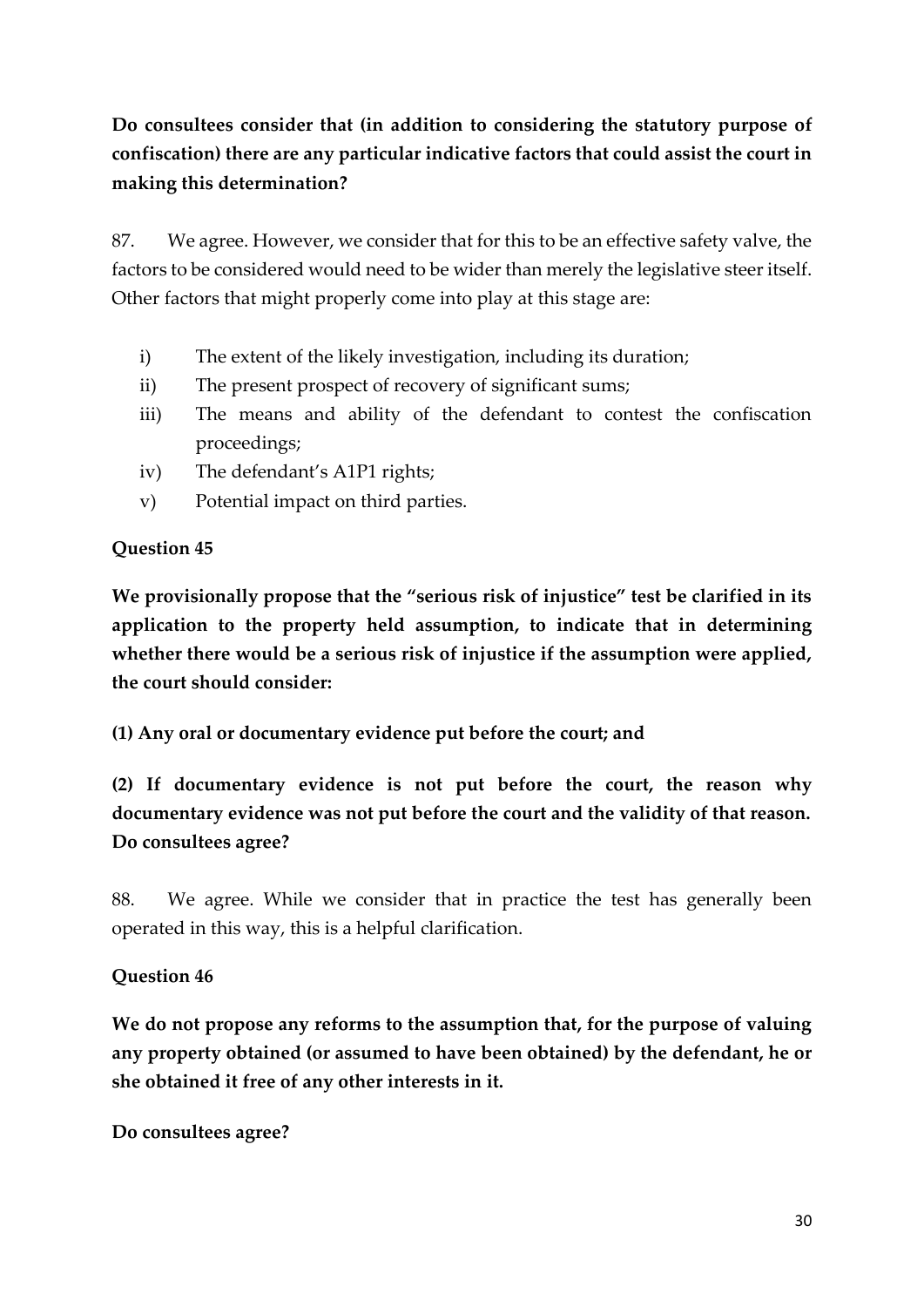# **If consultees do not agree, what reforms to this assumption do consultees consider might be appropriate?**

89. We agree. It will usually be relatively clear whether a defendant has obtained a property in circumstances where other parties do or may have an interest in it, and the regime (at present and as proposed) contains provisions that provide for such situations.

## **Question 47**

**In assessing benefit to multiple defendants, we provisionally propose that confiscation legislation should require the court to make findings as to apportionment of that benefit.** 

## **Do consultees agree?**

90. We agree, where this is possible. The present situation, in which confiscation orders in the full sum obtained can be made against two or more defendants, but not enforced in full against both, is a somewhat unsatisfactory compromise which directly results from the inability of the courts at present to reach conclusions on apportionment at the benefit stage.

91. However, in most large frauds it is very difficult, years after the event, to say how the benefit was apportioned between multiple defendants, and it would obviously be wrong to make no finding of benefit if the judge cannot be satisfied as to apportionment. Accordingly, it would perhaps be preferable if instead of a requirement this were to be a permissive provision.

92. While the discussion around this topic at §§14.41-14.51 covers a number of possible options for reform, it is not entirely clear whether the final proposal at Q47 from the Law Commission would require:

- a) the judge to be satisfied on evidence as to apportionment (and if so to what standard and by whom);
- b) a judgment to be exercised in broad terms (for example the principal organiser of a fraud might be held to benefit in the sum of 2/3 of the whole, while his accomplice might be liable for only 1/3 of the whole);
- c) a simple pro rata calculation as between convicted defendants.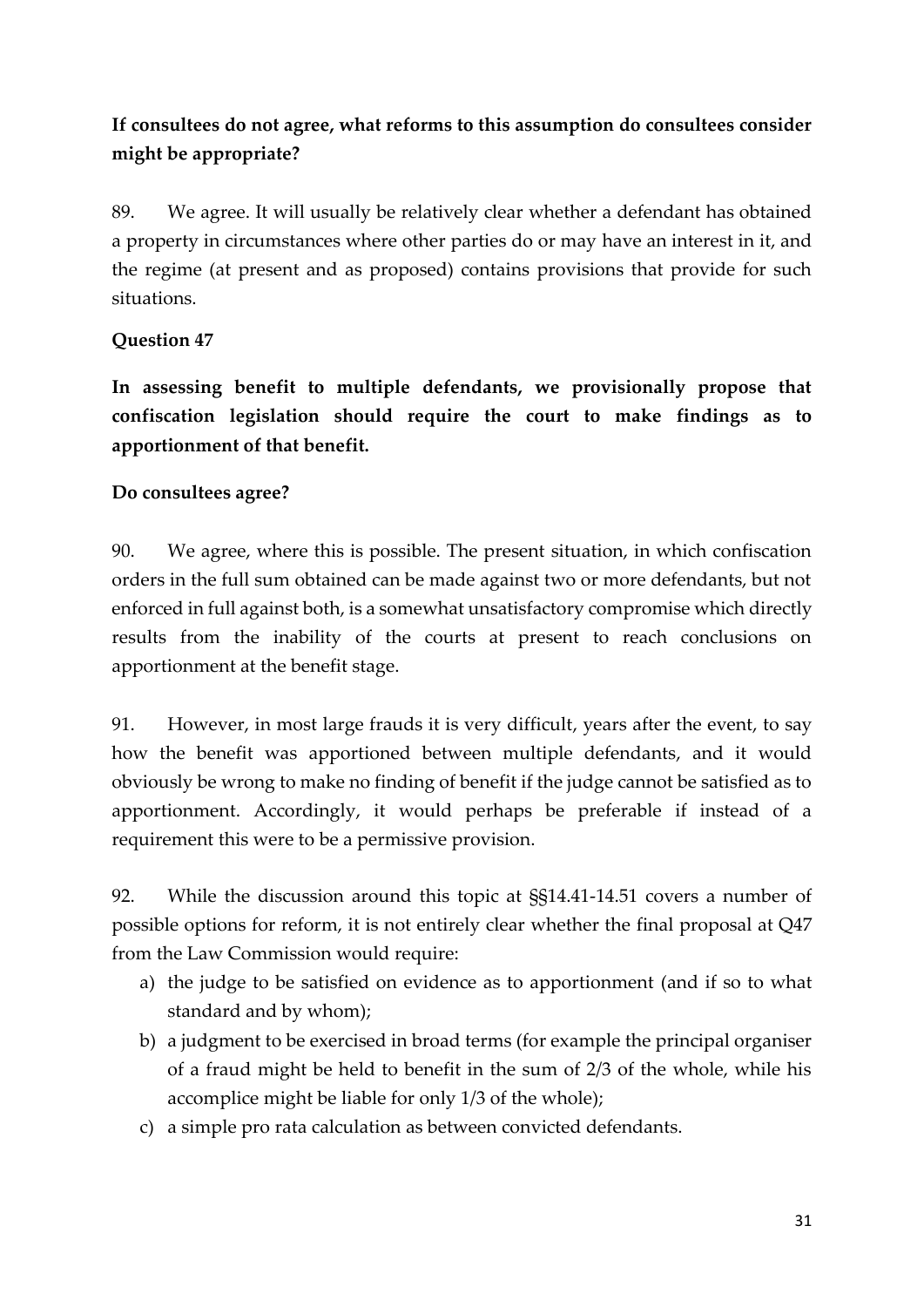93. We consider that if judges are to be enjoined to consider apportionment, it would be of considerable assistance for them to be provided with some guidance as to which of the three approaches set out above is to be preferred. We also consider that if the possibility of a finding that the benefit ought not to be apportioned is to be left open to judges, that should be made explicit.

## **Question 48**

# **We provisionally propose that guidance on the principles in connection with assets tainted by criminality should be provided.**

**Do consultees agree?** 

**If yes, should this be provided in the form of:** 

**(1) non-statutory guidance on confiscation; or** 

## **(2) a Criminal Practice Direction relating to confiscation?**

94. We agree, and consider that this can most appropriately be achieved through non-statutory guidance. The advantage of that method is that the guidance can be amended in a straightforward manner to reflect developments in the common law in this area. Practice Directions are well suited to identify procedure, but we consider non-statutory guidance to be a better method of reflecting an area of the law in which there are competing principles and matters of nuance. In this regard, we refer back to our observations in the Overview section at the beginning of this response.

#### **Question 49**

**We provisionally propose that the following principles of case law in connection with assets that have been obtained in part through criminality be incorporated either in non-statutory guidance or a Criminal Practice Direction:** 

**(1) The court must consider whether any evidence suggests that the defendant had made contributions to the purchase price using property that has not come from crime.** 

**(2) When the alleged benefit is in connection with an undertaking, benefit should be calculated with reference to the extent to which criminality taints that**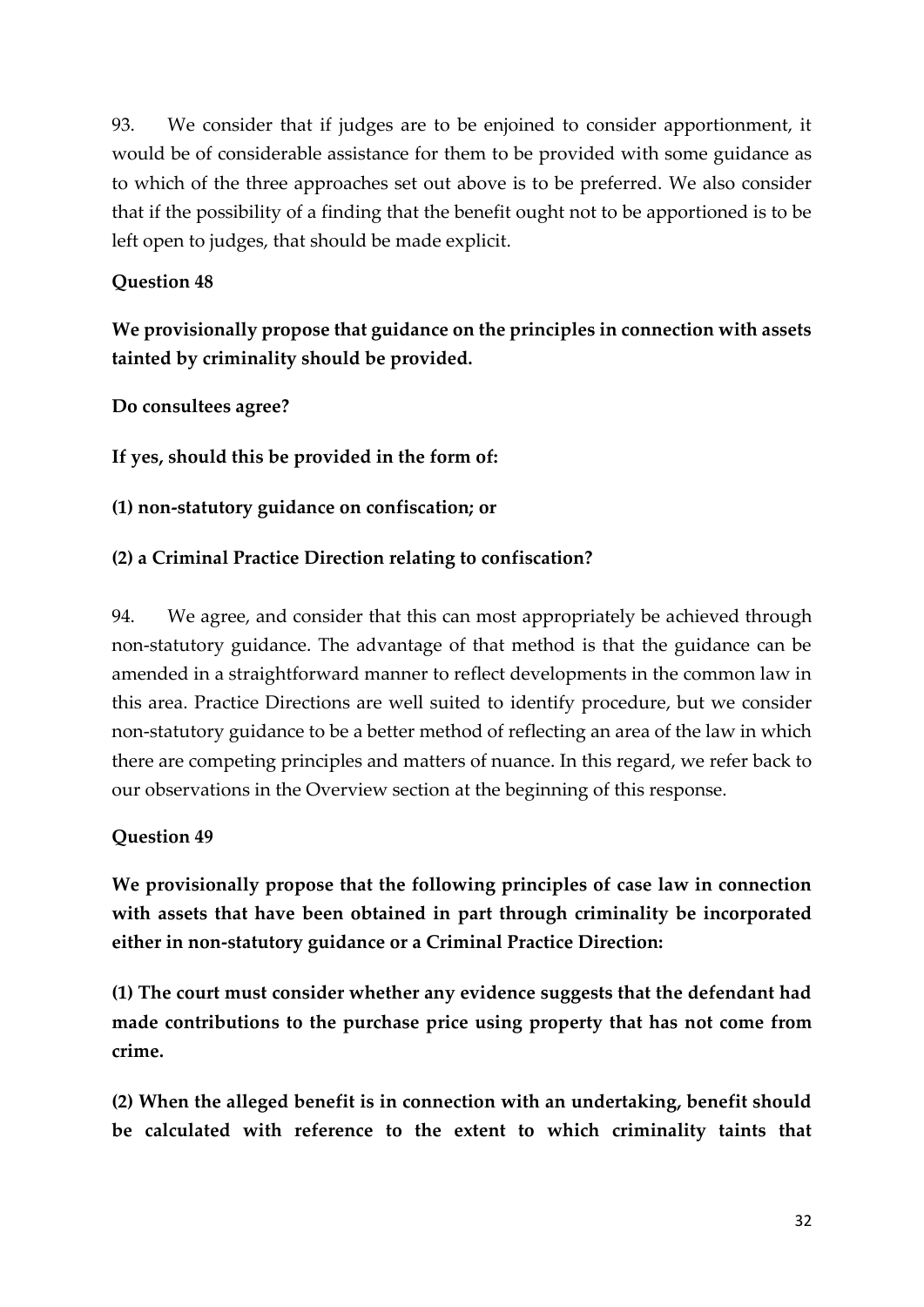**undertaking. Only where the entire undertaking is founded on illegality should the court calculate benefit with reference to the entire turnover of the business.** 

**(3) When a mortgage is obtained over a property, the court should consider the principles from** *R v Waya* **[2012] UKSC 51, [2013] 1 AC 294 on calculating benefit with reference to the equity of redemption.** 

## **Do consultees agree?**

95. Yes, and as noted above we consider that this is suited to non-statutory guidance rather than a Practice Direction. In this regard, we refer back to our observations in the Overview section at the beginning of this response.

# **Question 50**

**We provisionally propose that the following principles of case law in connection with the evasion of tobacco import duty be incorporated either into non-statutory guidance or a Criminal Practice Direction:** 

**(1) The principles relevant to evasion of duty as summarised in** *R v Tatham* **[2014] EWCA Crim 226, [2014] Crim LR 672.** 

**(2) In calculating the benefit obtained from evading duties payable on tobacco, the duty evaded should be calculated in accordance with the Tobacco Products Duty Act 1979 section 2 and schedule 1.** 

**(3) For the purpose of applying the Tobacco Products Duty Act 1979, the retail price of counterfeit goods should be taken to be the recommended retail price of the genuine goods that the counterfeit goods sought to imitate.** 

#### **Do consultees agree?**

96. Yes, and as noted above we consider that this is suited to non-statutory guidance rather than a Practice Direction. In this regard, we refer back to our observations in the Overview section at the beginning of this response. We consider that many of the unsatisfactory aspects of the present position can be rectified by the Law Commission's proposals relating to benefit as set out in Q28 above, and the introduction of a power to apportion joint benefit (Q47).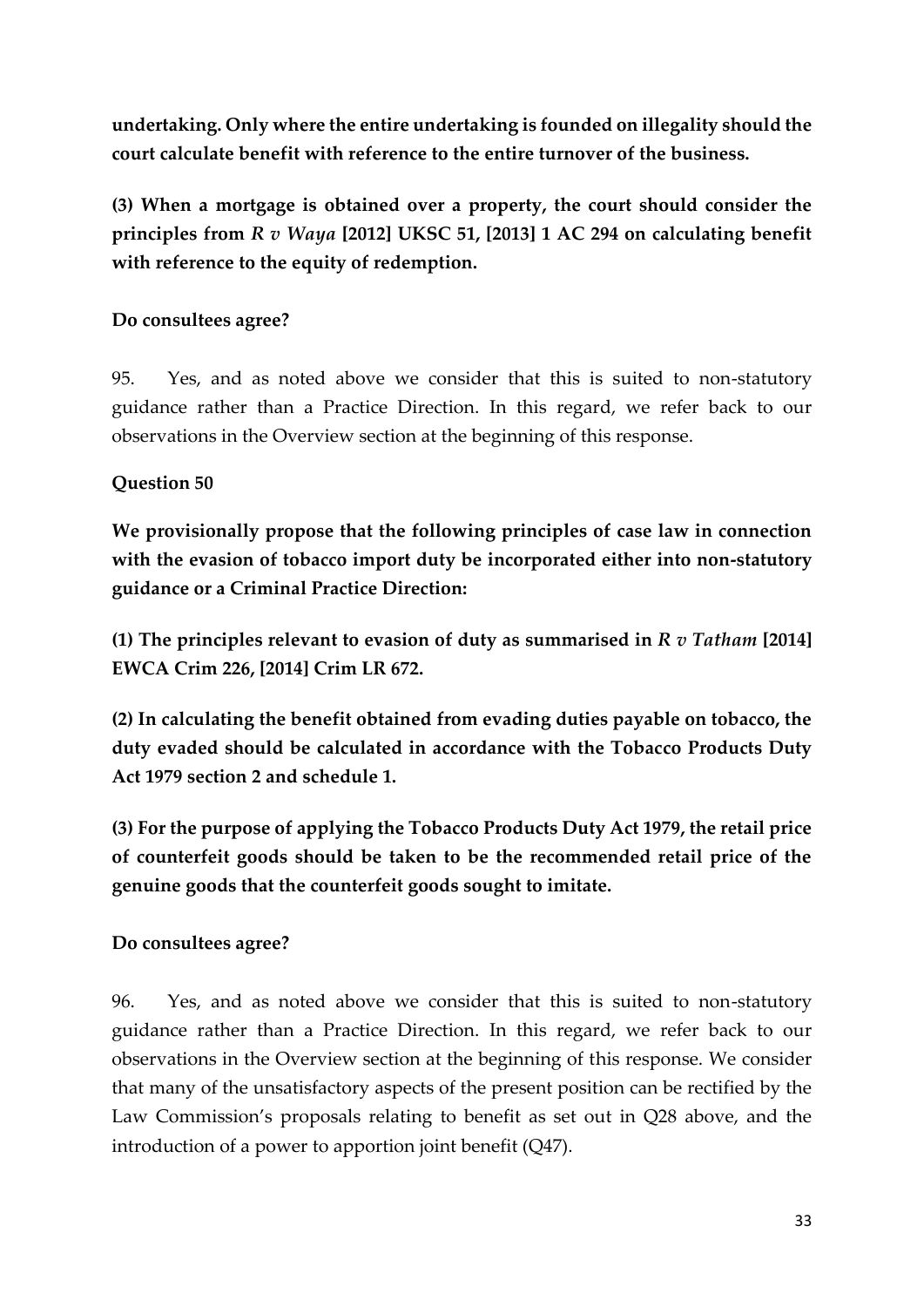## **Question 51**

**We provisionally propose that the principles in connection with when benefit apparently accruing to a company may be treated as accruing to a defendant be incorporated, either in non-statutory guidance or a Criminal Practice Direction.** 

## **Do consultees agree?**

97. Yes, and as noted above we consider that this is suited to non-statutory guidance rather than a Practice Direction. In this regard, we refer back to our observations in the Overview section at the beginning of this response.

98. We note that the Consultation does not invite stakeholders to draft the text of the guidance (wherever it is to be published). We agree that any text should be based on the principles set out by Lord Sumption on *Prest v Petrodel Resources* as applied to the confiscation caselaw which is referred to in part at §14.88 et seq.

## **Question 52.**

**We invite consultees' views about how best to guide judges dealing with cases involving issues as to common intention constructive trusts in confiscation proceedings.**

99. We consider that non-statutory guidance incorporating the principles set out in §§14.100-14.107 should be provided. Beyond that, however, the question is likely to need to be argued on its facts on a case by case basis. It is therefore difficult to see to what extent further clarification can be given.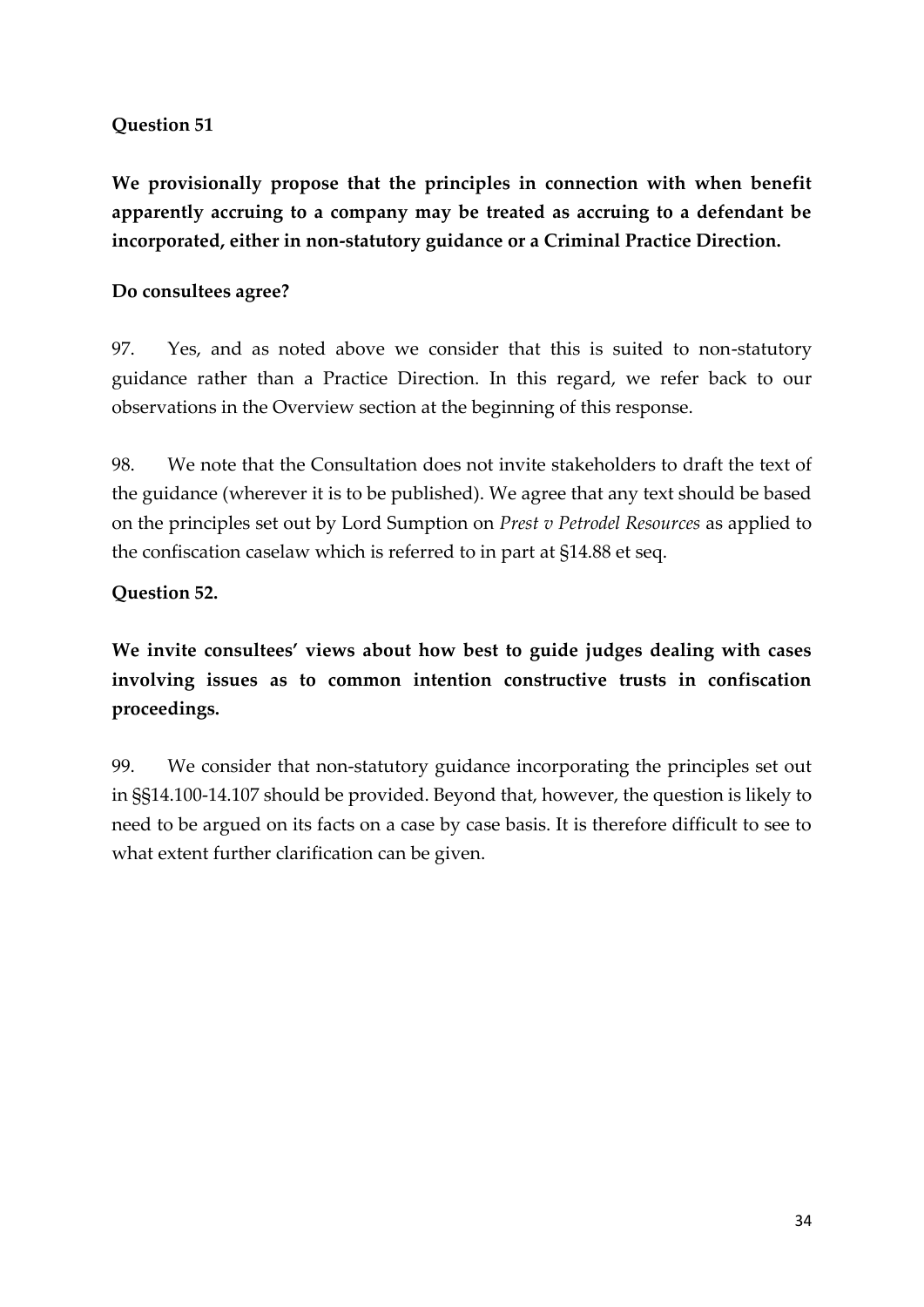#### **CHAPTER 15: THE RECOVERABLE AMOUNT**

#### **Question 53**

**We provisionally propose that the value of criminal assets seized from a defendant should be considered to be a component of the defendant's total benefit, but the order should reflect that some benefit has already been seized or disgorged to the state or to victims thus preventing double recovery.** 

## **Do consultees agree?**

100. Yes. The approach proposed has the benefit of making confiscation orders more transparent, in that it will be clear on the face of the order that the seized assets have already been disgorged by the defendant and are (usually) in the hands of the state. It is also likely to encourage precision in the calculation of the value of the seized or disgorged assets, which goes towards redressing the issue highlighted by the Law Commission at §15.27 (namely that the perceived irrelevance of the benefit figure where the offender is unable to meet it leads to a lack of focus on its accuracy).

101. This approach also means that matters will be clearer and simpler in the event of applications to increase the recoverable amount under s.22 POCA 2002. The initial order will have been explicit about how much of the benefit amount has already been disgorged and is therefore no longer recoverable.

102. There is, of course, a potential for this approach to lead to an increase in orders made for nominal amounts. In cases where the only assets attributable to the defendant are the same assets which have been seized or disgorged (for example, a stolen car, or jewellery), there will remain nothing available and a nominal order will be made. This contrasts with the position now, where the value of those assets would form part of the available amount. If not explained in careful terms, this has the potential to damage public perception of the confiscation regime.

103. It is therefore our view that this approach should be adopted, but that guidance should be provided in the form of a Practice Direction or similar as to how the fact that a portion of the benefit amount is already seized/disgorged and is therefore not recoverable should be set out in the body of the confiscation order, and how it ought to be explained by the Judge making the order, especially in cases where it leads to an order for a nominal sum. Any reasons for making such an order ought to be clearly articulated.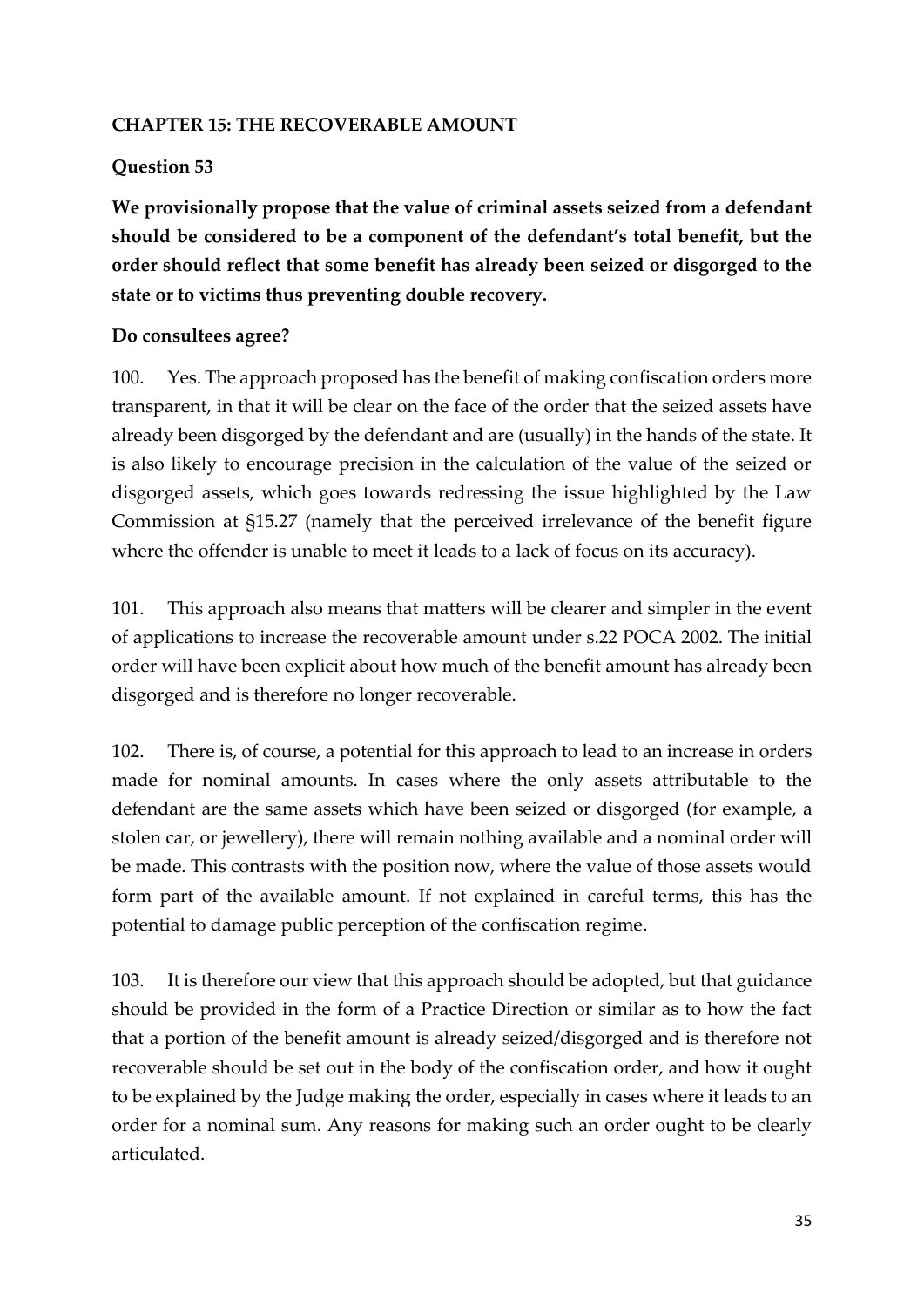#### **Question 54**

**We provisionally propose that:** 

**(1) the Criminal Procedure Rules Committee considers incorporating into the Criminal Practice Direction a provision to the effect that: where a confiscation order is made in an amount less than the defendant's benefit, judges should explain why the two figures are different and that it will be open to the prosecution to seek to recover more of the benefit in future, until it is repaid in full.** 

**(2) consideration be given to including a direction to this effect in the Crown Court Compendium.**

#### **Do consultees agree?**

104. Yes. This proposal appears mainly aimed at correcting any public misunderstanding of the meaning of confiscation orders. It is less likely to make a difference to defendants who are represented, as they will have been advised about the meaning of the order made and the possibility of a future application to increase the available amount. However, to the extent that one of the purposes of reforming the confiscation system is to promote greater understanding and transparency, it may achieve that in many cases. It may be particularly useful in cases where final orders are agreed (rather than contested) in a nominal sum or low available amount, as it may assist public perception of the state's commitment to the confiscation process. We do have some doubts as to whether adding such a direction will change the nature of reporting about orders made in nominal sums, but it ought to reduce the risk of such reporting arising as a result of a mistake as to what the court has done.

105. It makes practical sense to put this into a Practice Direction, and within the Crown Court Compendium. This is in line with practice in relation to sentencing. We agree that it would be disproportionate and unnecessary to impose a statutory requirement.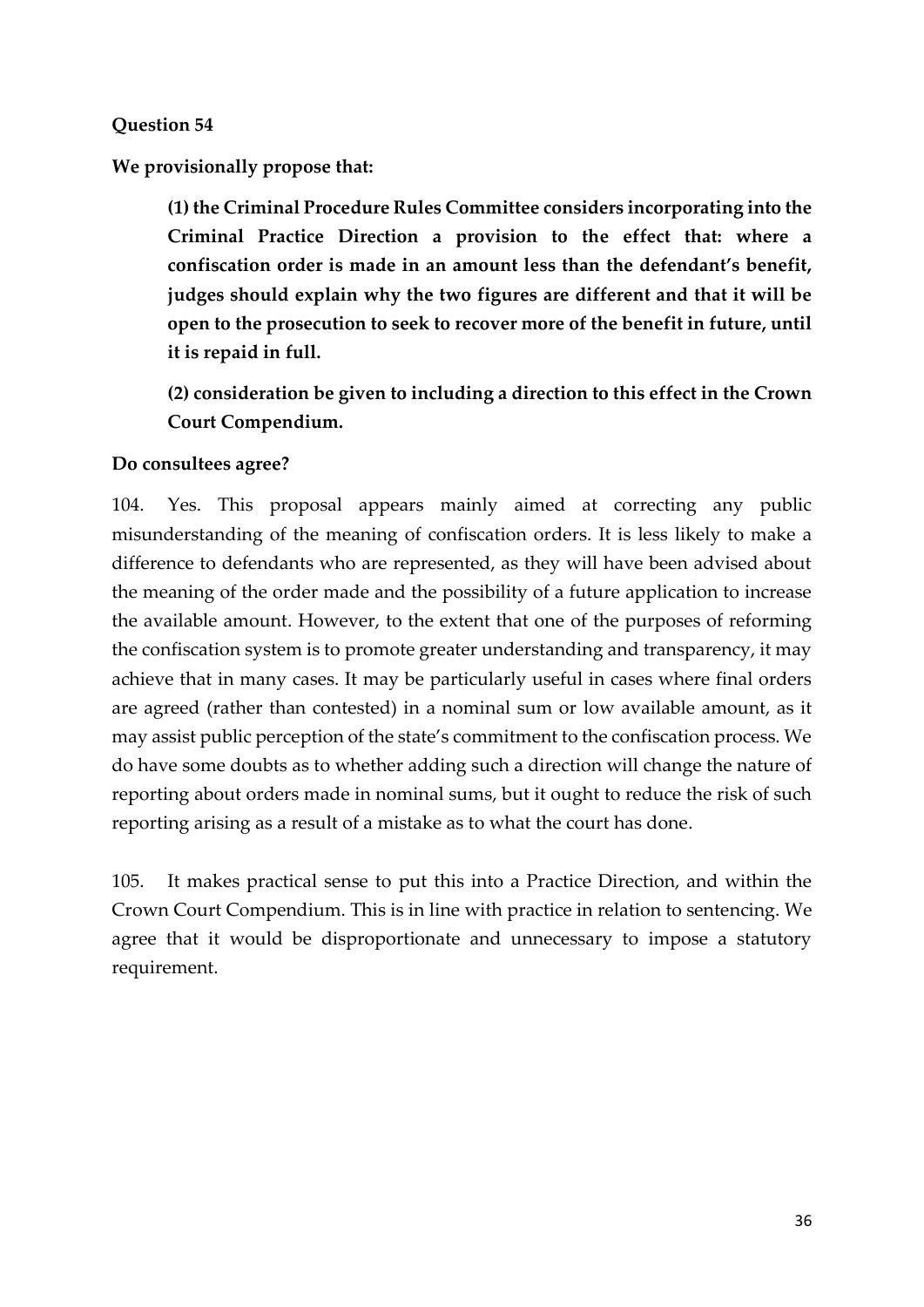#### **HIDDEN ASSETS**

#### **Consultation Question 55**

**We do not propose that the prosecution should bear either a legal or evidential burden to satisfy the court that assets have been hidden by a defendant.** 

#### **Do consultees agree?**

106. We agree. To require the prosecution to meet the criminal standard on this issue would be inconsistent with other aspects of the confiscation regime. Merely to shift the burden on the civil standard from the defence to the prosecution is unlikely to have any material impact in our view. There is an evident value in the ability to make orders covering unidentified assets, and we consider that there are other ways in which any potential unfairness to a defendant can be mitigated.

#### **Question 56**

**We provisionally propose that legislation should provide that the court must impose an order in a sum less than the defendant's benefit where, having regard to all the circumstances of the case, the defendant shows or the court is otherwise satisfied that the available amount is less than the defendant's benefit.** 

#### **Do consultees agree?**

107. We agree. While this may in fact reflect current practice (in which submissions would be made by defence counsel on all the evidence in the case, not merely on their own client's evidence) it is a helpful clarification. It would also cover cases in which, for example, a defendant has absconded, the court proceeds to confiscation, and is satisfied that the recoverable amount is lower than the defendant's benefit. For the avoidance of doubt, we consider that this type of provision would appropriately be contained in primary legislation.

#### **Question 57**

**We provisionally propose that the law in relation to hidden assets is codified and clarified through an articulation of relevant principles in a Criminal Practice Direction.** 

**Do consultees agree?**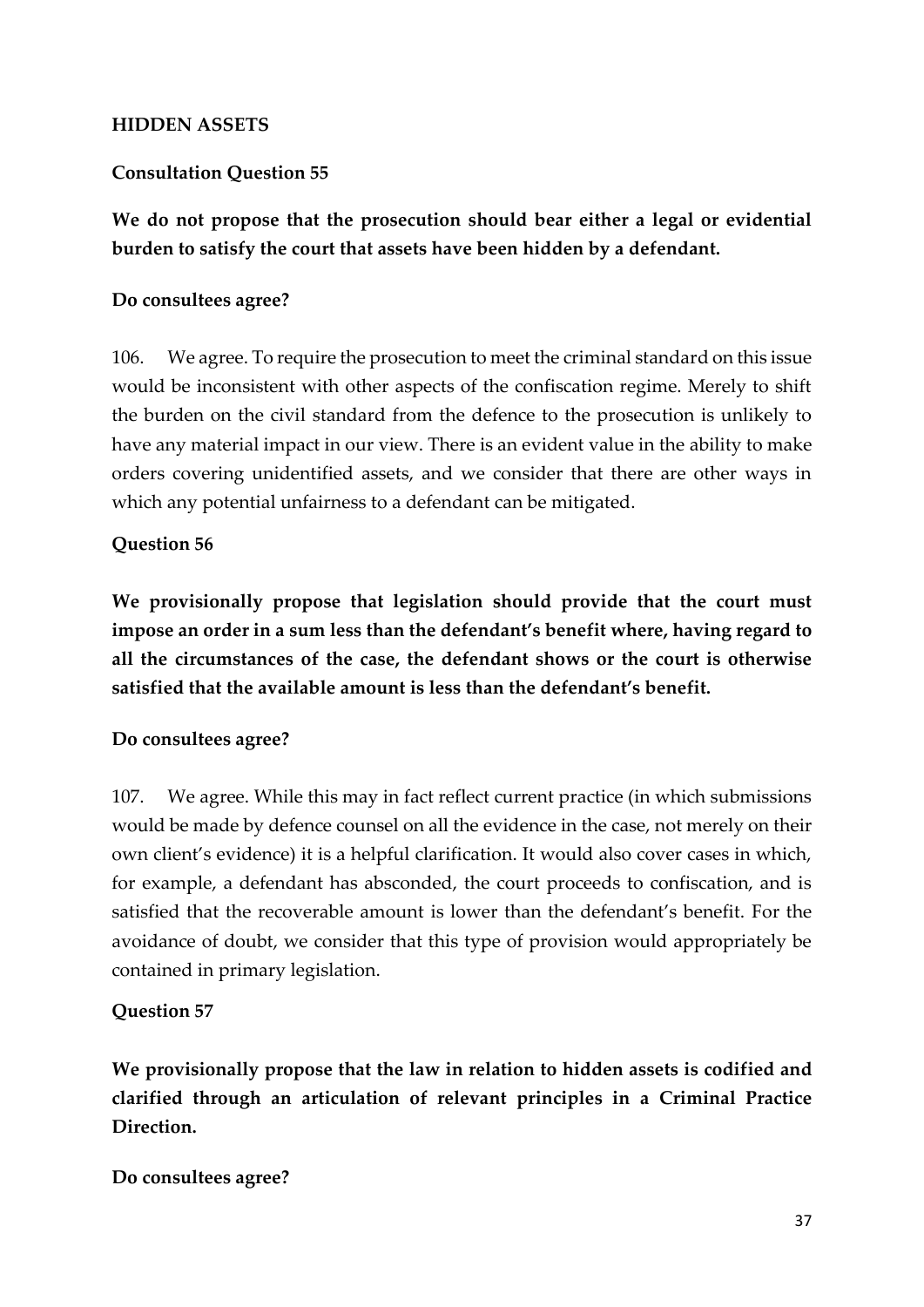108. No. We consider that the significance of this aspect of the regime, and its lack of susceptibility to development through caselaw, makes this suitable for primary legislation. Matters of substantive law do not fit comfortably within a Practice Direction, which for reasons explained above we consider to be better suited to matters of procedure. In this regard, we refer back to our observations in the Overview section at the beginning of this response.

#### **Question 58**

**We provisionally propose that, in relation to hidden assets, a Criminal Practice Direction should contain the following principles:** 

**(1) Where there is a difference between the amount available to the defendant to repay the confiscation order and the defendant's benefit, the court may find that the defendant has "hidden" assets representing that difference, either in whole or in part.** 

一 **(2) In determining whether to make a "hidden assets" finding, the court should consider (amongst any other matters that it considers relevant): (a) The facts of the case taken as a whole, whether derived from (i) evidence given by the defendant; or** 

(ii) sources of evidence other than the defendant

 $\overline{\phantom{0}}$ 

 $\overline{\phantom{0}}$ 

一 **(b) Any expenditure incurred by the defendant which is more likely than not to have been met from the defendant's benefit.** 

一 **(c) Representations made by the parties.** 

一 **(d) The potential risk of injustice if a "hidden assets finding" inappropriately increases the "available amount".** 

**(3) When assessing the evidence, if any, given by the defendant, the court should consider (amongst any other matters that it considers relevant): (a) the merits of any explanation for the absence of positive evidence in connection with the defendant's assets;** 

**(b) that the defendant is not obliged to give evidence; and**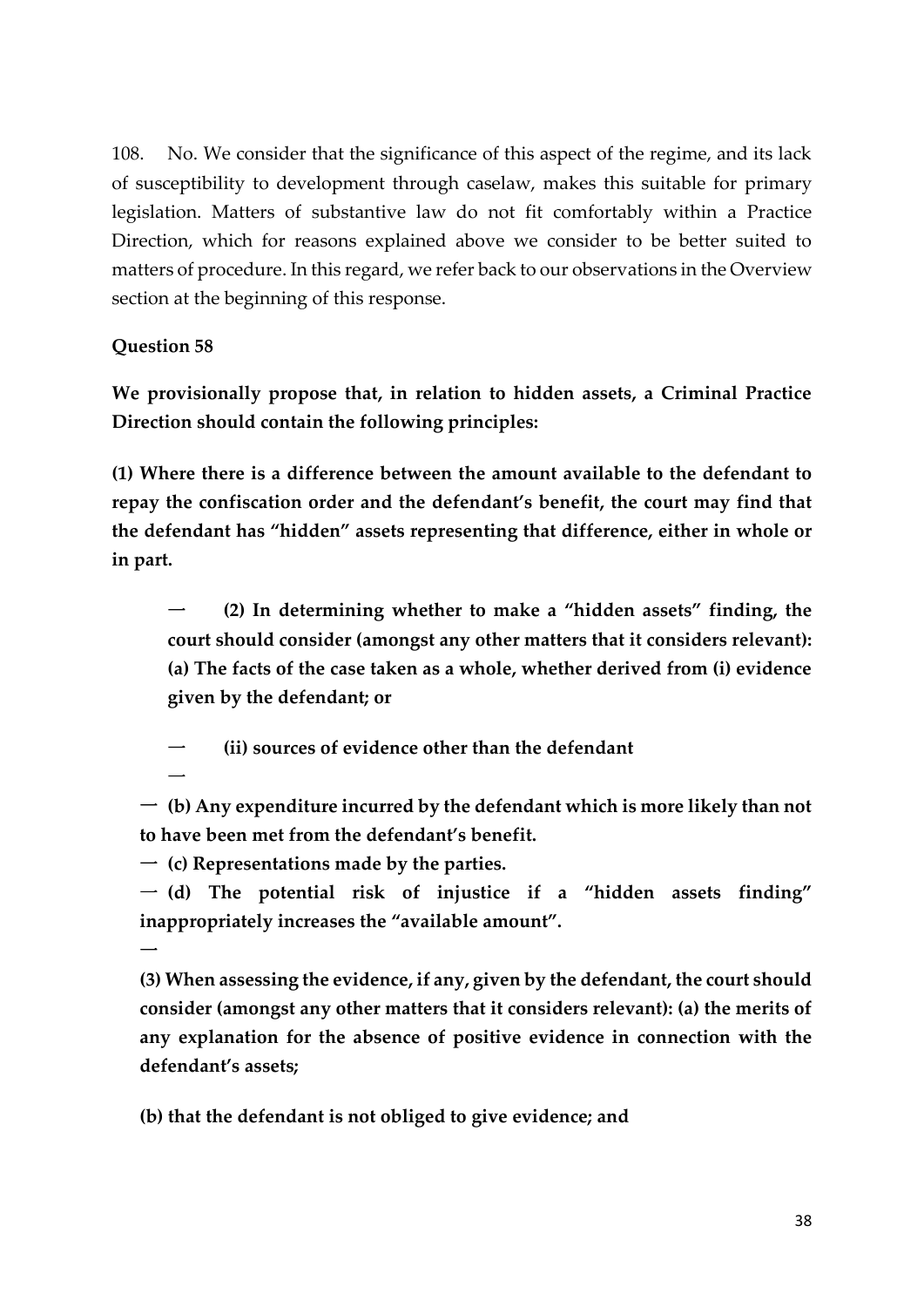**(c) that the quality of any evidence given to the court may be affected by the fact that the defendant is giving evidence in a post-conviction hearing.** 

## **Do consultees agree with the principles suggested in the provisional proposal?**

109. Yes, essentially for the reasons given in the consultation paper. However, we consider that the place for provisions such as this is in primary legislation rather than a Practice Direction. In this regard, we refer back to our observations in the Overview section at the beginning of this response.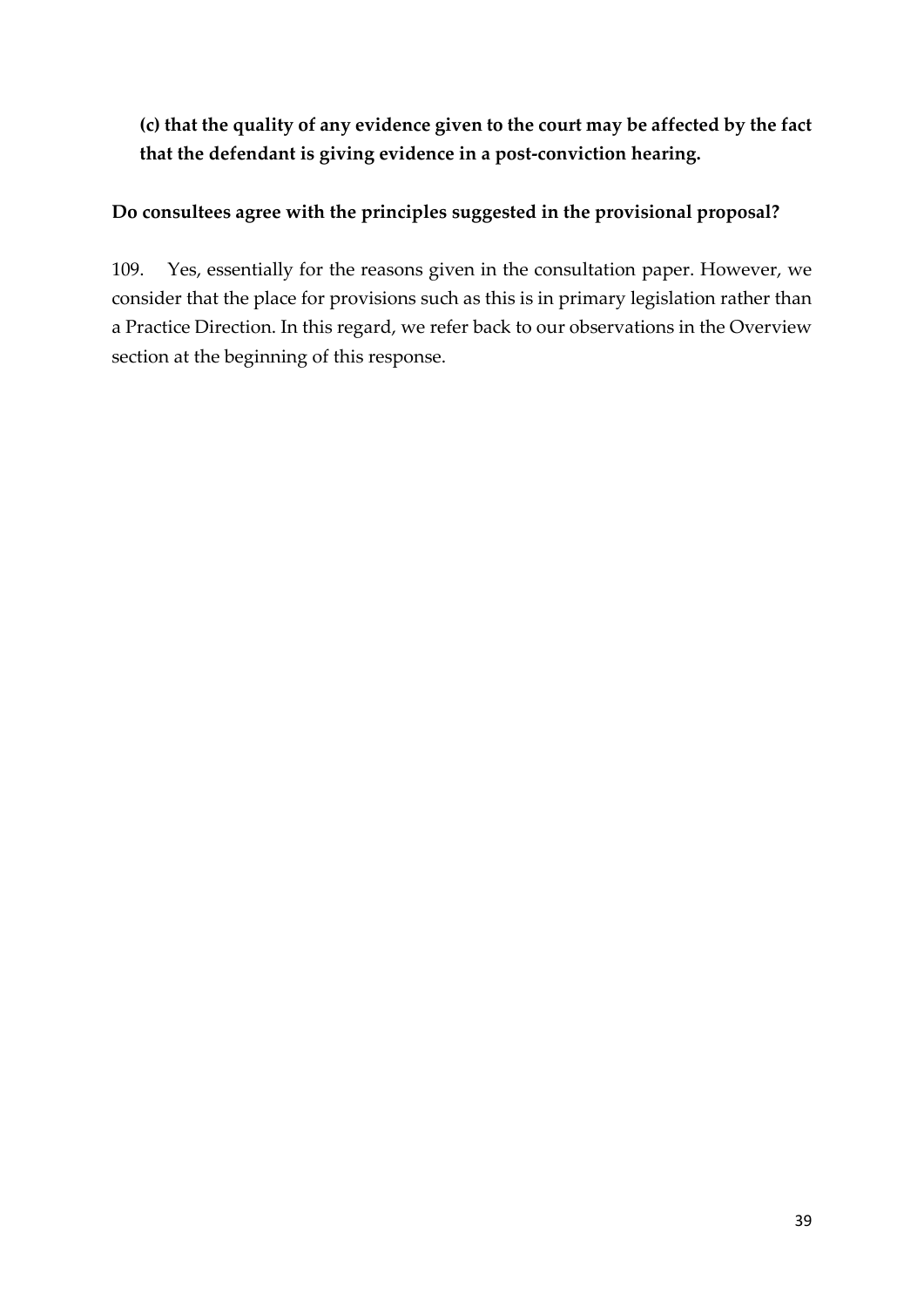## **CHAPTER 17: TAINTED GIFTS**

#### *Preamble*

110. We note the criticism of the way in which tainted gifts are treated under the existing regime, highlighted at §17.57 of the consultation:

*During our pre-consultation discussions, practitioners suggested that findings of tainted gifts have led to orders being made against defendants which require them to account for tainted gifts, even though they have no means from which to do so. Including such figures has the potential to: (1) cause injustice to the individual defendant through their imprisonment for non-payment; (2) add to the outstanding confiscation debt.*

This accords with our experience.

111. There is an argument that the concept of "tainted gifts" requires more comprehensive revision than that proposed in this consultation. For example, an alternative approach could require the court to order that genuine gifts (as opposed to arrangements giving rise to a resulting trust) are not taken into account towards the available amount. While there are downsides to such an approach, notably that genuine gifts (e.g. a car purchased with the proceeds of crime, given absolutely to an adult child of the defendant) would no longer be recoverable through the criminal confiscation regime, such assets could be traced and recovered by means of civil recovery, albeit that this exercise may be more complex and expensive from the perspective of the state.

112. One of the disadvantages of the approach suggested by the Law Commission is that it will remain the position that orders are made in sums which are unlikely to be realised. And while we understand and approve of the measures proposed in order to minimise any risk of imprisonment in default of payment of an order where the fulfilment of that order is impossible, it is arguable that a better starting point would be if such orders were not made in the first place. Rather than permitting the court to make an impossible order which it then undertakes not to fully enforce, the aim of the confiscation regime should be for the courts to make realistic orders which are capable of enforcement.

113. We have answered the consultation questions on the basis that such a reform is not proposed. Accordingly, our answers below are in response to reforms from the present unsatisfactory position. We do however consider that the Law Commission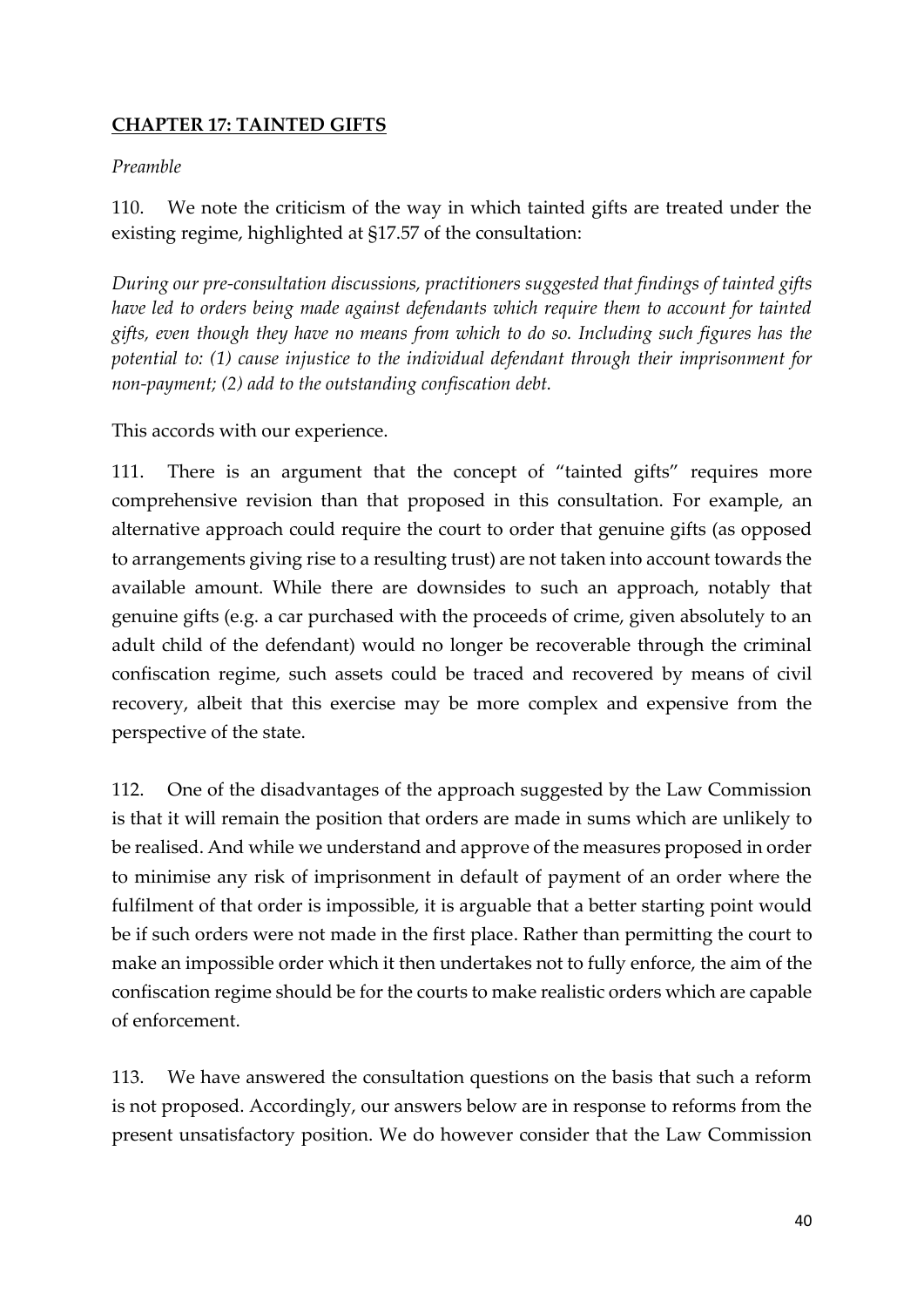might spend some time digesting the above and considering whether wider reform would be desirable.

# **Question 59**

**We provisionally propose that the following principle connected to "tainted gifts" and the default sentence for non-payment of the confiscation order is incorporated in a confiscation Criminal Practice Direction:**

**(1) Where the value of a tainted gift is included in the defendant's confiscation order, the term of imprisonment imposed on the defendant for defaulting on payment may be adjusted downwards if the court is satisfied that no enforcement measure would be effective in the recovery of the value of that tainted gift.**

**(2) In making such a determination the court must consider all means open to the defendant from which the value of the tainted gift could be paid towards the satisfaction of the confiscation order.** 

## **Do consultees agree?**

114. We agree with the principle, but for reasons explained above consider that this ought to be the subject of primary legislation rather than a Practice Direction.

115. As for the principles, such an approach would align with the approach suggested in *R. v. Johnson* [2016] EWCA Crim 10, i.e. that "where the court is affirmatively satisfied that enforcement is impossible that may be a reason to make a substantial reduction in the term imposed in default."

116. It is suggested that a similar approach to that proposed in Consultation Question 54 should be taken here, to explain clearly what could be perceived as leniency or inconsistency in the confiscation regime. Where a downwards adjustment to the term of imprisonment is made, Judges should explain in open court the reason(s) why an adjustment has been made at the point when the term is imposed on the defendant.

117. If, at a later date by which the confiscation order has not yet been paid, an enforcement mechanism becomes available which would be effective in recovering the value of the tainted gift, it should be open to the prosecution to apply to the Crown Court to adjust upwards the term of imprisonment (towards or up to the maximum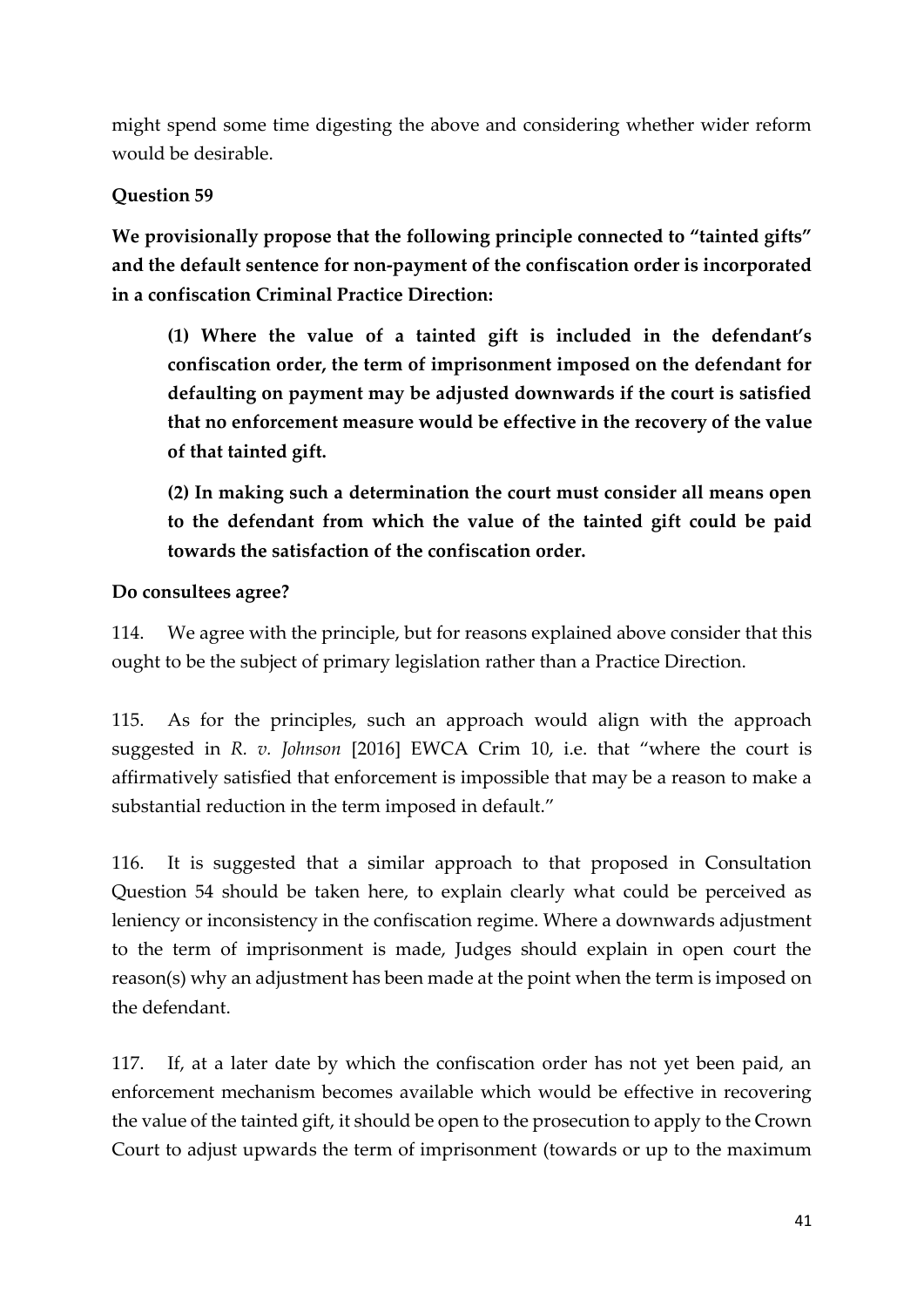term) previously imposed on the defendant, so long as the court is satisfied that that enforcement measure would be effective in recovering the value of the tainted gift.

118. We should however point out one potentially significant adverse consequence of the proposed reform. If the proportion of a default term that is attributable to a tainted gift is adjusted downwards, that rather reduces the imperative on the defendant to fulfil that part of the confiscation order. Accordingly, situations such as that in Johnson, in which the money was eventually paid (through a previously unidentified mechanism) may in future result in that sum not being recovered. However, our experience is that this is a relatively rare example of such funds becoming available and on balance the proposed reform is preferable to the legislative status quo.

## **Question 60**

**We provisionally propose that if a determination is made that a tainted gift should not be included in an enforcement receivership, the court should** 

**(1) consider whether it is satisfied that the value of the tainted gift cannot be recovered either:** 

- **(a) by the defendant; or**
- **(b) by the realisation of other assets; and if so**
- **(2) adjust downwards the term of imprisonment for defaulting on payment of the confiscation order.**

**We provisionally propose that when making such a determination the court should consider all means open to the defendant from which the value of the tainted gift could be paid towards the satisfaction of the confiscation order.**

#### **Do consultees agree?**

119. Yes, essentially for the reasons given in the response to Question 59.

#### **Question 61**

**We provisionally propose that the court may order that interest should not accrue on the value of a tainted gift included in a confiscation order in the event that:** 

**(1) the value of that tainted gift is not paid towards the confiscation order; and**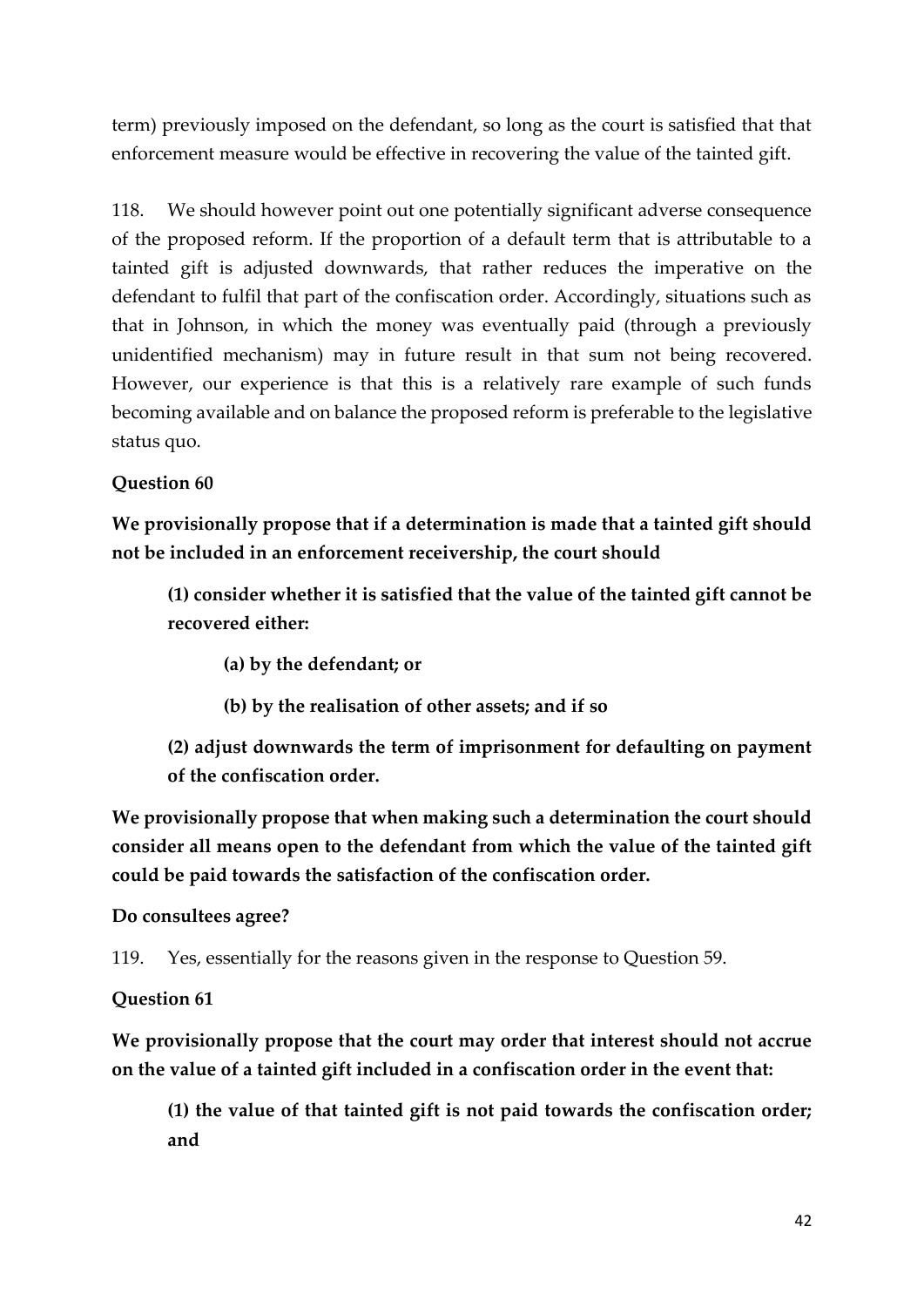**(2) the court is satisfied that the value of the tainted gift cannot be recovered either:** 

**(a) by the defendant; or** 

**(b) by the realisation of other assets.** 

**We provisionally propose that when making such a determination the court should consider all means open to the defendant from which the value of the tainted gift could be paid towards the satisfaction of the confiscation order.**

## **Do consultees agree?**

120. Yes. In line with the Law Commission's proposals to maximise transparency and retain public confidence, when the available amount is announced (and our suggestion along similar lines in relation to downwards adjustments to terms of imprisonment in default in our response to Question 59) the court should give reasons as to why it has come to the conclusion that interest should not accrue on the value of a tainted gift.

121. In addition, although we agree that there should not be a power given to the criminal courts to vary interest rates on a case-by-case basis, it is submitted that it is no longer appropriate that the "default" interest rate should be set at 8% in line with section 17(1) Judgments Act 1838. As the Consultation Paper highlights, civil courts have a broad discretion as to interest and are not compelled to order civil debtors to pay 8% interest on judgments. Civil debtors frequently pay far lower rates of interest.

122. Offenders subject to a confiscation order may find that 8% interest accrues dramatically on the recoverable amount (whether or not the value of a tainted gift is included), such as *in Re G* [2019] EWHC 1737 (Admin). Sums due on some large confiscation orders may quickly become overwhelming and simply unpayable due to the accrual of interest. In these cases, the application of an 8% interest rate does not encourage enforcement, and instead appears punitive. The 8% interest rate undermines the careful assessment of the recoverable amount before an order is made.

123. Given that the current base interest rate is 0.1%, and it has not been above 1% since 2009, the time has arguably come to impose a lower fixed interest rate for confiscation orders, at a rate which will encourage enforcement whilst reflecting market realities. Section 12(2) POCA 2002 could be amended to enable the Secretary of State to fix, via secondary legislation, an appropriate interest rate at set intervals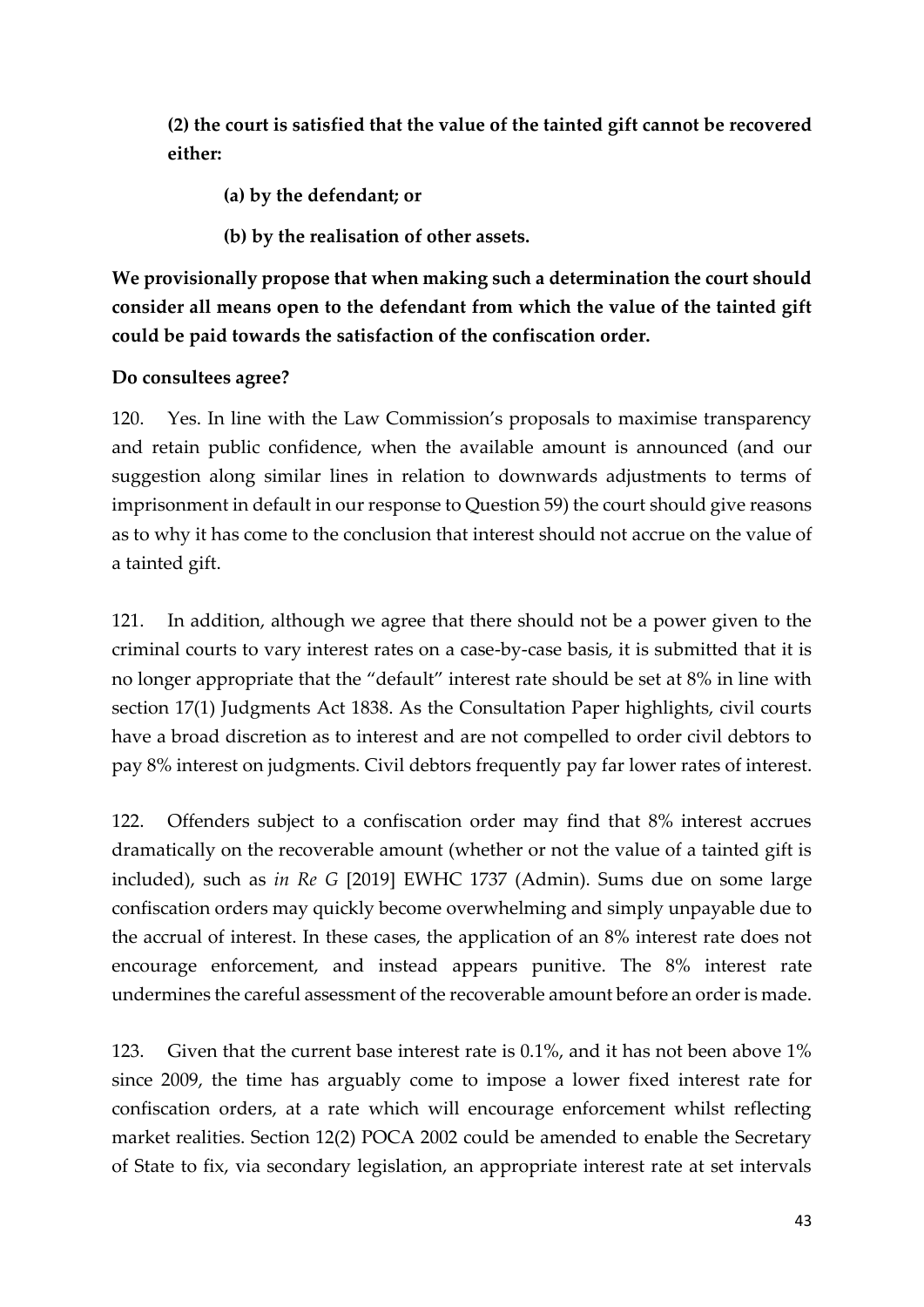(which, for example, may not exceed a particular number of points above the base rate, and/or may not exceed a particular percentage where the recoverable amount is notably high). The detail of such a provision is beyond the scope of this response, but as a matter of principle we consider this to be a potentially important reform that should be considered by the legislature.

# **Question 62**

**We provisionally propose that if a determination is made that a tainted gift should not be included in an enforcement receivership, the court should:**

**(1) consider whether it is satisfied that the value of the tainted gift cannot be recovered either:** 

**(a) by the defendant; or** 

**(b) by the realisation of other assets; and if so** 

**(2) order that interest should not accrue on that tainted gift; and** 

**(3) that any interest previously accrued on that tainted gift be removed from any outstanding confiscation amount.** 

**We provisionally propose that when making such a determination the court should consider all means open to the defendant from which the value of the tainted gift could be paid towards the satisfaction of the confiscation order.** 

# **Do consultees agree?**

124. Yes. These are logical orders to make where it is recognised that the value of a tainted gift cannot be recovered, and will prevent unnecessary additions to the outstanding confiscation debt figure. The removal of previously-accrued interest on the value of the tainted gift is a fair approach to take.

125. See the response to Question 61 as to the appropriate interest rate to impose on defendants.

# **Question 63**

**We provisionally propose the following principle articulated in** *R v Hayes* **[2018] EWCA Crim 682, [2018] 1 WLR 5060 be incorporated in an amended confiscation Practice Direction:**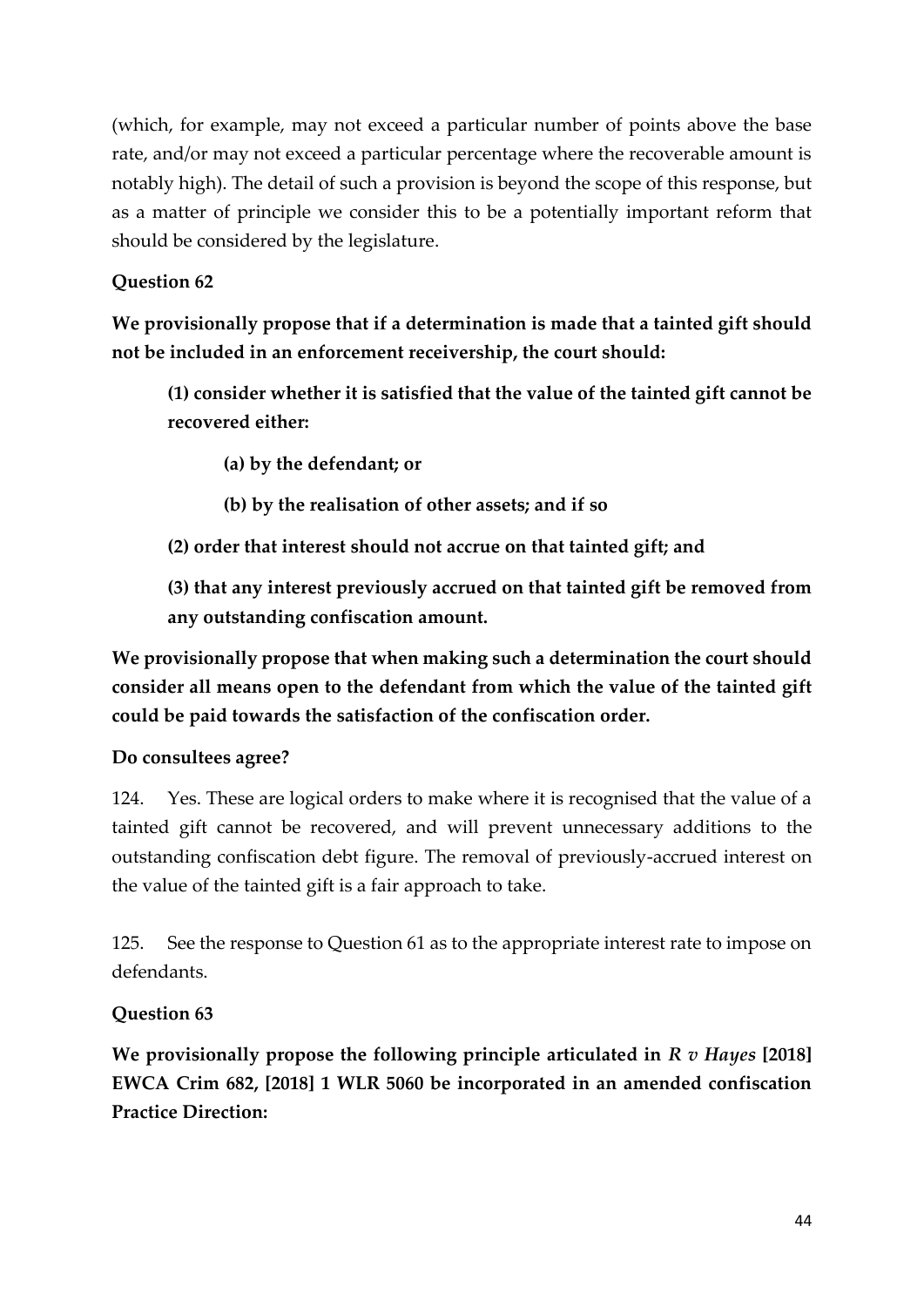**Where the consideration which is asserted to have been provided by the recipient of property is other than a direct financial contribution (whether by way of services or otherwise) the court must consider:** 

**(1) Whether that consideration is capable of being assessed as consideration of value; and if so,** 

**(2) to what extent.** 

#### **Do consultees agree?**

126. First, we do not agree that such matters are the proper terrain of a Practice Direction, for reasons set out above; they are better suited to primary legislation. In this regard, we refer back to our observations in the Overview section at the beginning of this response.

127. As to the principles, we agree that clarification of the relevant principles in this area is to be welcomed. Opinion is however divided as to what those principles should be.

128. The Law Commission's proposal reflects the current state of the law. However, as set out in the preamble to this section, it is arguable that the tainted gifts regime might sensibly be aligned with trust principles more generally. In such a case the family home in *Hayes* would not be recoverable under a confiscation order, but would be potentially subject to civil recovery. While this might seem a pyrrhic reform from the perspective of the third party, it would have the advantage of not exposing the defendant to criminal enforcement sanctions.

129. Further, while we acknowledge that this represents the state of the law at present, the dominant focus in *Hayes* on financially quantifiable consideration as "value at the time of the transfer" suffers from a number of disadvantages which perhaps illustrate why the proper forum for resolving such issues lies outside the criminal confiscation regime:

a. It is inconsistent with jurisprudence and the approach in other areas of law (as identified in the Consultation Paper);

b. The precise factual matrix giving rise to the principle in *Hayes*, coupled with the primary focus on precisely quantifiable financial value, is potentially discriminatory. It is susceptible to criticism as reflecting outdated assumptions that historically de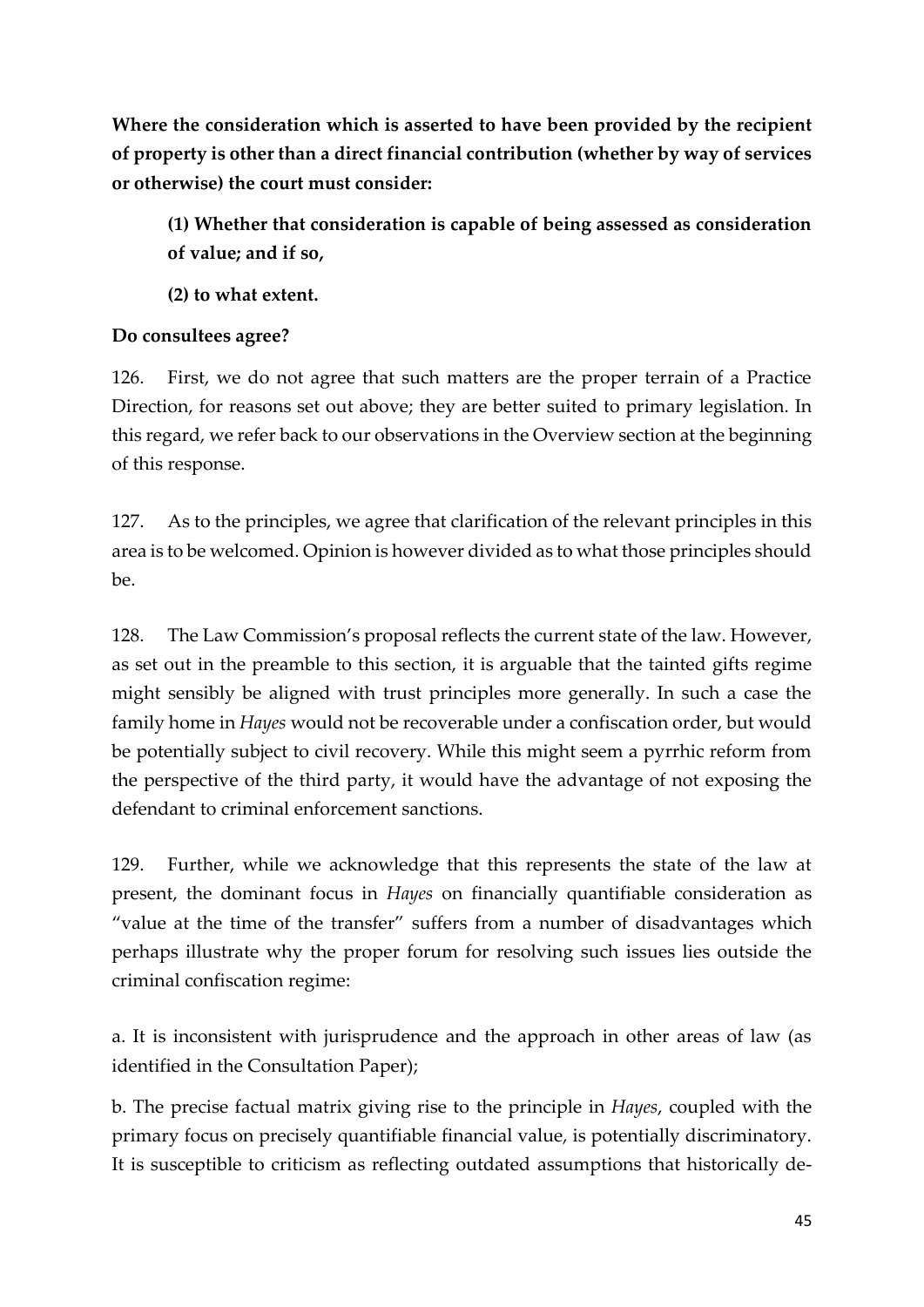value the contribution of primary caregivers in the home, who tend disproportionately to be women working for no direct compensation or for lower rates of pay. Further, the focus on precise consideration "at the time of transfer" ignores the reality of life and the long-term contribution that is primary caregiving. A robust confiscation regime should not be at the expense of progress made in acknowledging the significance of the contribution of primary care givers. That is all the more so when the interference with the rights of the third party (A1P1) applies to unconvicted individuals.

130. Accordingly, it is arguable that while clarification on the proper approach in this area in some form would be welcome, that should take the form of a codification of the *Stack v Dowden* [2007] UKHL 17, pre-*Hayes* approach following the earlier line of case-law. This would have the effect of assisting in the re-alignment of the proper approach in the various areas of law as well as addressing concerns about potential discrimination. Where a party has significant assets transferred to them for the apparent purpose of avoiding confiscation, with the requisite mens rea, it would be open to the authorities to consider charging them with a money laundering offence under POCA 2002 in relation to any such transfer or proceeding against the property itself under the civil recovery provisions of POCA.

#### **Question 64**

**We provisionally propose that the wording currently found in section 77(5)(a) of POCA 2002 be amended in any revised confiscation legislation to provide that a gift is tainted if it was made by the defendant at any time after "the commission of the offence" rather than "the date on which the offence was committed".**

#### **Do consultees agree?**

131. We agree with this proposal: it codifies what is already the practice following the purposive approach adopted in *R. v. Lehair* [2015] EWCA Crim 1324, and is in keeping with the aims of the confiscation regime.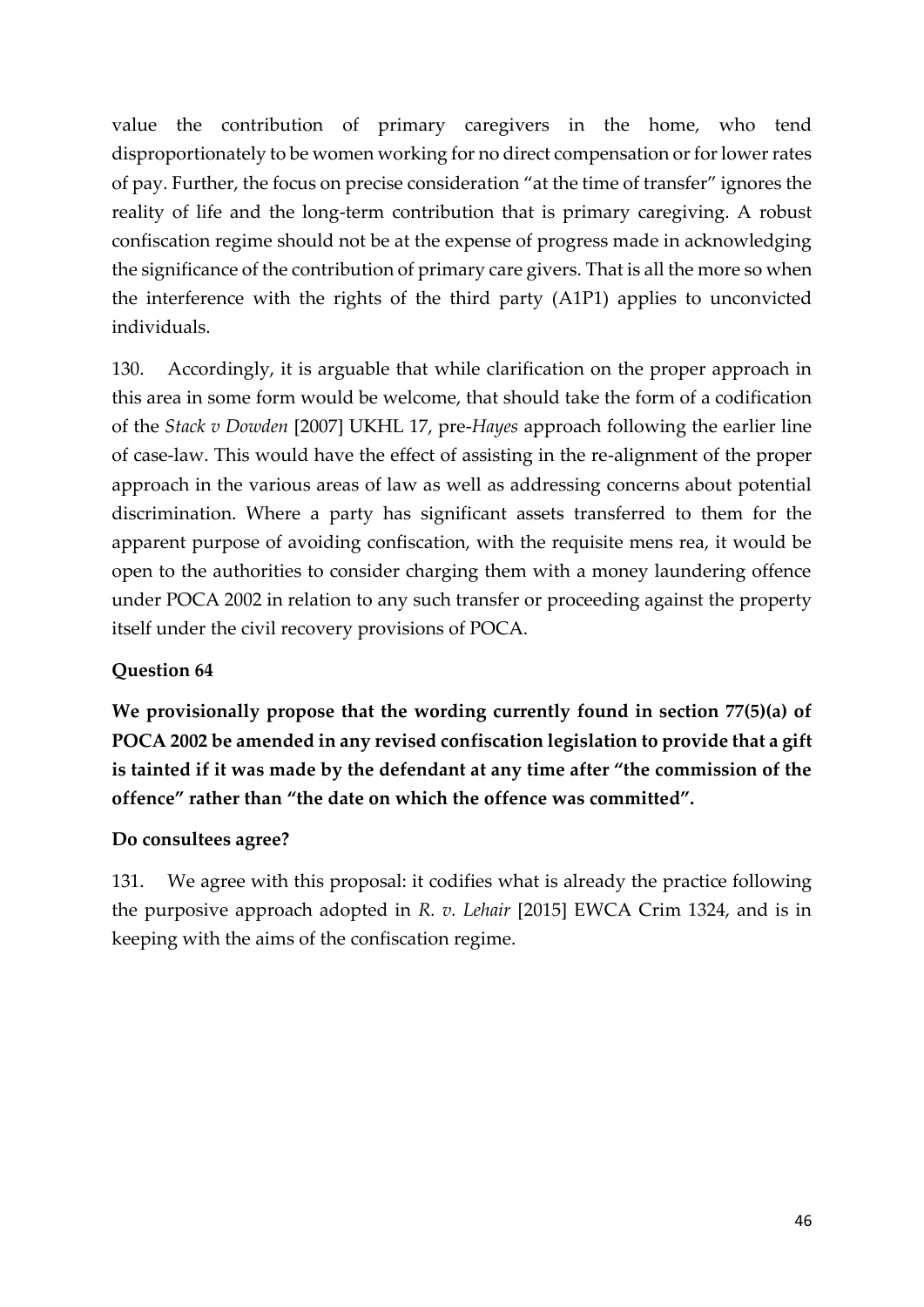#### **CHAPTER 21: "CONTINGENT ORDERS"**

### **Question 65**

**We provisionally propose that the Crown Court should have the discretion, upon imposing a confiscation order, to make an enforcement order that takes effect either (i) immediately; or (ii) on a "contingent" basis (subject to a further confirmatory court hearing) if:** 

**(1) there are reasonable grounds to believe that the defendant will fail to satisfy the order through wilful refusal or culpable neglect; or** 

**(2) in light of any third party interests, whether established through a declaration or otherwise, there are reasonable grounds to believe that, without a contingent order, it is more likely than not that the defendant's share of the asset will not be made available for realisation by the expiry of the time to pay period.** 

#### **Do consultees agree?**

132. Yes. This proposal would help to close the gap between proceedings leading to the imposition of confiscation orders, and proceedings for their enforcement. If such an order were made, presumably it would also serve as an incentive for compliance (over and above the threat of imprisonment). However, unlike the sanction of imprisonment, this type of order would also have the benefit of making it more likely that the proceeds of crime would in fact be recovered. The circumstances in which it is suggested such an order could be made seem appropriate.

133. There is a possibility of opening the way for satellite litigation which might ultimately serve to delay confiscation proceedings: if, for example, the parties reached agreement about the benefit figure and the available amount, but could not agree to the making of an enforcement order. Although presumably some applications for enforcement orders would be able to be dealt with fairly swiftly, in other cases the issues may be more complex, and may necessitate a contested hearing with evidence.

134. We do consider that this possible disadvantage is mitigated by the advantage of potentially avoiding, or at least curtailing, enforcement proceedings further down the line. However, the corresponding impact on the Crown Court case load must be considered: although there is a benefit in having the same court which makes the confiscation order playing a greater role in its enforcement, currently the fact that enforcement proceedings are largely managed in the magistrates' courts eases the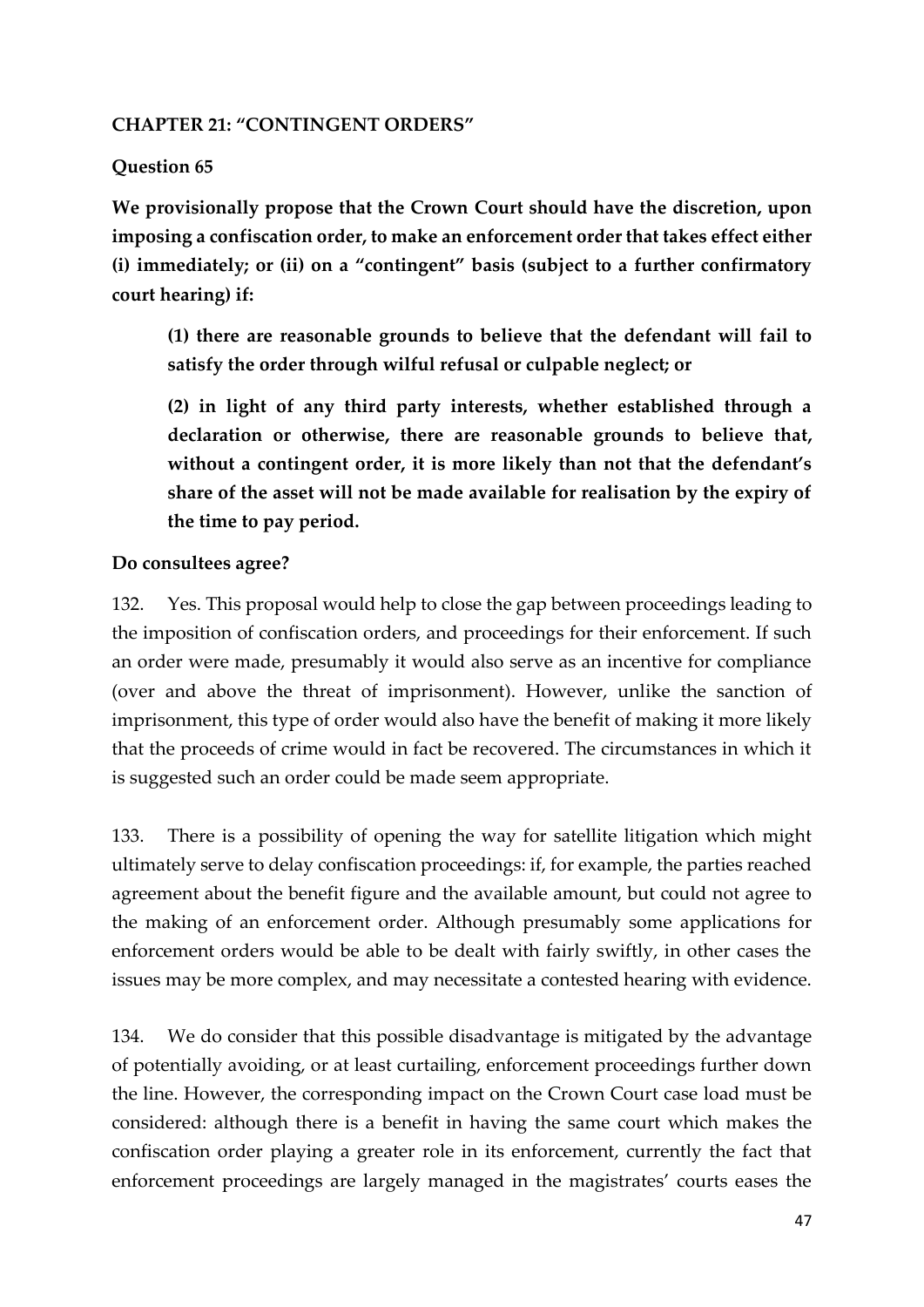burden on Crown Courts. Contingent orders, which would require a further confirmatory hearing, would pose an additional burden. There is also a potential advantage to having such issues considered when the matter is reasonably fresh in the minds of the lawyers and judge dealing with the case. The maximum length of the period between the contingent order and the confirmatory hearing could be prescribed in the CPR.

135. Requiring "reasonable grounds to believe" rather than a lower test should in theory deter the routine making of applications for these types of orders, although in practice we have some doubt as to whether it will do so. We consider it likely, if the proposal is accepted, that applications for enforcement orders will be made alongside a large number of confiscation proceedings, because of the correspondingly increased likelihood of recovery. However, should that in fact result in an increase in the proportion of sums recovered, that would of course be beneficial. Such an outcome would also reduce the pressure on the enforcement court.

## **Question 66**

# **We provisionally propose that when imposing a contingent enforcement order, the Crown Court should be able to order that if the order is not satisfied as directed:**

- **(1) an asset, such as a property, will vest in a trustee for confiscation;**
- **(2) funds held in a bank account will be forfeited;**
- **(3) seized property will be sold; or**
- **(4) a warrant of control will take effect.**

#### **Do consultees agree?**

136. We repeat the points we have made in response to Question 65 in relation to the making of contingent enforcement orders in the Crown Court generally. If such orders are able to be made, however, we would agree that they ought to encompass the types of order proposed here. This would serve the dual purpose of incentivising compliance whilst also increasing the likelihood that the proceeds of crime are actually recovered. We do consider, though, that the list of possible types of contingent enforcement order should not be a closed list, and the Crown Court should maintain some discretion to tailor enforcement orders to the facts of the case (as proposed at paragraph 21.104).

#### **Question 67**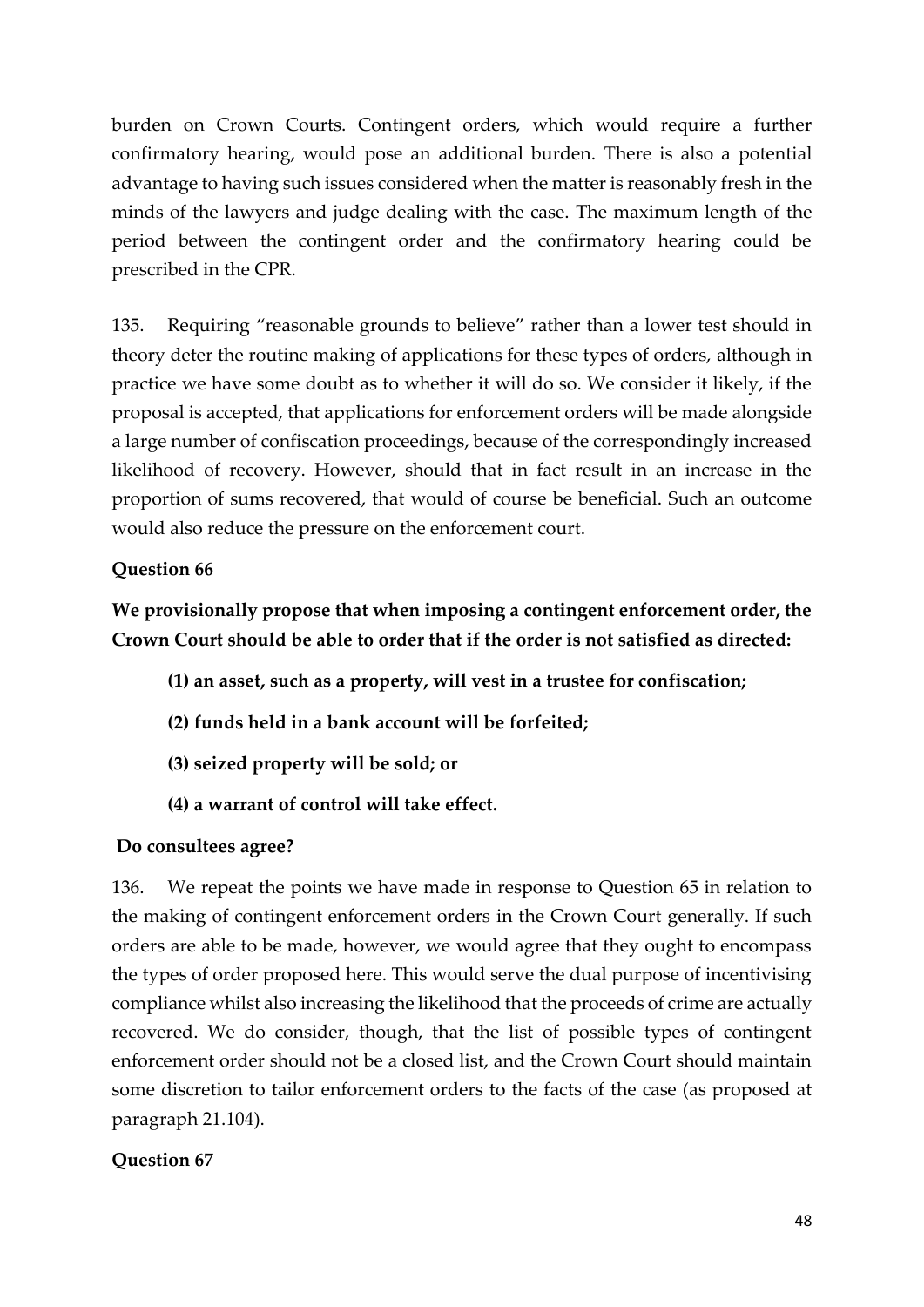**We provisionally propose a non-exhaustive list of statutory factors for the court to consider when exercising its discretion to make a contingent order, including:** 

**(1) the use ordinarily made, or intended to be made, of the property;** 

**(2) the nature and extent of the defendant's interest in the property;**

**(3) the needs and financial resources of the spouse, civil partner, former spouse or former civil partner of the defendant;**

**(4) the needs and financial resources of any child of the family;** 

**(5) (if applicable) the length of the period during which the family home has been used as a residence by a spouse, civil partner, former spouse, former civil partner or child of the family;** 

**(6) whether the asset in question is tainted by criminality; and** 

**(7) the extent of an interested party's knowledge of the same.** 

## **Do consultees agree?**

137. Yes, for the reasons set out in the Consultation Paper and in keeping with the context and general lines of reasoning set out in our answers to Questions 65 and 66.

# **Question 68**

**We provisionally propose that, in addition to any ability to claim an interest in property during the confiscation hearing itself, a third party who claims an interest in property may be permitted to raise such an interest in the Crown Court after the making of the confiscation order and before either the automatic vesting of assets or the activation of a contingent order if:** 

**(1) the third party was not given a reasonable opportunity to make representations at an earlier stage of the confiscation proceedings; or** 

**(2) the third party had a good reason for not making the application earlier in the confiscation proceedings; and** 

**(3) it appears to the court that there would be a serious risk of injustice to the third party if the court was not to hear the application.** 

#### **Do consultees agree?**

138. Yes, for the reasoning set out in the Consultation Paper.

#### **Question 69**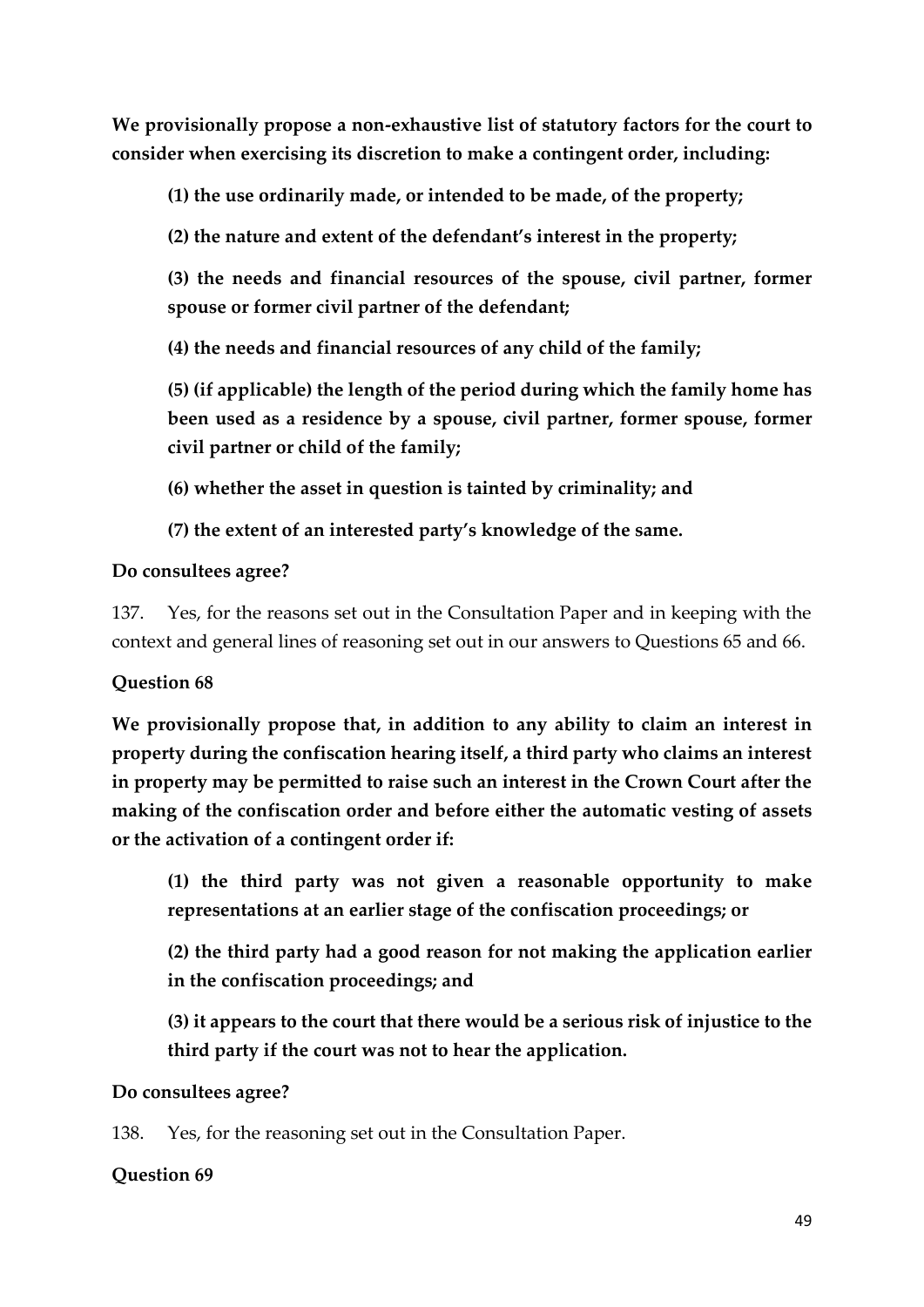**We provisionally propose that if there are concurrent confiscation enforcement and financial remedy proceedings, the Crown Court should have a discretionary power to transfer proceedings to the High Court to enable a single judge to determine both matters.**

## **Do consultees agree?**

139. Yes, though please note what is at present an unhappy tension between the areas of law, which we touch upon in our response to Question 63.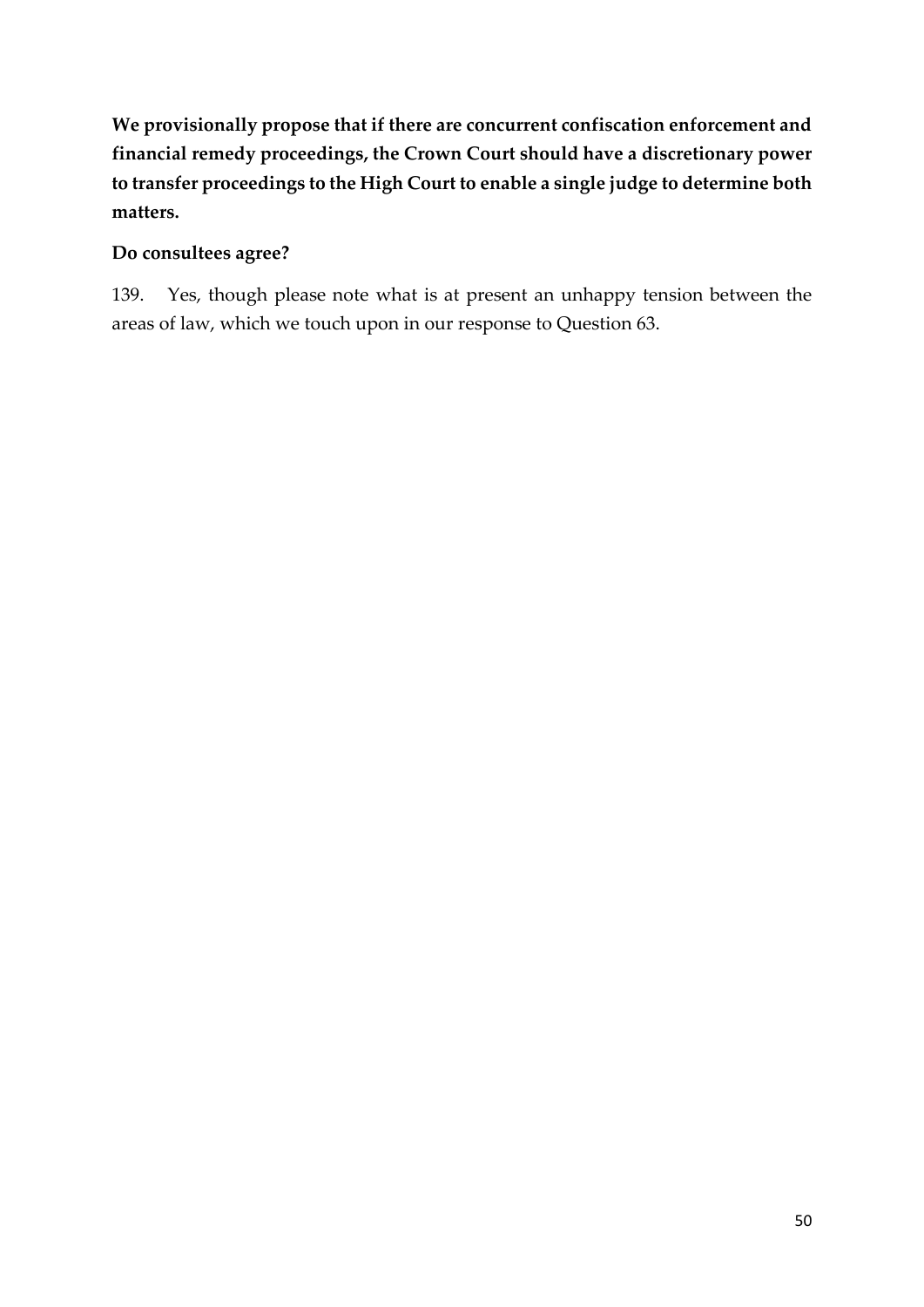#### **CHAPTER 22: ENFORCEMENT**

#### **Question 70**

# **We provisionally propose that the Crown Court and the magistrates' courts should have flexible powers to transfer enforcement proceedings between them to best enforce a confiscation order on the facts of each case. Do consultees agree?**

140. We agree with the proposal that the Crown Court should have the power to retain enforcement proceedings in appropriate cases.

141. The Crown Court previously had the power to enforce a sub-set of POCA confiscation orders (those cases in which the proceedings were brought by the Assets Recovery Agency prior to 2008, including those enforced after that date by SOCA and the NCA, pursuant to sections 36 and 37 POCA). Experience of cases enforced in that way suggests that they were given a low priority by the Crown Court. While understandable when set against the competing interests for Court time, and in particular criminal trials, for enforcement to be effective in the Crown Court it must be given an appropriate degree of priority. Without this, additional delays to the enforcement process will be caused.

142. In addition, while we endorse the suggestion that the judge with in-depth knowledge of the original confiscation case is best placed to enforce those orders, the same can be said of the advocates engaged in the original proceedings. While we appreciate that this is beyond the scope of the Law Commission's remit, it is important to recognise that in order to maximise the effectiveness of the regime, the conduct of enforcement proceedings in the Crown Court should be appropriately remunerated and diarised to ensure that, so far as possible, the advocates who conducted the original proceedings can be retained to conduct the enforcement proceedings. Without that, any benefit to enforcement proceedings intended to flow from retained knowledge will be lessened.

#### **Question 71**

**We provisionally propose that: (1) defendants subject to confiscation orders of £10 million or less should no longer be released unconditionally after serving half a term of imprisonment in default; and (2) during the second half of the term of imprisonment the defendant should be released subject to licence conditions that facilitate the enforcement of the confiscation order. Do consultees agree?**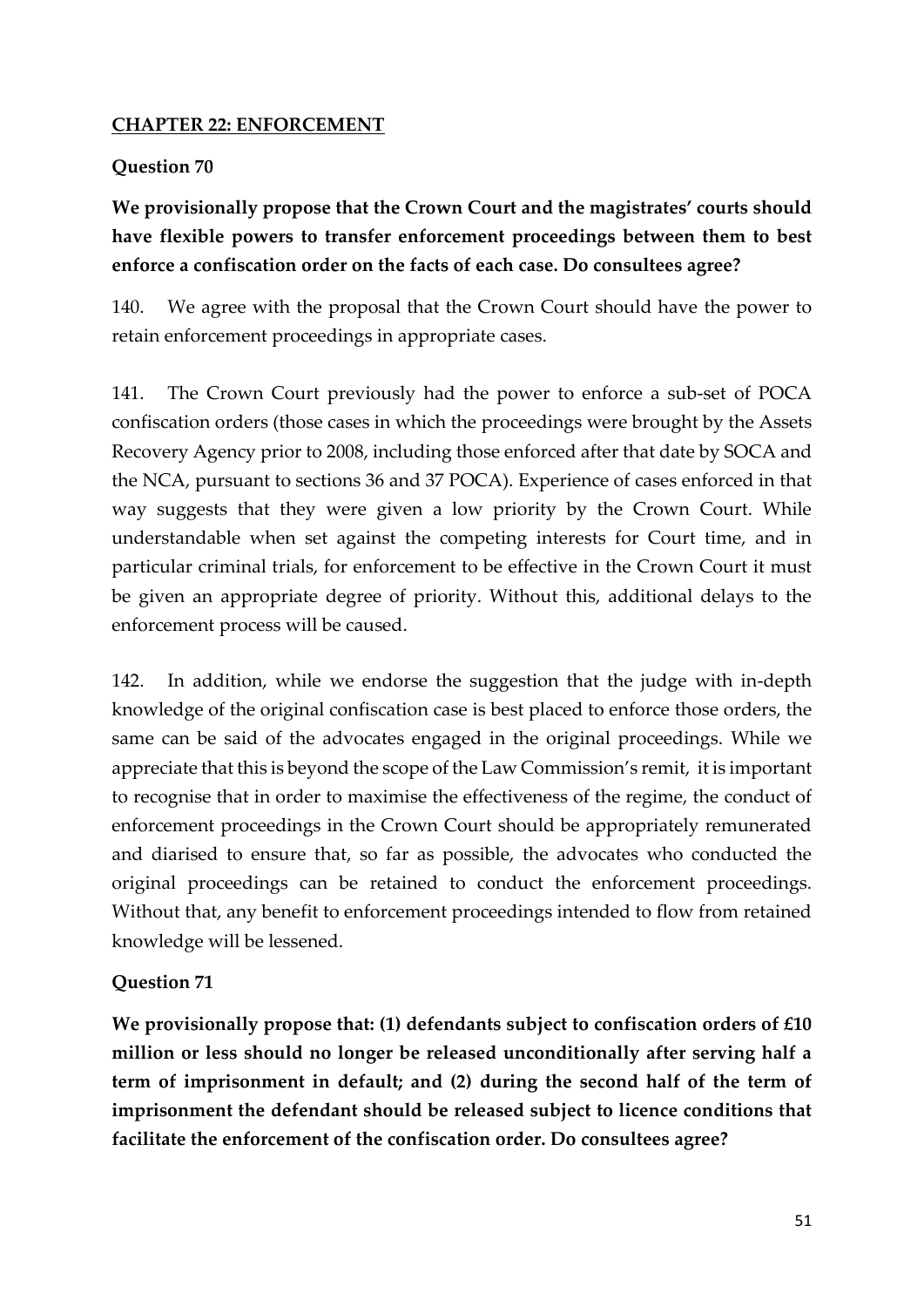143. In relation to the proposal that a defendant be released on licence during the second half of any default term, we agree that it may be appropriate for conditions to be imposed on release, in particular to provide further information to the Court to facilitate enforcement (although this may be unnecessary in light of the further powers proposed for the Court to direct disclosure).

144. We would be concerned about the likely effectiveness of any recall to prison, however, and of more general licence conditions (such as the requirement to make "all reasonable efforts to realise identified assets"). If a defendant has not paid the amount due under the confiscation order, has been committed to prison, has served half of the default period and has still not satisfied the order, we respectfully doubt that the prospect of recall would have a significant impact on the satisfaction of orders.

145. In the circumstances, we therefore consider that the available licence conditions should be carefully prescribed rather than being left at the discretion of the relevant authorities.

146. We note that the proposal that a defendant released on licence having served half of their term of imprisonment in default would not also apply to those subject to confiscation orders exceeding £10 million. If the proposed regime is thought likely to be effective for orders of £10 million or less, it is unclear to us why it should not also apply to those ordered to pay more than £10 million. The distinction is arbitrary, and appears to us unnecessary if the Court has adequate powers to set a default term of a length referable to the amount due.

# **Question 72**

# **We provisionally propose that new sanctions short of imprisonment in default, such as disqualifying a defaulter from driving or imposing a curfew or period of unpaid work should not be introduced. Do consultees agree?**

147. We agree. Such sanctions are likely to be punitive rather than coercive. If a defendant has available assets which can be realised, and committal in default does not compel payment, lesser sanctions are unlikely to be effective. Where the default term has been served (and particularly if changes are made to the release provisions) and payment has still not been made, continuing lesser sanctions are unlikely to compel payment. Furthermore, such sanctions would militate against any prospect of rehabilitation (both financial and in a wider sense).

# **Question 73**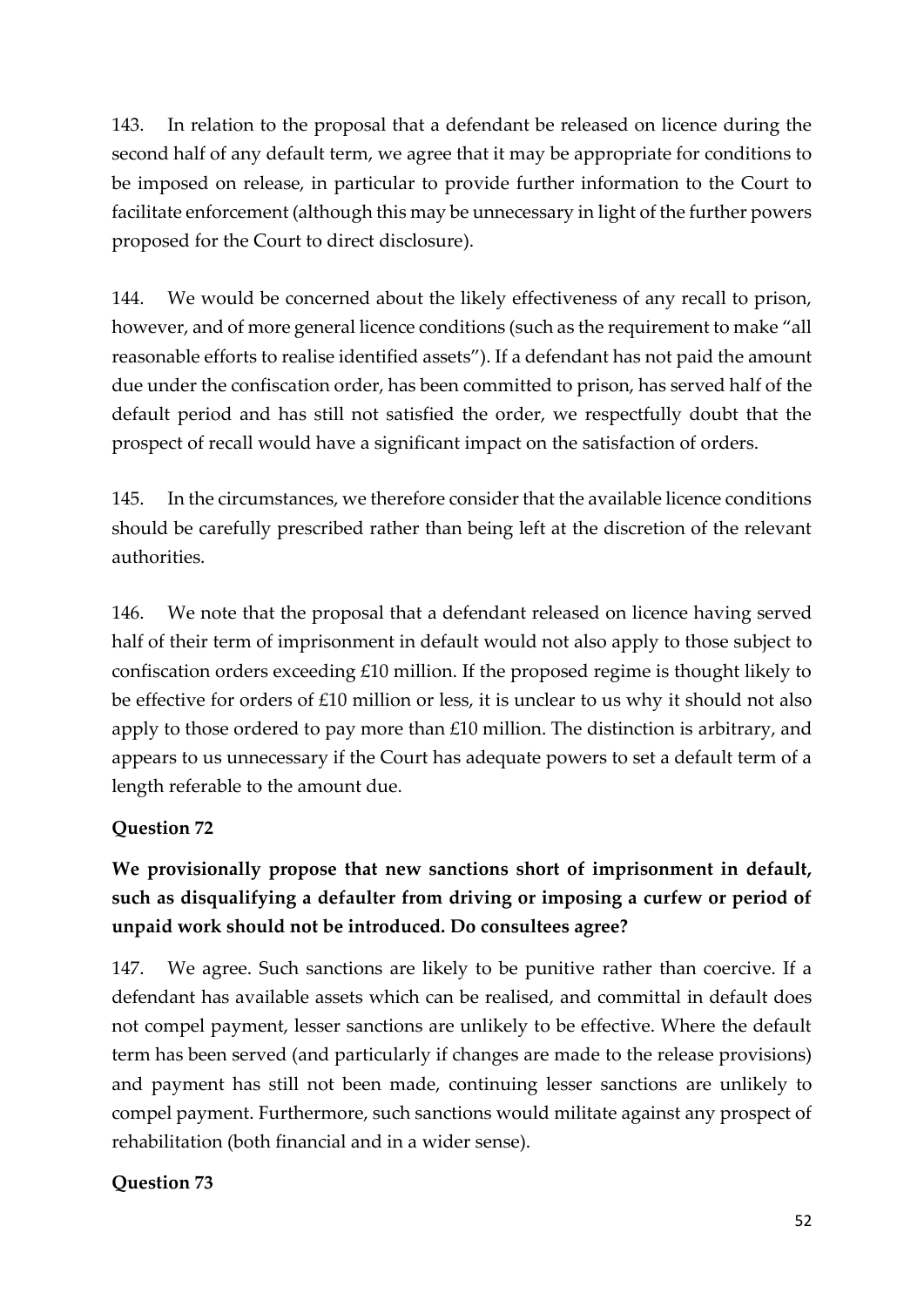**We provisionally propose that: (1) the court should have a bespoke power to direct a defendant to provide information and documents as to his or her financial circumstances; and (2) a failure to provide such information should be punishable by a range of sanctions including community penalties and imprisonment. Do consultees agree?** 

148. We agree that the current MC100 form is inadequate for the purposes of enforcing a confiscation order. In our experience, the information provided in this way at enforcement hearings is rarely of assistance absent supporting evidence.

149. In that regard, we support the suggestion that the Court should have powers to direct the provision of information and documents as to a defendant's financial circumstances.

150. From a practical perspective, it seems to us that any such powers should be used in a targeted fashion. Appropriate support should be provided, recognising that (in cases where defendants are represented) the task of collating and submitting what may be extensive material may be time consuming for a defendant's representatives. In relation to unrepresented defendants, which tends to be the position once the period of imprisonment has been served, the means of submitting documents to the Court should be easily accessible to defendants. There would be a real risk of unfairness if defendants, having been released from what may be a lengthy term of imprisonment, were then returned to prison merely for non-compliance with a direction to provide documents.

151. Prior to the imposition of the default term, we would query whether a standalone power to punish a defendant is necessary. If a defendant declines to provide disclosure, the Court can draw appropriate inferences when deciding whether or not to commit the defendant in default (as with a failure to provide information as directed in confiscation proceedings pursuant to section 18 POCA).

#### **Question 74**

# **We provisionally propose that the court should have discretion to pause interest on a confiscation order in the interests of justice, where it is satisfied that a defendant has taken all reasonable steps to satisfy an order. Do consultees agree?**

152. We agree that the Court should have the power to amend the interest accrued on a confiscation order. The present system can cause real injustice to a defendant.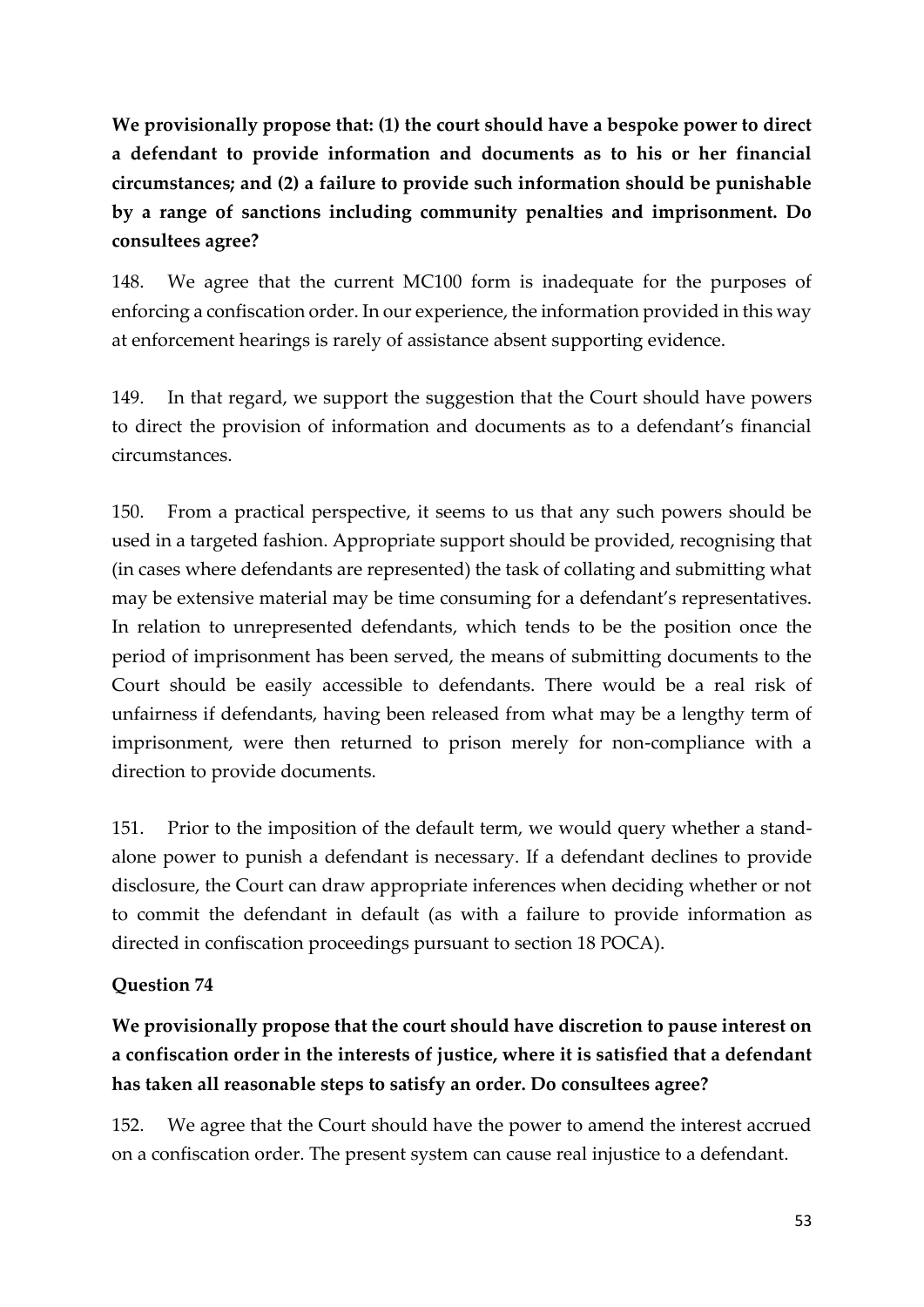153. The Court's powers would need to be carefully exercised however, and any pause on interest accruing would have to be kept under review. That a defendant has taken all reasonable steps to satisfy an order may be true at the time interest is paused, but there would be no guarantee that all reasonable steps would continue to be taken in the period for which interest has been paused.

154. An alternative may be for the Court to make any appropriate adjustments to interest payments retrospectively. That would also have the advantage of ensuring full recovery in a scenario where assets have increased in value during the period of realisation, but an uplift application is not available (albeit we accept such circumstances are likely to be relatively rare). As the consultation paper recognises, the purpose of interest is not punitive but is to prevent a defendant retaining any accruing fruits of their assets. Pausing interest before realisation of particular assets risks moving away from that purpose.

155. See also our response to Question 61 above re: the rate of interest.

## **Question 75**

**We provisionally propose that if the court has discretion to pause interest, any credit against a term of imprisonment in default for part payment should be calculated by reference to the total outstanding sum, inclusive of interest. Do consultees agree?**

156. We agree with this proposal. In terms of how the term of imprisonment in default is to be calculated, the approach of the Divisional Court in *Regina (Emu) v Westminster Magistrates' Court* [2016] EWHC 2561 (Admin) is to be preferred to that in *Regina (CPS) v City of London Magistrates' Court* [2007] EWHC 1924 (Admin). The latter removed any real incentive for a defendant to make payments towards the confiscation order in cases where substantial interest had accrued.

#### **Question 76**

**We provisionally propose that where a confiscation order is not satisfied as directed, the fact should be recorded in the Register of Judgments as a matter of course. Do consultees agree?**

157. While we do not oppose this proposal, there would need to be appropriate engagement from the Court in the process of removing or updating the record on payment.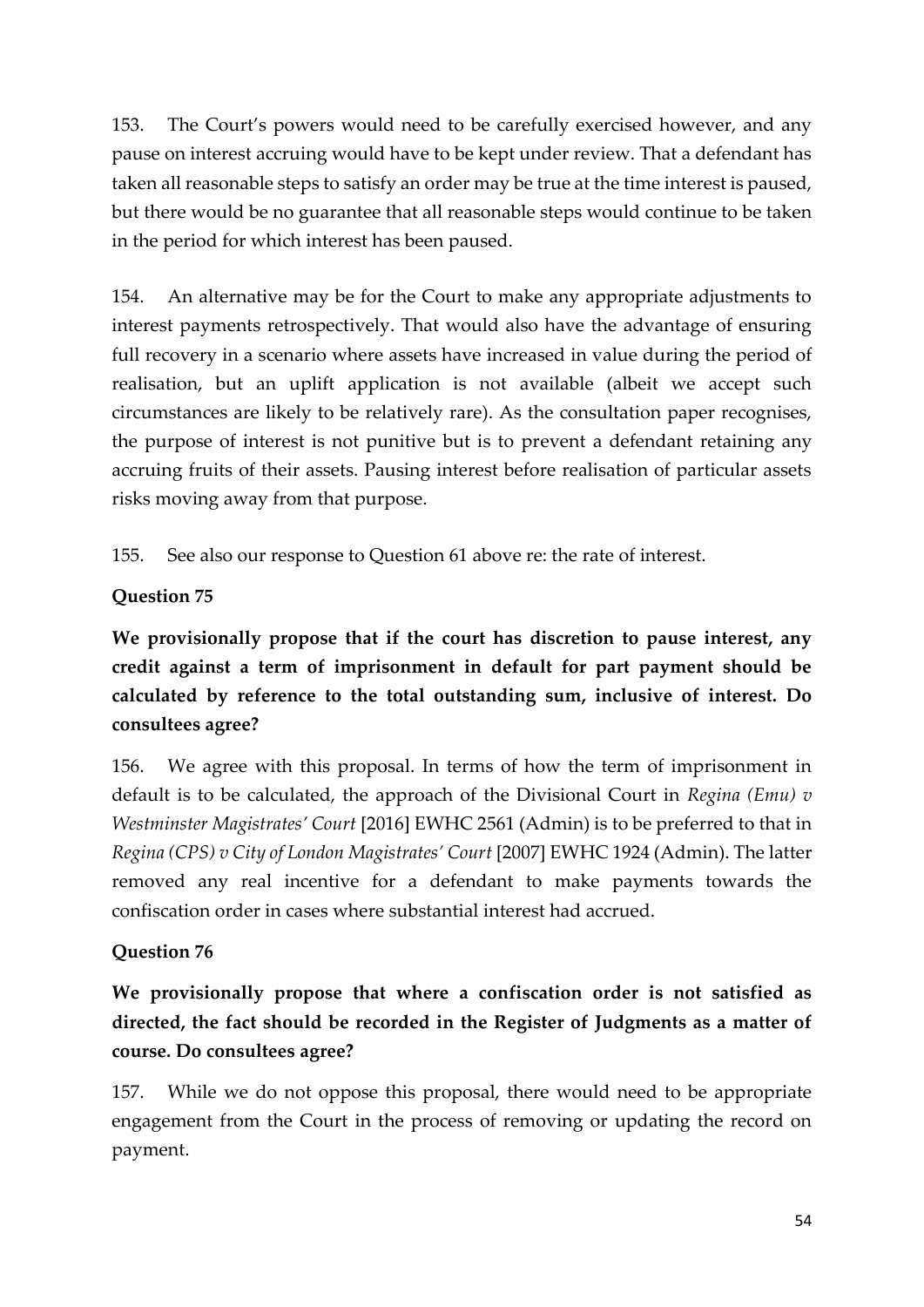## **Question 77**

**We provisionally propose that the court should be able to direct that enforcement be placed in abeyance where it is satisfied that an order cannot be enforced. Do consultees agree?**

158. We agree with this proposal. Experience indicates that many orders remain the subject of enforcement proceedings long after any realistic prospect of the order being satisfied has ceased. Enforcement of orders which can no longer realistically be satisfied represents a poor use of resources (and our experience is such cases involve little more than intermittent enforcement hearings and weekly or monthly payments of a nominal amount).

## **Question 78**

**We provisionally propose that where enforcement is placed in abeyance, the court should have discretion to list the matter for review and direct a defendant to provide an update as to his or her financial circumstances at periodic intervals as determined by the court. Do consultees agree?** 

159. While it is appropriate for the Court to retain a discretion to re-commence enforcement proceedings, we consider that any system, whereby this is dependent on defendants providing an update as to their financial circumstances, depends on appropriate resources being allocated for such updates to be investigated.

#### **Question 79**

**We provisionally propose that: (1) Legislation should set out indicative factors for the court to consider when determining whether to re-open enforcement of a confiscation order that has been placed in abeyance. (2) Those indicative factors should mirror those proposed in connection with uplift applications (see consultation question 85). Do consultees agree?**

160. As set out in our answer to question 78, while indicative factors may be helpful for the Court in deciding whether or not to re-commence enforcement proceedings, such factors are only likely to be helpful if the Court has sufficient powers and resources to obtain information to satisfy itself as to whether those factors are engaged.

161. We agree that the types of factors listed in Question 85 (below) are those that a court is likely to wish to consider when deciding whether to grant an application for an uplift. We consider it important that the court's hands are not unduly tied,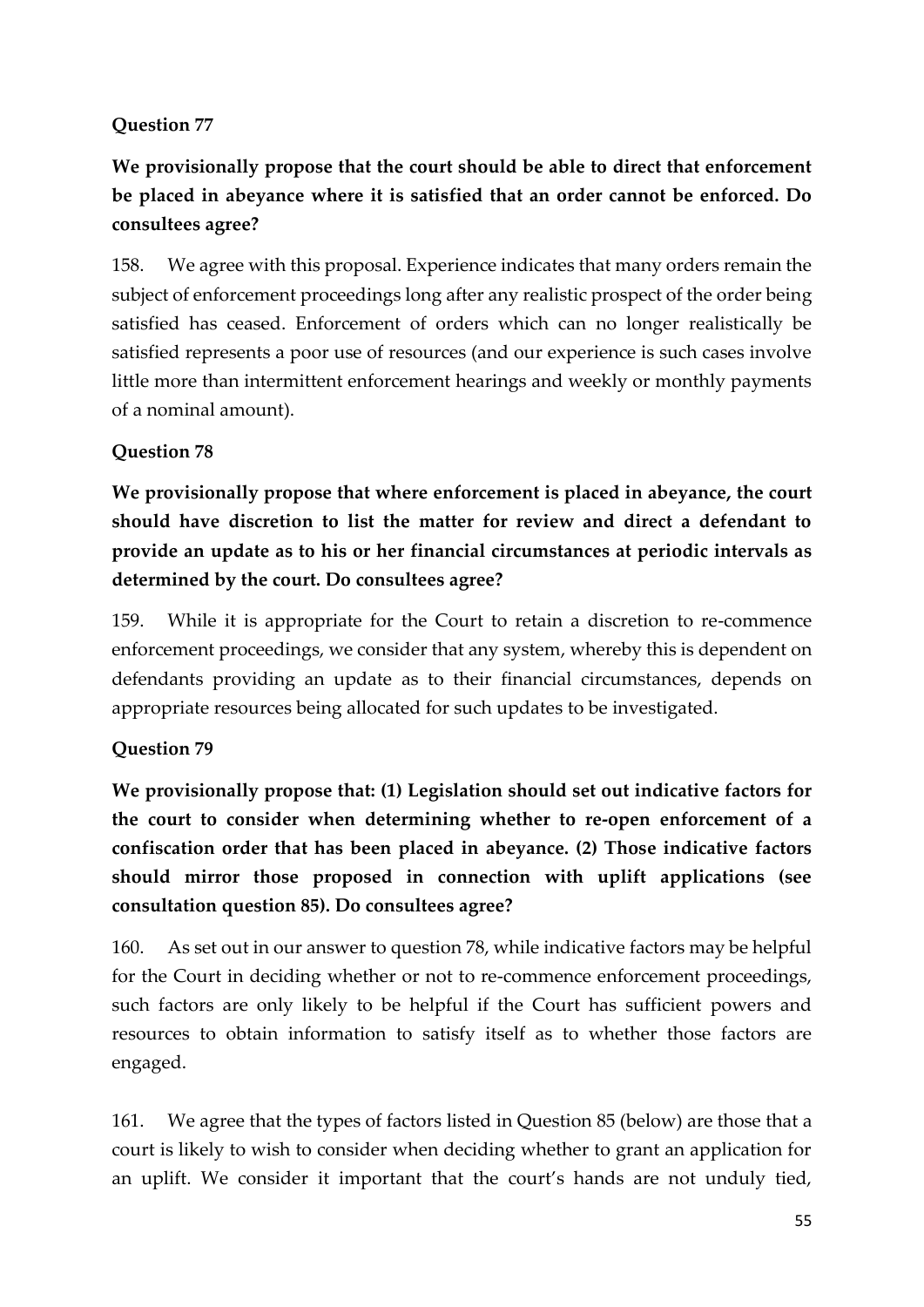however, and note the observations of the Court of Appeal in *R. v. Bates* that "there may be all sorts of circumstances to which a judge can properly have regard". We would therefore suggest that if the above factors are to be articulated in a statutory provision, it is made clear within that provision that this is a non-exhaustive list and that the court should take into account all the circumstances of the case which it considers to be relevant.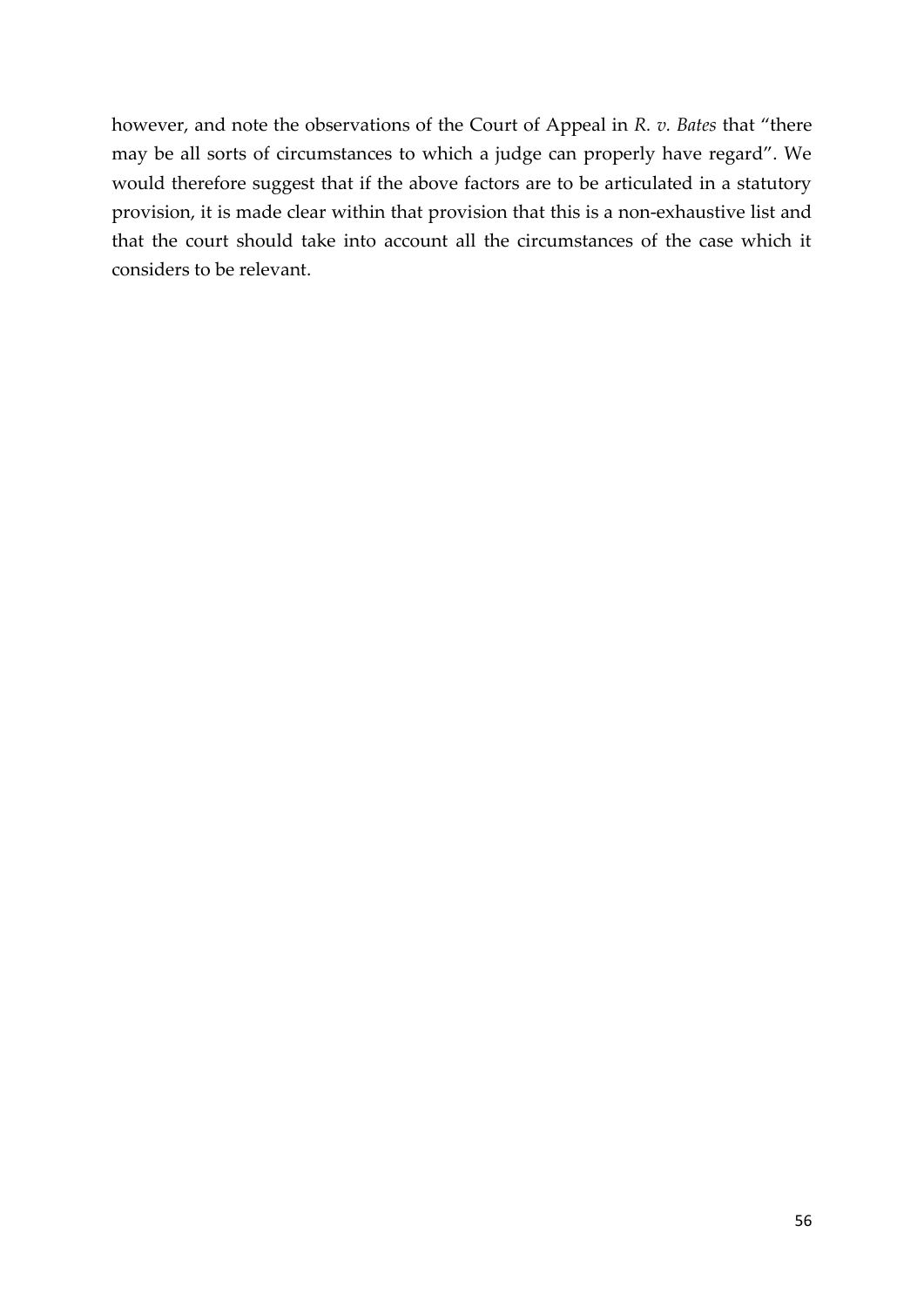#### **CHAPTER 23 – MULTIPLE CONFISCATION ORDERS**

#### **Question 80**

**We provisionally propose that:**

**(1) Where there are multiple confiscation orders sought against the same defendant, the court should have the power to consolidate the applications for confiscation.**

**(2) Where a defendant already has a confiscation order made against him or her, the court should have the power to amend any earlier confiscation order and to consolidate any amount outstanding under it into the new confiscation order.**

**(3) Payments from money obtained pursuant to a consolidated confiscation order should reflect the following priority:**

**(a) compensation of victims (when such compensation is ordered to be paid from confiscated funds); followed by**

#### **(b) each confiscation order in the order in which it was obtained.**

#### **Do consultees agree?**

162. For the beneficial reasons identified by the Commission the Court should have the power to consolidate multiple applications for confiscation orders, and to amend and consolidate earlier orders, and this ought not to be frustrated by potential concerns as to the competing incentives for prosecuting authorities.

163. In terms of the order of priority from payments made towards the order, it may be beneficial for the judge to retain a discretion (subject to a presumption in the absence of any specific order to the contrary) to direct the priority of payments.

164. It may be, for instance, that a later confiscation order gives rise to compensation to a vulnerable victim whilst an earlier order compensates a large company or local authority to such an extent that the vulnerable victim would be far less likely to ever be compensated.

165. Competing claims between prosecuting authorities in a consolidated application could also potentially be resolved through the judge directing a proportion of the recoverable amount to be paid to each authority with the authority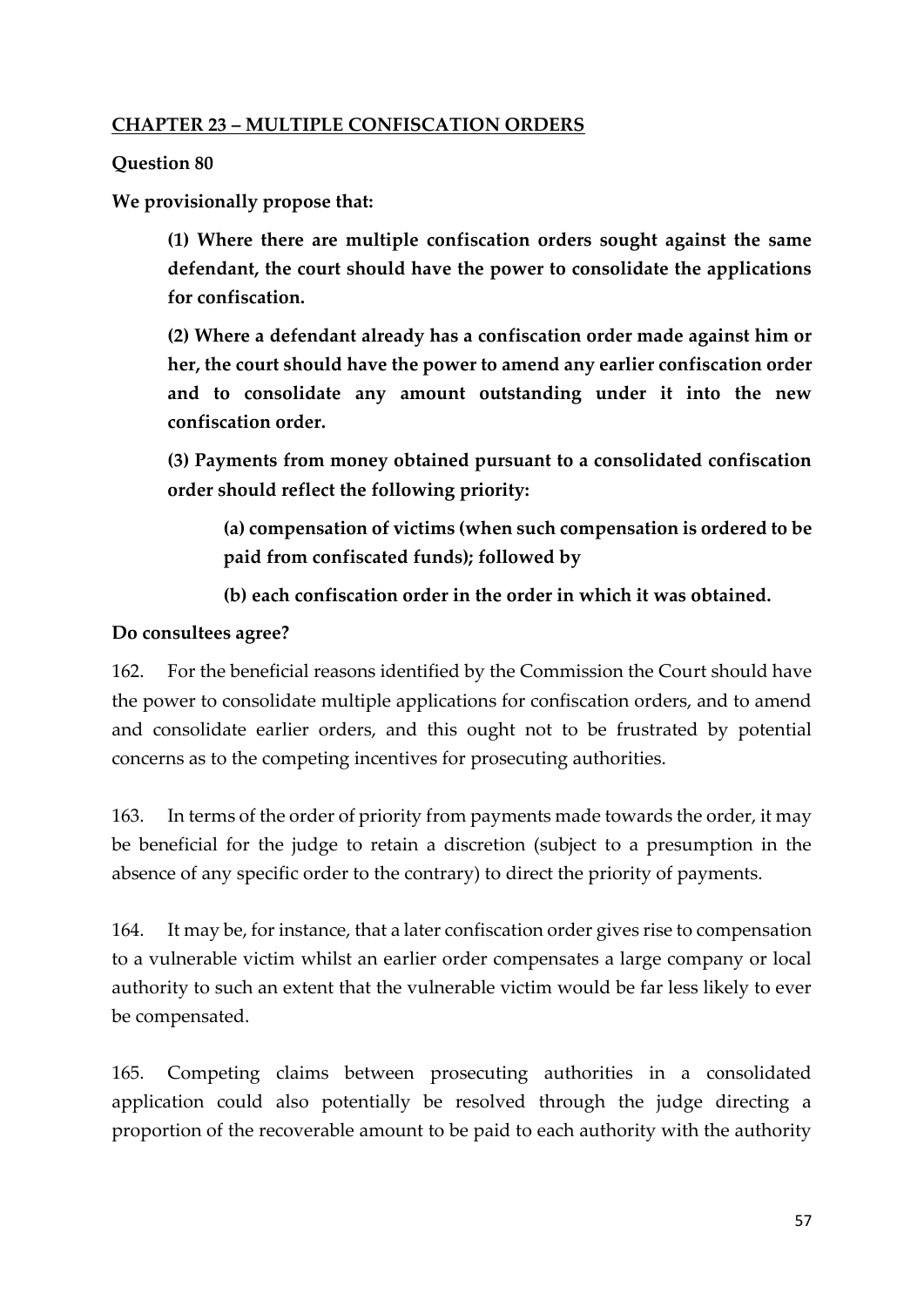receiving the larger share also bearing the burden of enforcement in the absence of agreement.

## **CHAPTER 24 – INTERRELATIONSHIP WITH COMPENSATION**

### **Question 81**

**We provisionally propose that, where a compensation order is imposed at the same time as a confiscation order, the Crown Court should be required to direct that compensation should be paid from sums recovered under a confiscation order, irrespective of a defendant's means.**

#### **Do consultees agree?**

166. Yes. This minimises the risk of the confiscation order having the effect of a penalty.

**Question 82**

**We do not propose that a central compensation scheme, funded from sums collected pursuant to confiscation orders, be created. Do consultees agree?**

167. Yes, for the reasons identified by the Commission.

**Question 83**

**We provisionally propose that when making orders to vary the amount that the defendant is required to pay under a confiscation order, the Crown Court should have the power to adjust the compensation element of the order to reflect the variation.**

**Do consultees agree?**

168. Yes.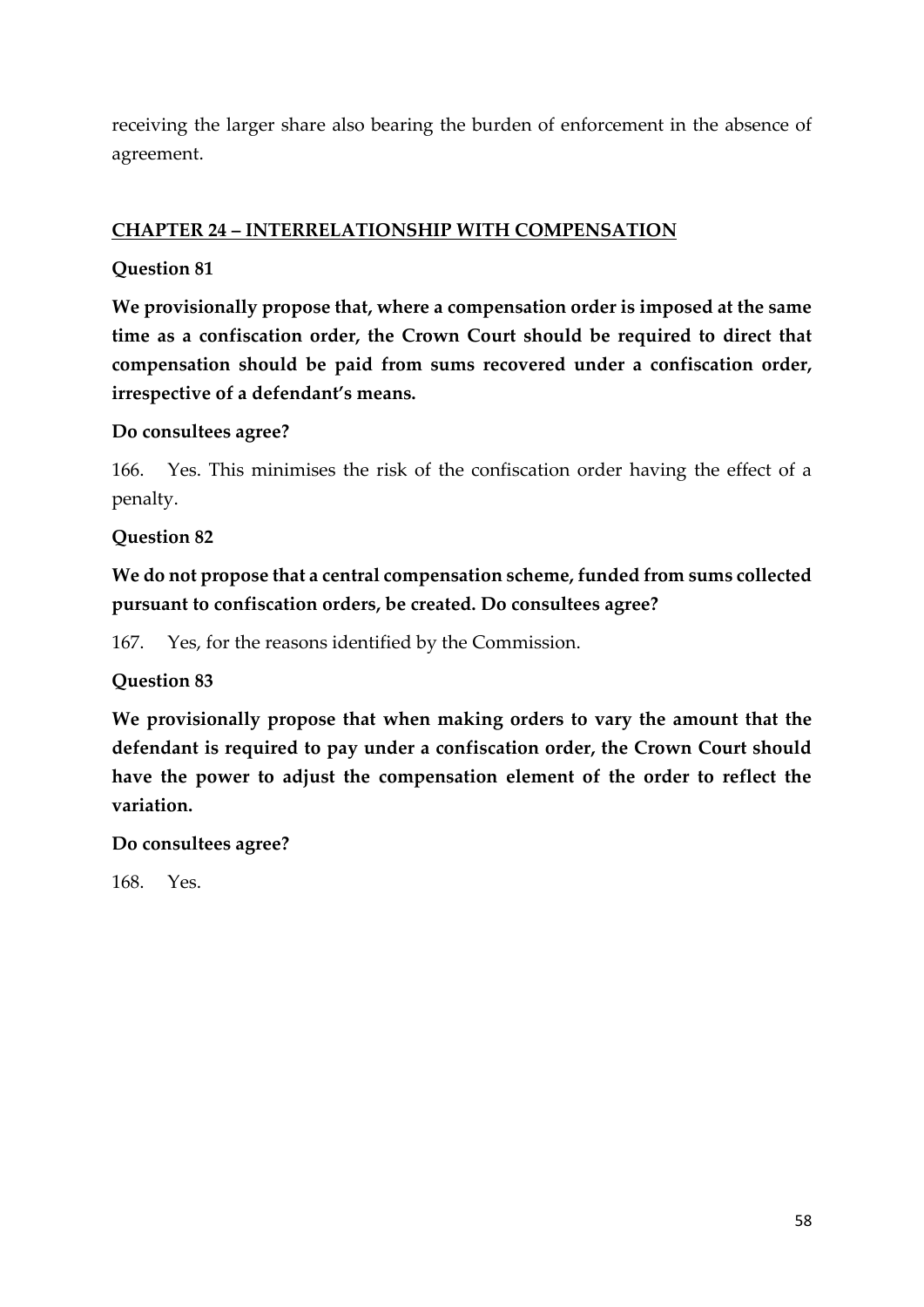#### **CHAPTER 25: RECONSIDERATION**

#### **Question 84.**

# **Do consultees consider that there should be statutory restrictions on making an application to "uplift" a confiscation order?**

#### **If so, what should such restrictions be?**

169. As noted in the consultation paper at 25.2, there are conflicting matters of public policy in play here. We do not consider there to be any cogent legal (as opposed to policy) considerations which militate clearly either in favour of or against the introduction of restrictions on the circumstances in which an application to "uplift" a confiscation order may be made.

#### **Question 85**

**We provisionally propose that, to assist the court in determining a "just" uplift of a confiscation order, the court should be required to weigh factors articulated in a statutory provision, including:** 

**(1) the legislative priorities of** 

- **(a) depriving a defendant of his or her benefit from criminal conduct;**
- **(b) any need to compensate victims from confiscated funds;**
- **(c) deterrence from criminality by encouraging the pursuit of a legitimate lifestyle;**

**(d) disruption of criminality, whether through assistance provided to the authorities or otherwise.** 

**(2) Undue hardship that would be caused through the granting of the uplift.** 

**(3) Diligence of the prosecution in applying for an uplift.** 

**In weighing up undue hardship, we provisionally propose that the court should consider factors including:**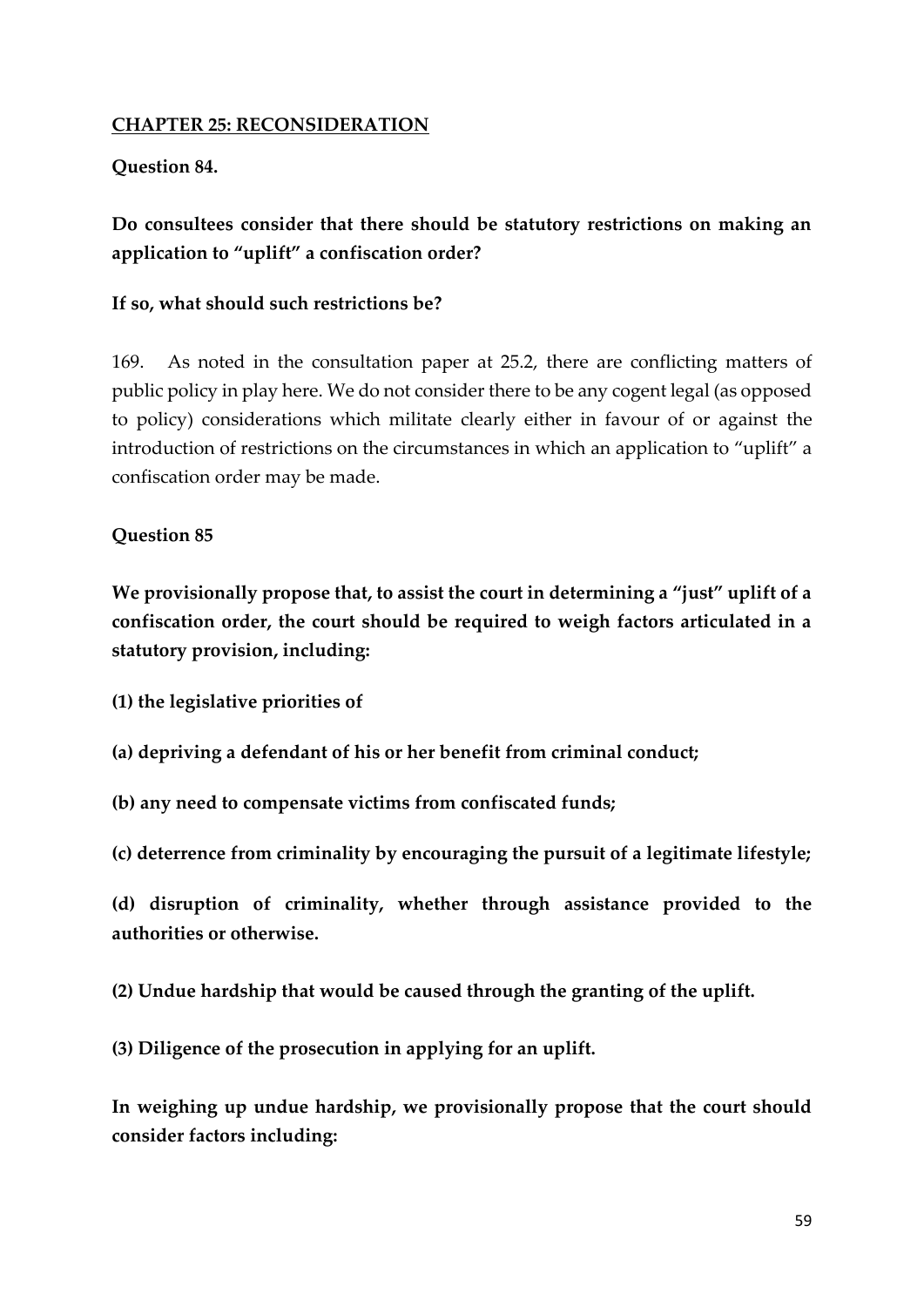## **(1) The use ordinarily made, or intended to be made, of the property; and**

### **(2) The nature and extent of the defendant's interest in the property.**

#### **Do consultees agree?**

170. We agree that these are the types of factors that a court is likely to wish to consider when deciding whether to grant an application for an uplift, subject to the eventual content of the legislative steer (see Question 1 above).

171. We consider it important that the court's hands are not unduly tied, however, and again note the observations of the Court of Appeal in *R. v. Bates* that "there may be all sorts of circumstances to which a judge can properly have regard". We would therefore suggest that if the above factors are to be articulated in a statutory provision, it is made clear within that provision that this is a non-exhaustive list and that the court should take into account all the circumstances of the case which it considers to be relevant.

#### **Question 86**

**We provisionally propose that, when an uplift is determined, the court may order that an uplifted available amount be paid either:** 

**(1) by a specified deadline;** 

**(2) in instalments.** 

#### **Do consultees agree?**

172. While this is to some extent a question of policy, we consider that it would be preferable to maintain the present position, which requires a court first to identify the free property available to fulfil any order made, and then to allow time to realise those. Although some defendants may prefer to pay in instalments, the risk of that becoming normalised is that confiscation uplifts may be seen as a long-term tax on historic offending, which would militate against rehabilitation.

#### **Question 87**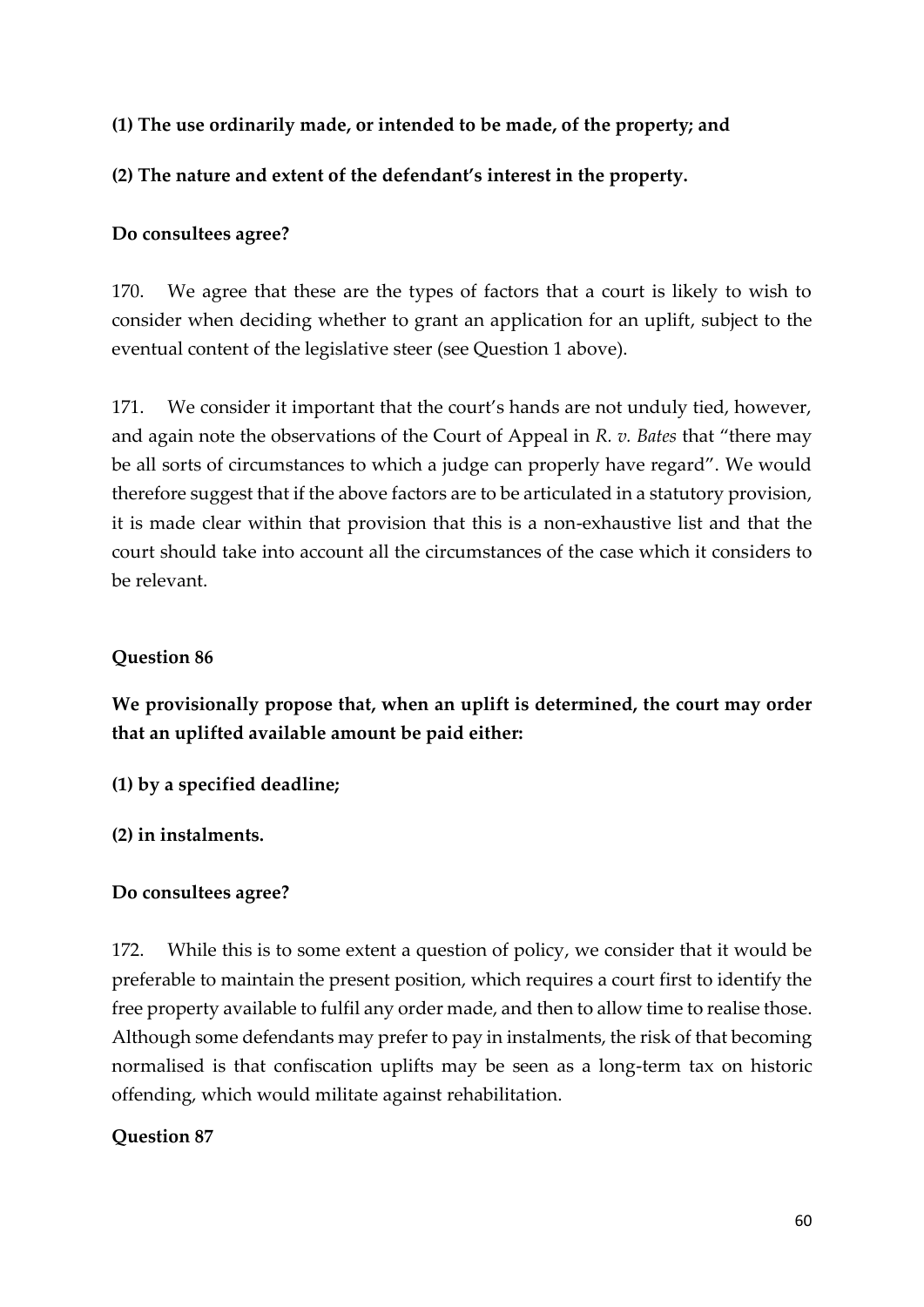**Our provisional proposals in connection with the reconsideration of confiscation orders focus exclusively on reconsideration of the available amount. We invite consultees to submit their views about problems with any of the other reconsideration provisions in Part 2 of POCA 2002.** 

173. None identified.

#### **CHAPTER 26: RESTRAINT ORDERS**

#### **Question 88**

**We provisionally propose that the court should consider the following factors, amongst any other factor that it considers relevant, in determining the risk of dissipation:** 

**(1) The actions of the person whose assets are to be restrained, including: (a) any dissipation that has already taken place;** 

**(b) any steps preparatory to dissipation that have already taken place; and** 

**(c) any co-operation in the furtherance of the just disposal of the case.** 

**(2) The nature of the criminality alleged; including (but not limited to) whether the defendant is alleged to have committed an offence: (a) involving dishonesty; or** 

- **(b) which falls within schedule 2.**
- **(3) The value of the alleged benefit from criminality.**
- **(4) The stage of proceedings.**

**(5) The person's capability to transfer assets overseas.** 

**(6) The person's capability to use trust arrangements and corporate structures to distance themselves from assets.** 

**(7) The person's previous good or bad character.**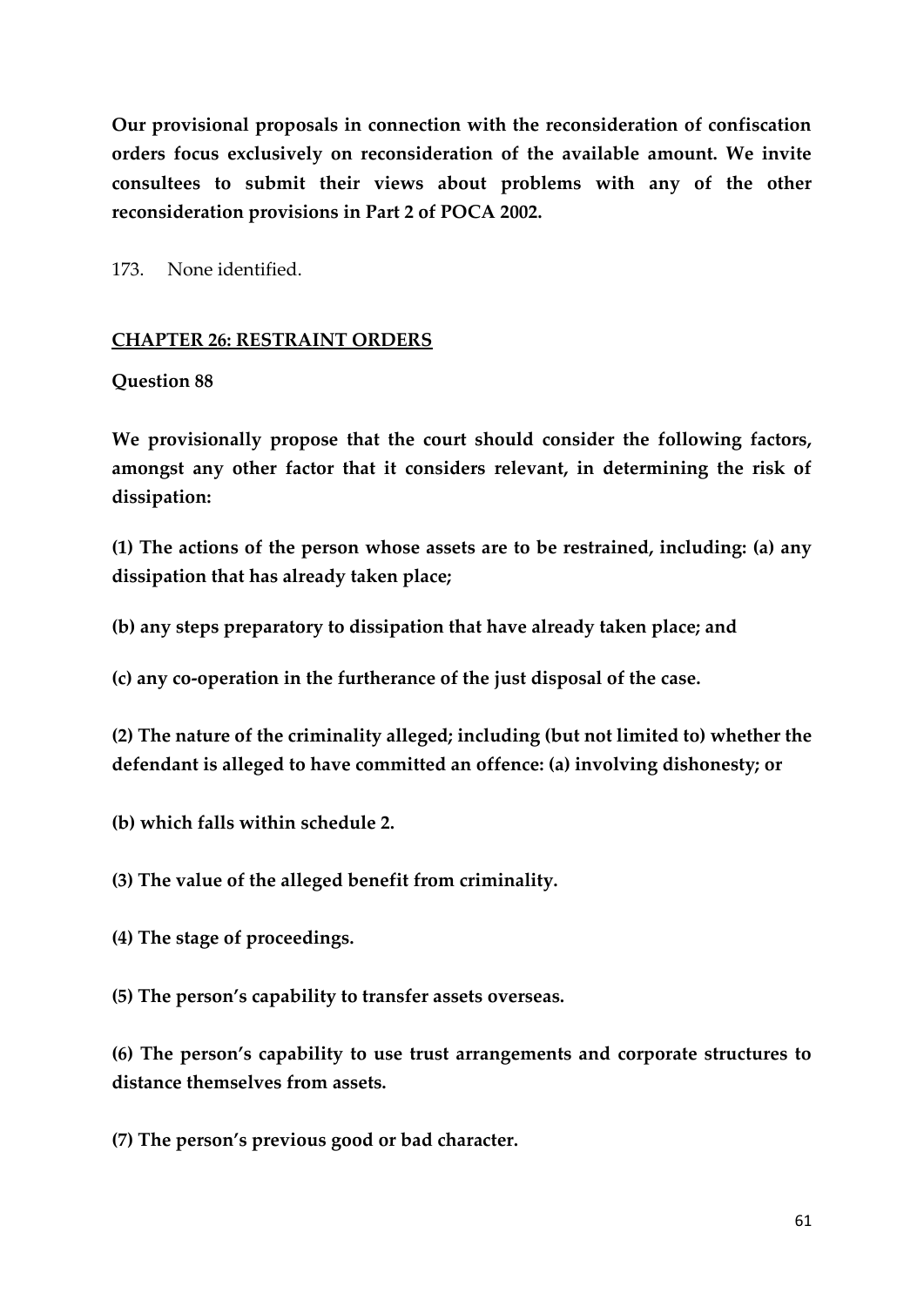## **(8) Other sources of finance available to the person.**

### **(9) Whether a surety or security could be provided.**

#### **Do consultees agree?**

174. Yes. We agree that restraint should not be mandatory or even presumptive. Any exercise of the power over an individual's property should be proportionate to the risk of dissipation. This is a helpful (non-exhaustive) checklist. There is an advantage to enshrining this list in statute or a CrimPD as it renders the information more accessible.

#### **Question 89**

**Are there any other factors not identified in Consultation Question 5 that consultees consider should be taken into account by a judge when determining a risk of dissipation?** 

175. No.

**Question 90**

**We provisionally propose that:** 

**(1) Applications for without notice restraint orders should be made to a duty judge, accessible nationally.** 

**(2) The application should be dealt with by the judge on the papers where possible.** 

**(3) If the judge requires further information, that judge should be permitted to hold a hearing remotely.** 

**(4) Should the judge decide that there is a need for an inter partes hearing, the hearing should be listed at a court centre local to the parties.** 

**Do consultees agree?**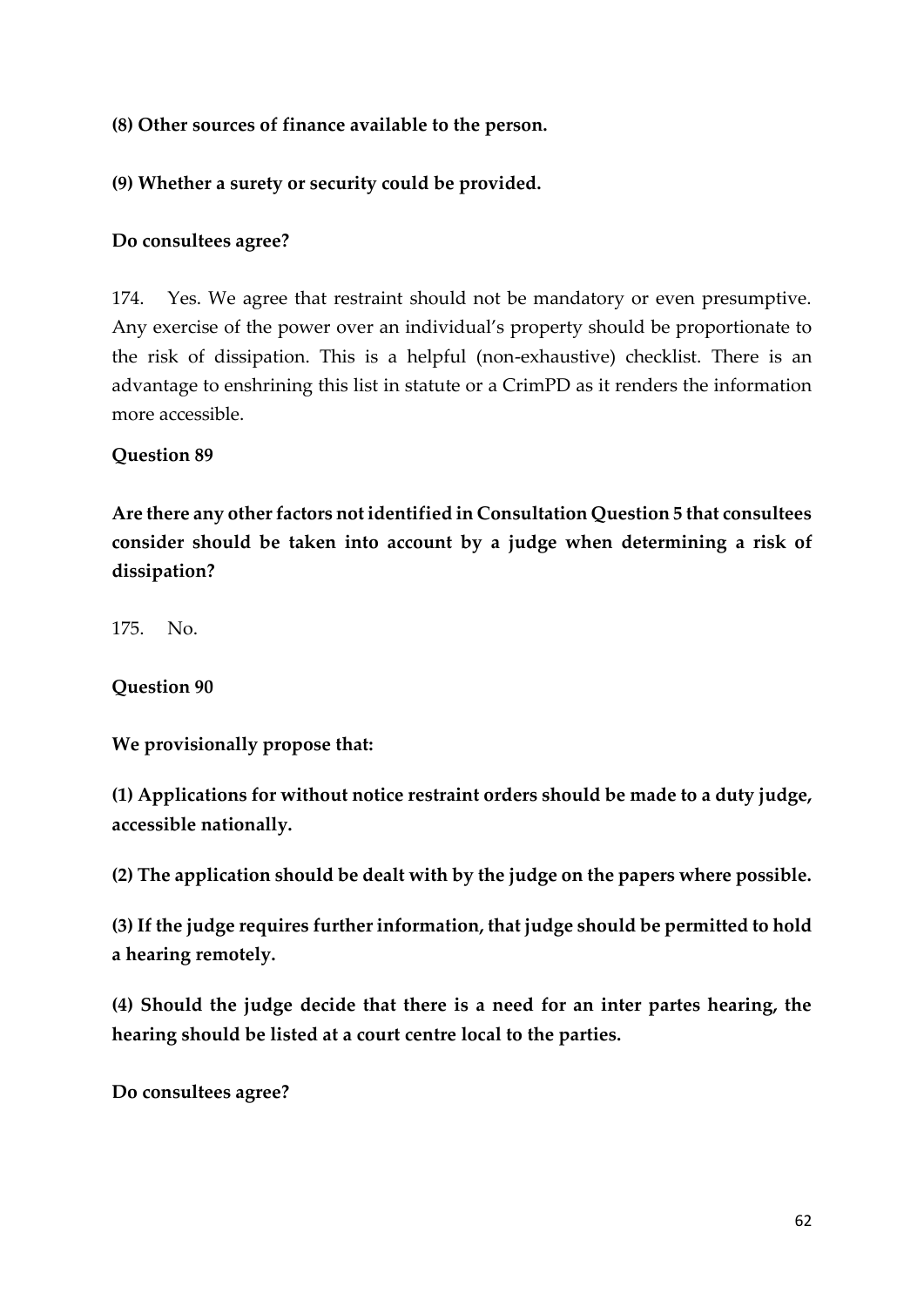176. We cautiously approve of the proposal for a national duty judge. Others will be better placed to express a view on whether this would present too significant a burden on one judge.

177. While we can see advantages to "ticketing", on balance we take the view that the better course would be comprehensive training for all Crown Court judges, for the reasons set out in our response to Q25 above. Such training should include a focus on restraint as well as the post-conviction confiscation process.

178. As for the proposal that a remote hearing be available if considered appropriate, we agree. While some cases would require the attendance of the applicant – due for example to the complexity of the application, or the sensitivity of the material relied upon – that could be determined by the judge at or before any remote listing.

179. We agree that *inter partes* hearings should be listed at a court centre local to the parties. The burden and cost on defendants and witnesses of travelling to remote court centres is sometimes easy to overlook, and it is reassuring to see that this has been considered here.

#### **Question 91**

**We provisionally propose that in considering whether criminal proceedings against a person who is under investigation are commenced within a reasonable time for the purposes of determining whether a restraint order should be discharged, the court must have regard to the following factors (and to any others that it considers relevant in all of the circumstances of the case):** 

**(1) The length of time that has elapsed since the Restraint Order was made.** 

- **(2) The reasons and explanations advanced for such lapse of time.**
- **(3) The length (and depth) of the investigation before the restraint order was made.**
- **(4) The nature and extent of the restraint order made.**
- **(5) The nature and complexity of the investigation and of the potential proceedings.**
- **(6) The degree of assistance or of obstruction to the investigation.**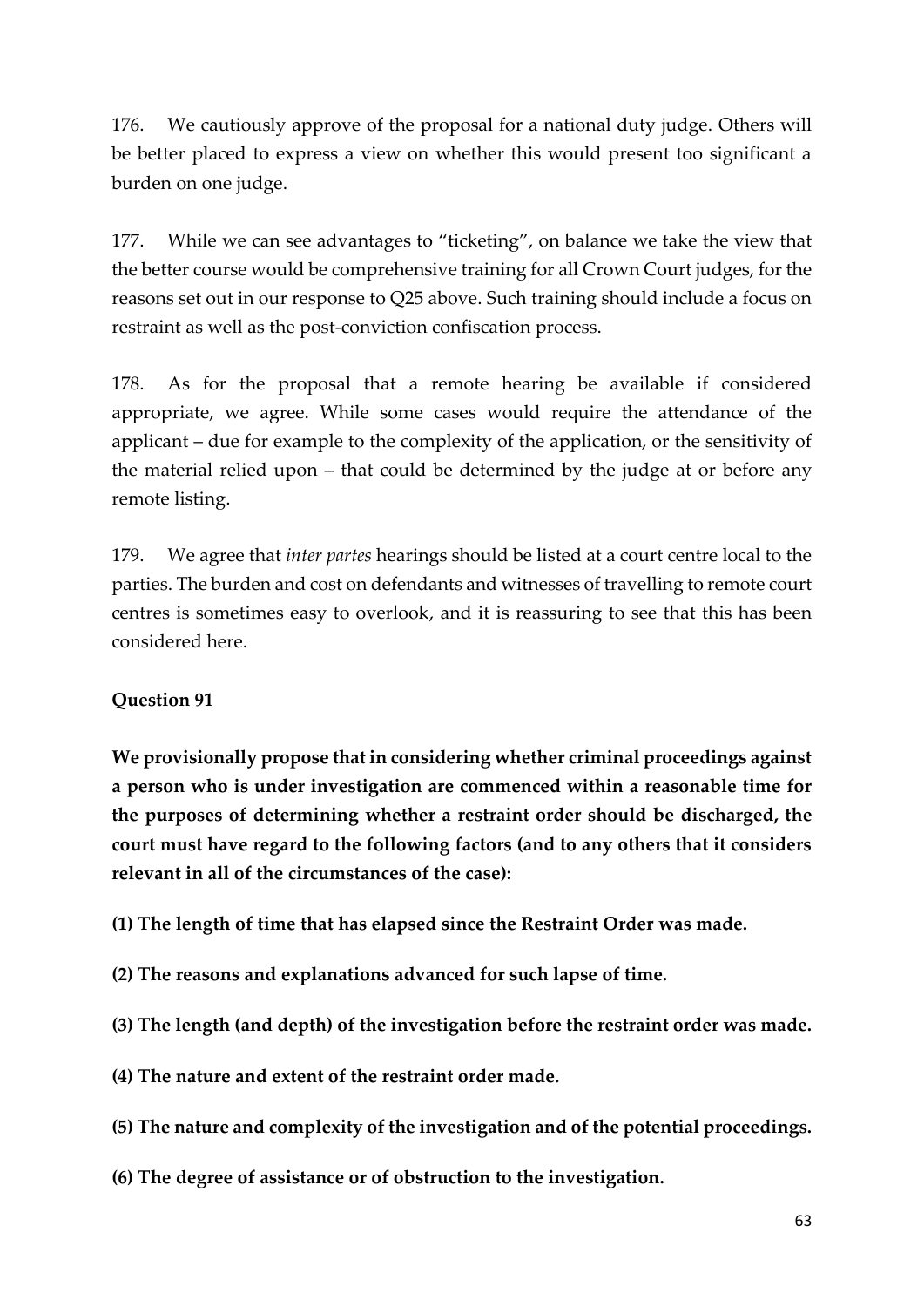## **Do consultees agree?**

180. We agree. As noted in the consultation paper, the guidance in R. v. S. provides a helpful (non-exhaustive) list of relevant factors to take into account. There is an advantage to enshrining this list in statute or a CrimPD as it renders the information more accessible.

# **Question 92**

**We provisionally propose that:** 

**(1) any amended legislation provides that:** 

**(a) when an application is made for a restraint order, the order may provide for the release of a sum that the court deems to be appropriate for meeting reasonable living expenses.** 

**(b) in coming to its conclusion about what might be appropriate, the court be guided by all of the circumstances of the case, as known at the time and by the need to preserve assets for confiscation.** 

**(2) the Criminal Procedure rules be amended to include:** 

**(a) a rule to the effect that any application to release funds for reasonable living expenses must be supported by a schedule of income and outgoings and include copies of evidence to support assertions made within that schedule.** 

**(b) a standard form for a schedule of income and outgoings.** 

# **Do consultees agree?**

181. We agree. This proposal strikes a fair balance between the need to preserve assets and the ability of suspects and their dependents to live a reasonable lifestyle. The introduction of a standard form is likely to assist in the making of appropriate orders, and will aid consistency as between decisions.

# **Question 93**

#### **We provisionally propose that:**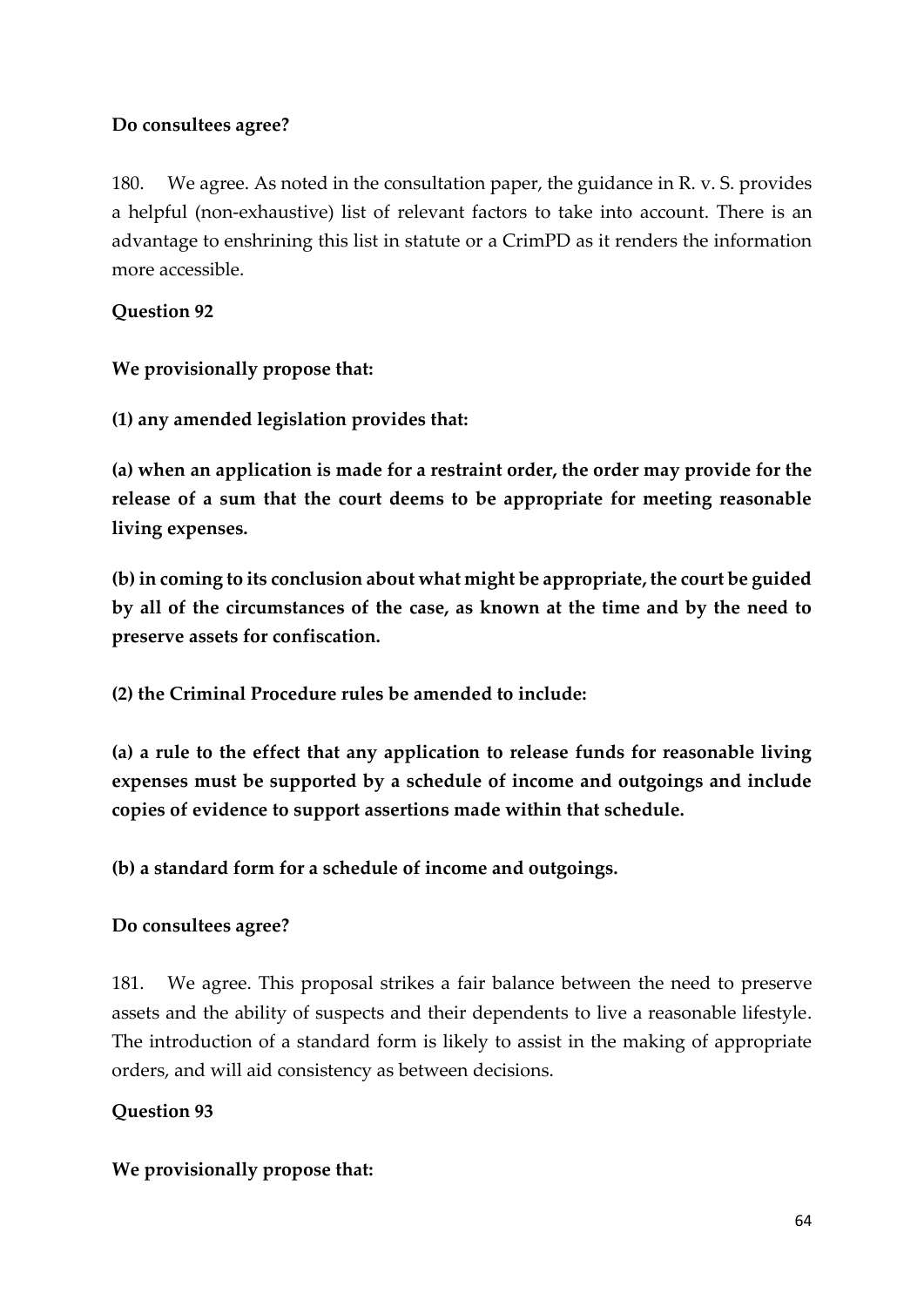**(1) The current test for release of funds for legal expenses is varied to permit the payment of legal expenses connected with criminal proceedings and confiscation.** 

**(2) Legal expenses should be subject to:** 

**(a) Approval of a costs budget by the judge dealing with the case.** 

**(b) The terms of a table of remuneration, set out in a statutory instrument.** 

#### **Do consultees agree?**

182. While this is essentially a question of policy, we agree. Harmonisation of the various POCA regimes relating to the release of restrained funds for legal expenses would have the advantages identified in the consultation paper, principally (a) broadening access to specialist representation and (b) the preservation of public funds which would otherwise be spent on legal aid fees for lawyers of wealthy defendants who (absent restraint) would be quite able to pay themselves. Control of any such expenses has been demonstrated to be manageable in the civil courts and there is no reason to believe the management of fees in criminal cases would present any particular difficulty. In a slightly different context, cost controls are already operated in larger cases, under the VHCC regime, by which (legal aid) fees can be controlled (albeit not by a judge) before they are incurred.

#### **Question 94**

**We provisionally propose that, in an application for costs in connection with restraint proceedings:** 

**(1) The court should decide whether the application for restraint was reasonably brought.** 

**(2) In doing so, the court should consider the extent to which the prosecution applied its mind to the "indicative factors" in connection with a risk of dissipation. In addition, the court should consider a series of indicative factors, including:** 

**(a) The stage of an investigation or prosecution. At an early stage it is likely that less information will be available to prosecutors.**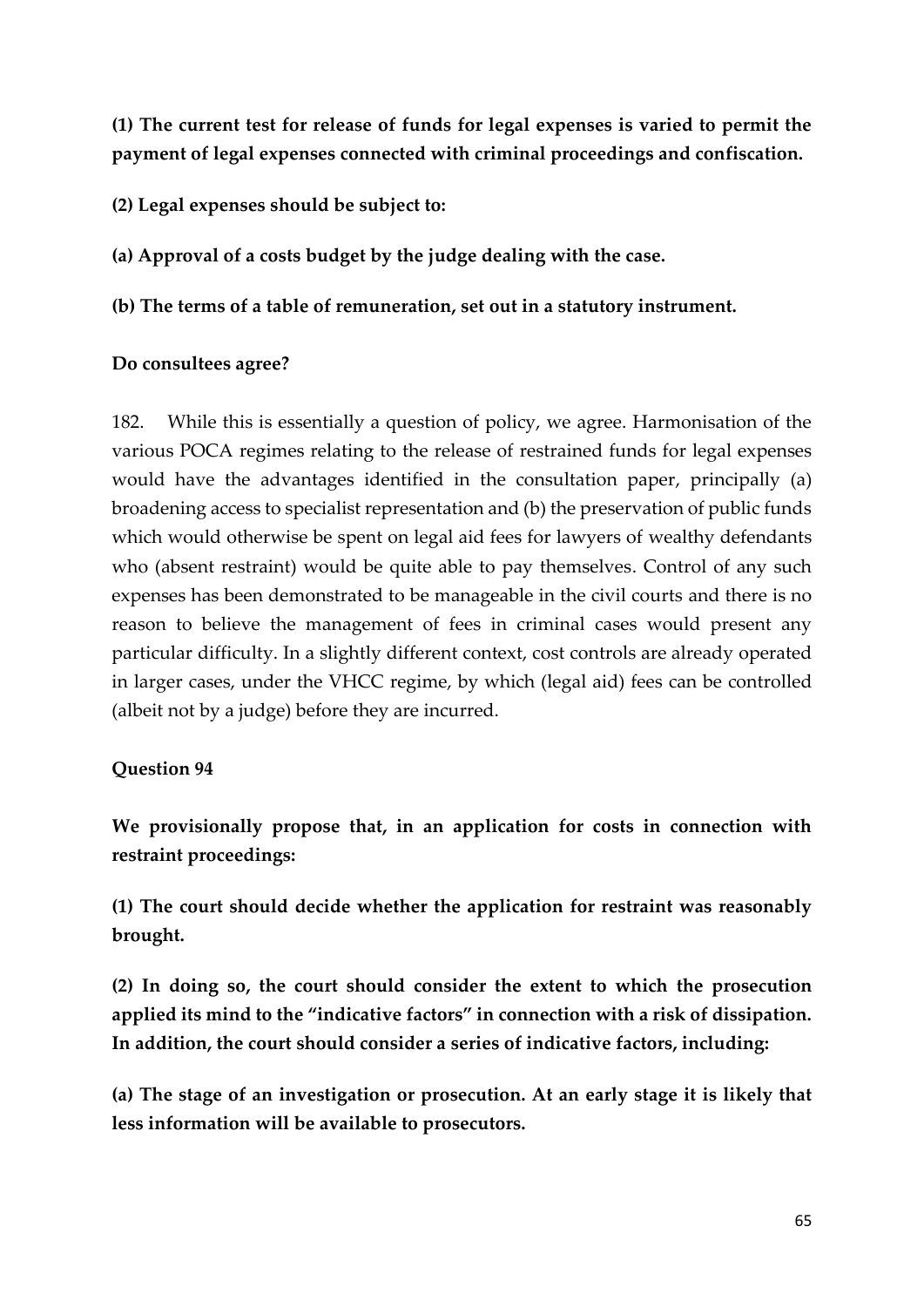**(b) The urgency of proceedings. The more urgent the application the less likely it is that each indicative factor may have been considered in detail.** 

**(c) Whether all reasonable lines of enquiry have been followed, particularly in light of (a) and (b).** 

**(d) Whether there has been full and frank disclosure of matters known to the prosecution that may assist the defence or undermine the prosecution.** 

**(3) If the court concludes that the application was not reasonably brought, costs should follow the event.** 

## **Do consultees agree?**

183. We agree that the court should begin by determining whether an application has been reasonably brought. The factors listed above seem appropriate, but need not be exhaustive. We agree that where an application is not reasonably made, costs should follow the event. There is no legal or policy reason that we can identify to provide costs protection against unreasonable applications which may involve considerable interference with suspects' property rights and result in significant cost to defend.

#### **Question 95**

**We provisionally propose that a rule be adopted to the effect that, if the court considers an unsuccessful or discharged application for restraint was reasonably brought, costs should be capped at legal aid rates.** 

**Do consultees agree?** 

**If consultees do not agree, should:** 

**(1) No costs be awarded.** 

**(2) Costs be awarded subject to a pre-determined discount to reflect the reasonableness of the application; if so, we would welcome consultees' views as to what discount might be appropriate.**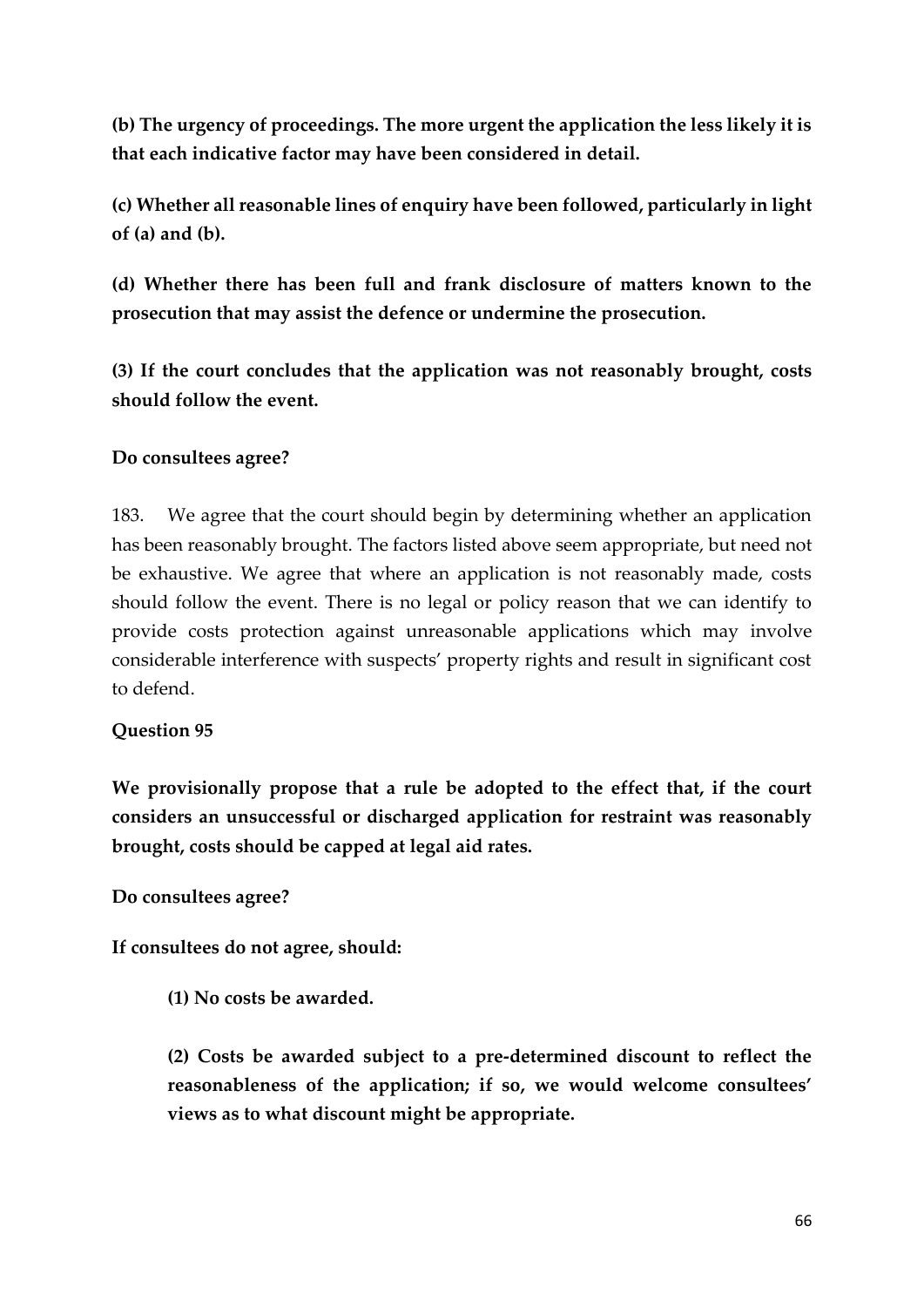**(3) Reasonable costs be awarded in all of the circumstances of the case, not capped at legal aid rates.** 

# **(4) Costs be awarded in some other formula? If so, we would welcome consultees' view as to what formula might be appropriate.**

184. We do not agree that costs recoverable in restraint proceedings should be capped at legal aid rates. We consider there to be a real risk that adopting the proposal in the consultation paper may restrict access to those with true specialism in this practice area. Experience has shown that restraint can be a complex jurisdiction, often requiring the assistance of one of a relatively limited pool of expert practitioners who may be unavailable (or less available) at legal aid rates.

185. We would suggest that, where an application is reasonably made, the ability to recover "reasonable costs" would be sufficient to ensure proper representation, and should be the model adopted. As noted in the consultation paper, the capping of costs recovery in criminal proceedings has been much criticised, and does not in our view provide a template which should be adopted.

## **Question 96**

**We provisionally propose that: (1) where it is in the interests of justice to do so, the Crown Court may make a binding determination of interests in property at any stage of proceedings (including at the restraint stage);** 

**(2) such a determination should be conclusive in relation to the confiscation proceedings, unless the court is satisfied that a party did not have a reasonable opportunity to make representations at the hearing when the determination was made, or it appears to the court that there would be a serious risk of injustice if the court was bound by the determination.** 

186. We do not agree. Such determinations can already be made at confiscation stage, which is early enough to facilitate the making of a contingent vesting order. We do not consider that there is any real advantage to bringing forward the stage at which binding determinations of interests in property can be made. As noted at 26.208, this risks wasting both judicial and prosecutorial resources. It further risks distracting from the investigation and progress of the prosecution.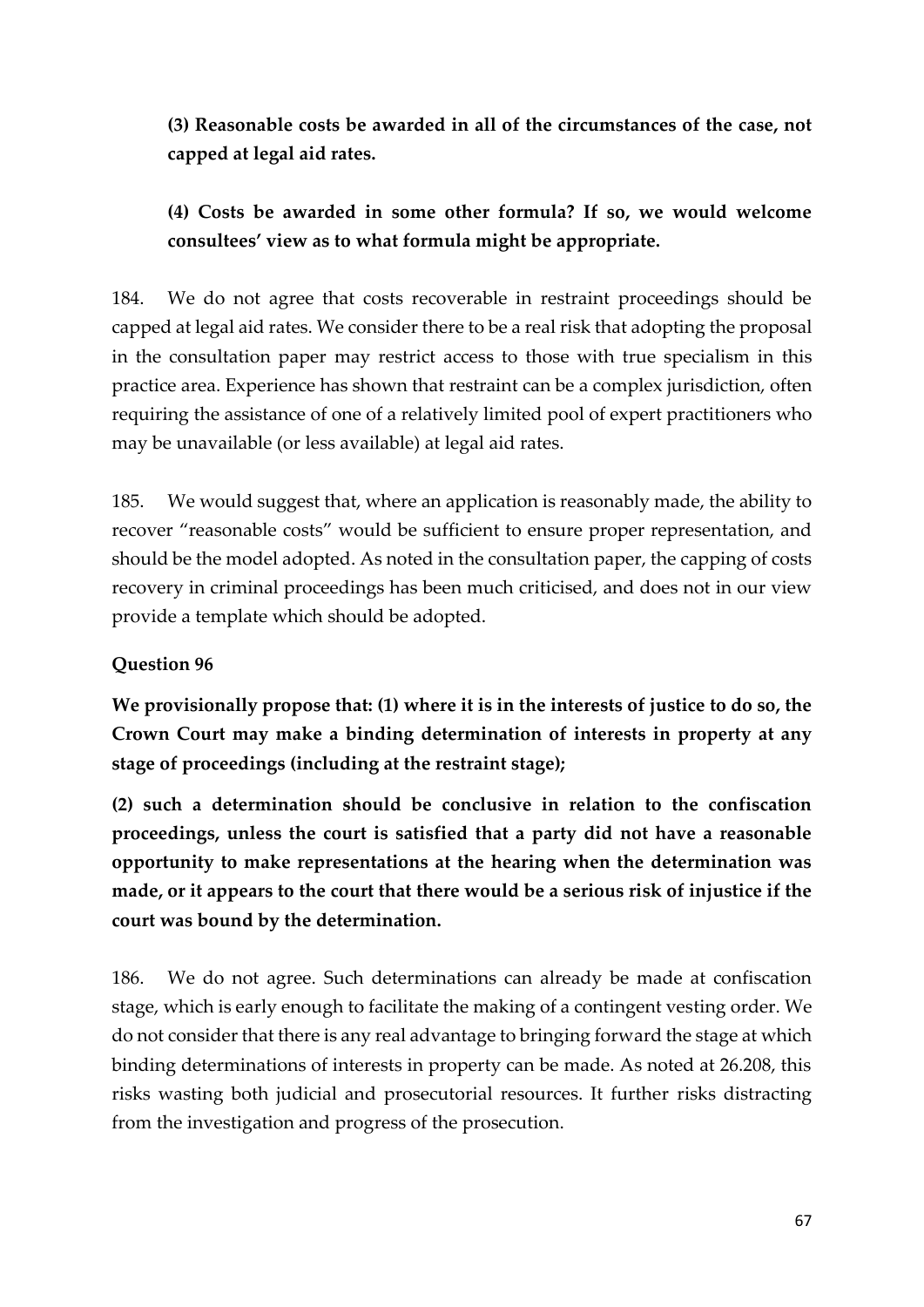187. Further, as third party interests can be protected to a certain extent through the variation mechanism, there would not appear to be any significant advantage to a third party in litigating the issue to a possible "binding" determination. First, such a course would be likely to involve greater cost than a simple variation. Secondly, if the defendant were acquitted in due course, such a determination would have been unnecessary. Finally, the possibility of the determination being subsequently departed from (on the "serious risk of injustice" test) would not in any event provide the third party with finality. It would be a waste of court resources to argue the same point twice. And the hearing to determine whether there were 'reasonable opportunities to make representations" will itself take time and money. Defendants may see it, wrongly, as a chance of an appeal.

#### **CHAPTER 27: EFFECTIVE ASSET MANAGEMENT**

188. We consider that Qs 97, 98, 100 & 101 are matters upon which others are better placed to comment.

#### **Question 99**

**We provisionally propose that the power to appoint a management receiver should be extended to cover assets which are seized and then subject to an order that they may be detained (currently found in section 47M of POCA 2002).** 

#### **Do consultees agree?**

189. We agree, essentially for the reasons given in the consultation paper.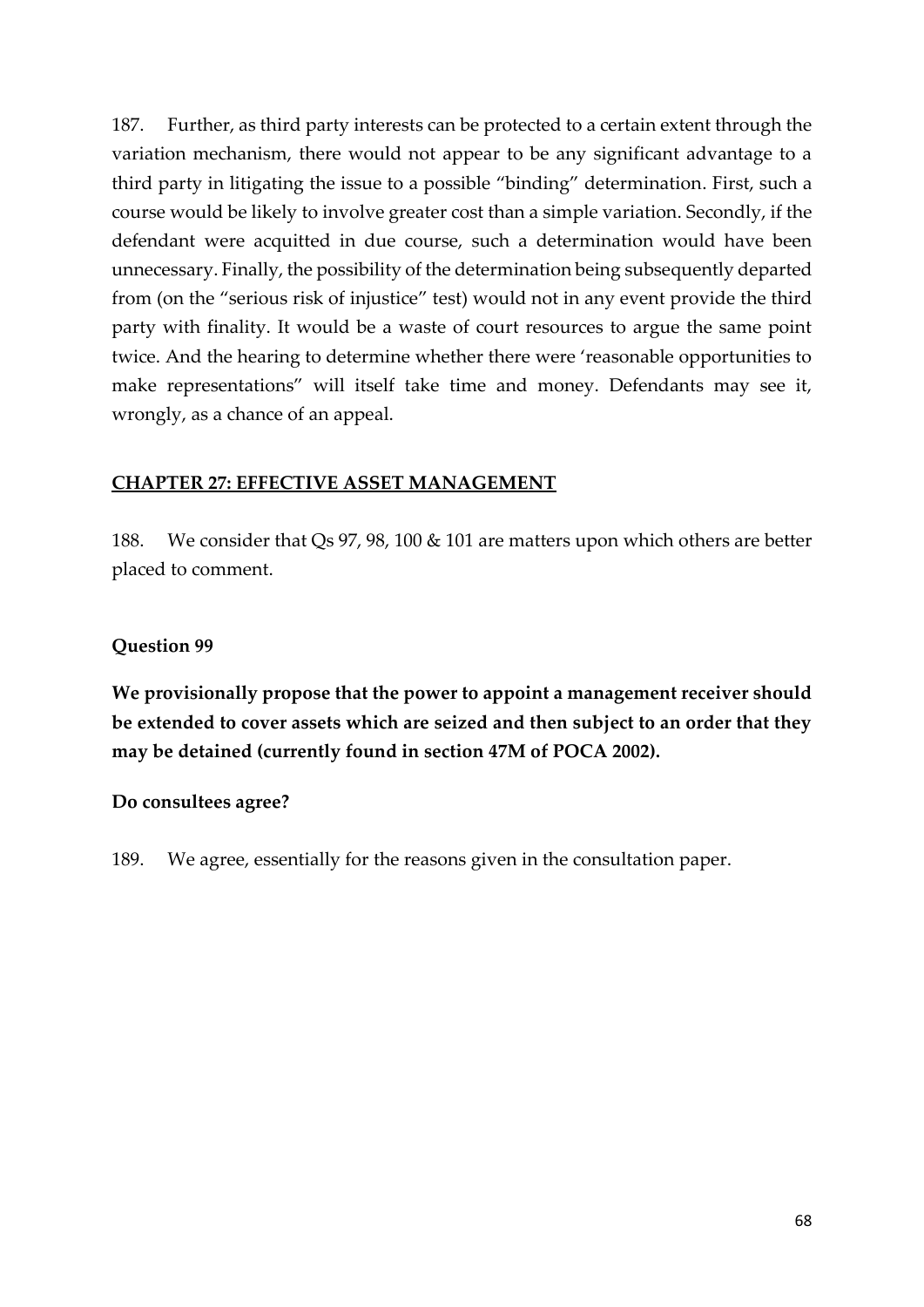#### **SECTION 28: CRYPTOASSETS**

#### **Question 102**

# **Do consultees consider that prosecutors should be protected from having to compensate defendants in relation to losses arising when cryptoassets are restrained and converted into sterling and then subsequently lose value as a result?**

190. The fluidity in value of crypto-assets appears to be far greater than any other forms of asset. Where a restraint order over crypto assets is obtained in good faith for proper purposes the prosecution should not subsequently be penalised for any change of value resulting from that act. Inevitably the liquidation of the asset from crypto currency into other forms of currency that do not have the same volatility in market value will result in either a loss (where the market has increased in value) or preservation from a loss (when the value of the market falls). Where it was considered reasonable to restrain and convert the crypto asset we would support protections from claims of compensation. In those circumstances we agree that prosecutors should be protected from having to compensate defendants in relation to losses arising from the loss of value of crypto assets. Reasonableness of the actions (as highlighted in Chapter 26) should be the appropriate test.

#### **Question 103**

# **Do consultees have any concerns about the interrelationship between cryptoassets and the confiscation regime?**

191. None beyond those set out in the consultation paper.

192. We agree that cryptocurrency appears to meet the test for being property for the purposes of POCA. Accordingly it can be the subject of both the benefit and available amount calculations in the confiscation process.

193. While it is clear that cryptocurrency appears easy to hide and difficult to trace, that is simply a fact that will need to be grappled with by prosecutors and investigators (and of course defendants seeking to explain how they do not any longer possess these assets). It is also worth noting that much cryptocurrency (in particular Bitcoin) is theoretically traceable using the blockchain technology that records every action taken in relation to that cryptocurrency. It may be that over time the hidden nature of cryptocurrency becomes less of a feature.